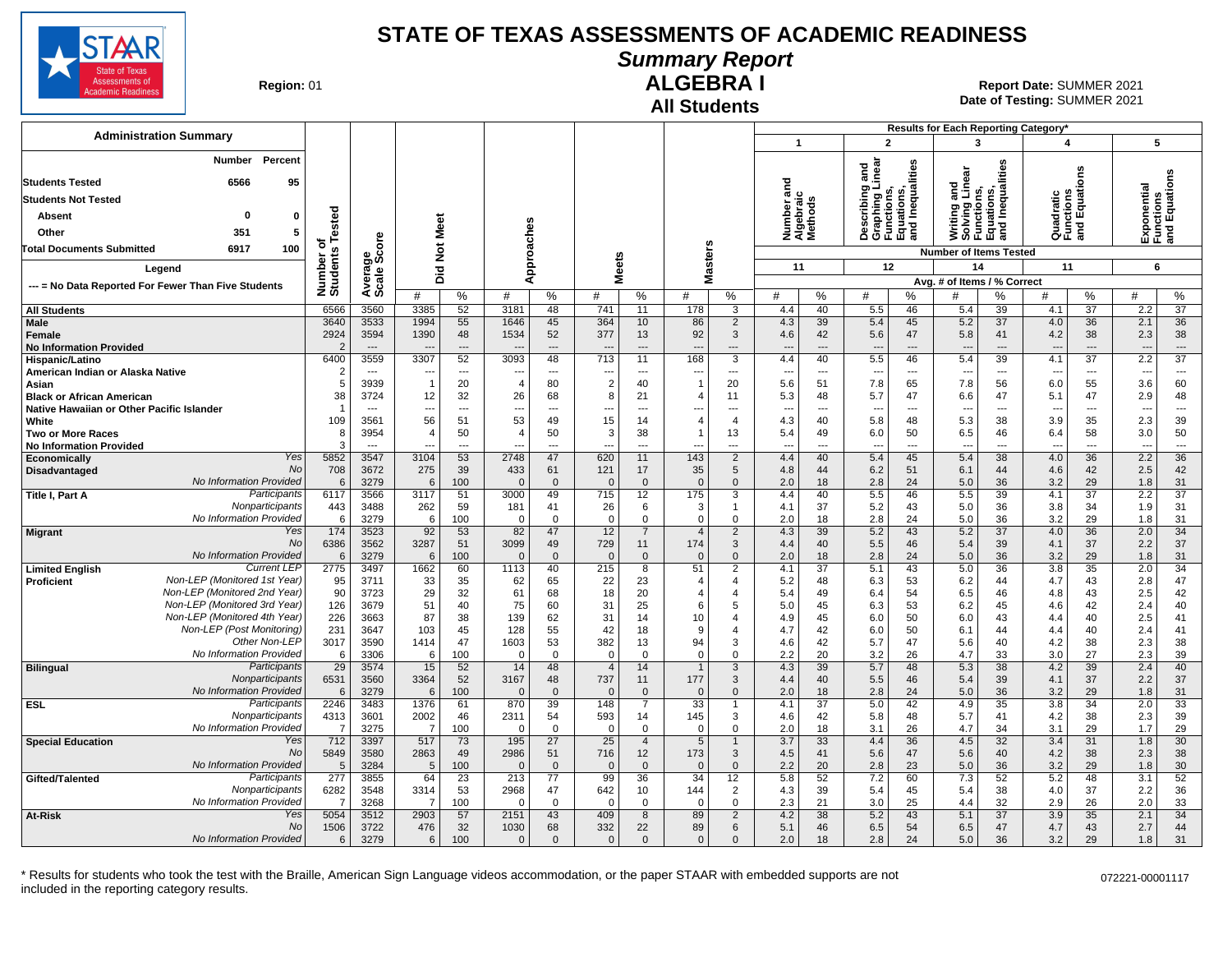

**Summary Report**

**Region: 01** 

#### **First-Time Tested Students ALGEBRA I** 01 **Report Date:** SUMMER 2021

**Date of Testing:**  SUMMER 2021

|                                                                                            |                                   |                                    |                       |                                            |                      |                                            |                                            |                                                      |                                      |                                            |                                    |                                |                                                                          |                                            | <b>Results for Each Reporting Category</b> |                                                                               |                                                      |                       |                                            |                                 |
|--------------------------------------------------------------------------------------------|-----------------------------------|------------------------------------|-----------------------|--------------------------------------------|----------------------|--------------------------------------------|--------------------------------------------|------------------------------------------------------|--------------------------------------|--------------------------------------------|------------------------------------|--------------------------------|--------------------------------------------------------------------------|--------------------------------------------|--------------------------------------------|-------------------------------------------------------------------------------|------------------------------------------------------|-----------------------|--------------------------------------------|---------------------------------|
| <b>Administration Summary</b>                                                              |                                   |                                    |                       |                                            |                      |                                            |                                            |                                                      |                                      |                                            | $\mathbf{1}$                       |                                | $\overline{2}$                                                           |                                            | $\overline{\mathbf{3}}$                    |                                                                               | 4                                                    |                       | 5                                          |                                 |
| Percent<br>Number                                                                          |                                   |                                    |                       |                                            |                      |                                            |                                            |                                                      |                                      |                                            |                                    |                                | and<br>inear                                                             |                                            |                                            | Writing and<br>Solving Linear<br>Functions,<br>Equations,<br>and Inequalities |                                                      |                       |                                            |                                 |
| <b>Students Tested</b><br>1306<br>90                                                       |                                   |                                    |                       |                                            |                      |                                            |                                            |                                                      |                                      |                                            |                                    |                                |                                                                          | Inequalities                               |                                            |                                                                               |                                                      | ons                   | Exponential<br>Functions<br>and Equations  |                                 |
| <b>Students Not Tested</b>                                                                 |                                   |                                    |                       |                                            |                      |                                            |                                            |                                                      |                                      |                                            | Number and<br>Algebraic<br>Methods |                                | Describing a<br>Graphing Lii<br>Functions,<br>Equations,<br>and Inequali |                                            |                                            |                                                                               | Quadratic<br>Functions<br>and Equati                 |                       |                                            |                                 |
| Absent<br>0<br>0                                                                           |                                   |                                    |                       |                                            |                      |                                            |                                            |                                                      |                                      |                                            |                                    |                                |                                                                          |                                            |                                            |                                                                               |                                                      |                       |                                            |                                 |
| Other<br>10<br>141                                                                         | Tested                            |                                    |                       |                                            |                      |                                            |                                            |                                                      |                                      |                                            |                                    |                                |                                                                          |                                            |                                            |                                                                               |                                                      |                       |                                            |                                 |
| <b>Total Documents Submitted</b><br>1447<br>100                                            | ъ                                 | Average<br>Scale Score             | <b>Not Meet</b>       |                                            |                      | Approaches                                 |                                            |                                                      |                                      |                                            |                                    |                                |                                                                          |                                            | <b>Number of Items Tested</b>              |                                                                               |                                                      |                       |                                            |                                 |
| Legend                                                                                     | Number of<br>Students             |                                    |                       |                                            |                      |                                            | <b>Meets</b>                               |                                                      | <b>Masters</b>                       |                                            | 11                                 |                                | 12                                                                       |                                            | 14                                         |                                                                               | 11                                                   |                       | 6                                          |                                 |
| --- = No Data Reported For Fewer Than Five Students                                        |                                   |                                    | Did                   |                                            |                      |                                            |                                            |                                                      |                                      |                                            |                                    |                                |                                                                          |                                            | Avg. # of Items / % Correct                |                                                                               |                                                      |                       |                                            |                                 |
|                                                                                            |                                   |                                    | #                     | %                                          | #                    | %                                          | #                                          | %                                                    | #                                    | %                                          | #                                  | %                              | #                                                                        | ℅                                          | #                                          | %                                                                             | #                                                    | %                     | #                                          | %                               |
| <b>All Students</b>                                                                        | 1306                              | 3567                               | 699                   | 54                                         | 607                  | 46                                         | 165                                        | 13                                                   | 57                                   | $\overline{4}$                             | 4.4                                | 40                             | 5.6                                                                      | 47                                         | 5.5                                        | 39                                                                            | 4.0                                                  | 36                    | 2.2                                        | $\overline{37}$                 |
| Male<br>Female<br><b>No Information Provided</b>                                           | 717<br>587<br>$\overline{2}$      | 3532<br>3610<br>$---$              | 422<br>276<br>---     | 59<br>47<br>$---$                          | 295<br>311<br>$\sim$ | 41<br>53<br>$---$                          | 80<br>85<br>$\overline{a}$                 | 11<br>14<br>$---$                                    | 22<br>35<br>$\overline{\phantom{a}}$ | 3<br>6<br>$---$                            | 4.3<br>4.5<br>$---$                | 39<br>41<br>$---$              | 5.4<br>5.8<br>$\overline{\phantom{a}}$                                   | 45<br>48<br>$---$                          | 5.2<br>5.9<br>$---$                        | 37<br>42<br>$---$                                                             | 3.9<br>4.2<br>$---$                                  | 35<br>38<br>$---$     | 2.2<br>2.3<br>$---$                        | 36<br>39<br>$---$               |
| Hispanic/Latino                                                                            | 1267                              | 3561                               | 682                   | 54                                         | 585                  | 46                                         | 152                                        | 12                                                   | 52                                   | $\overline{4}$                             | 4.3                                | 39                             | 5.6                                                                      | 46                                         | 5.5                                        | 39                                                                            | 4.0                                                  | 36                    | 2.2                                        | $\overline{37}$                 |
| American Indian or Alaska Native                                                           | O                                 | $---$                              | ---                   | $\sim$                                     | $\overline{a}$       | $---$                                      | $\overline{\phantom{a}}$                   | $\sim$                                               | $\sim$                               | $---$                                      | $\overline{a}$                     | $\overline{a}$                 | $\overline{\phantom{a}}$                                                 | $\sim$                                     | $\overline{\phantom{a}}$                   | $---$                                                                         | $\sim$                                               | $---$                 | $\overline{a}$                             | $\overline{\phantom{a}}$        |
| Asian<br><b>Black or African American</b>                                                  | 10                                | $\overline{a}$<br>3716             | ---<br>$\overline{2}$ | $\overline{\phantom{a}}$<br>20             | ---<br>8             | $---$<br>80                                | $\overline{\phantom{a}}$<br>$\overline{2}$ | $\overline{\phantom{a}}$<br>20                       | ---<br>$\mathbf 0$                   | ---<br>$\mathbf 0$                         | $\overline{a}$<br>5.5              | $\overline{\phantom{a}}$<br>50 | $\overline{\phantom{a}}$<br>5.9                                          | $\overline{\phantom{a}}$<br>49             | $\overline{\phantom{a}}$<br>6.8            | $\overline{\phantom{a}}$<br>49                                                | $\overline{\phantom{a}}$<br>4.4                      | ---<br>40             | $\overline{\phantom{a}}$<br>2.9            | $\ldots$<br>48                  |
| Native Hawaiian or Other Pacific Islander                                                  | $\Omega$                          | ---                                | ---                   | $\overline{\phantom{a}}$                   |                      | ---                                        | ---                                        | $\overline{\phantom{a}}$                             |                                      | $\overline{\phantom{a}}$                   | ---                                | $\overline{a}$                 | $\overline{\phantom{a}}$                                                 | ---                                        | $\overline{\phantom{a}}$                   | ---                                                                           | $\overline{\phantom{a}}$                             | ---                   | ---                                        | $\overline{\phantom{a}}$        |
| White                                                                                      | 25                                | 3700                               | 13                    | 52                                         | 12                   | 48                                         | 9                                          | 36                                                   | 3                                    | 12                                         | 5.0                                | 45                             | 6.4                                                                      | 53                                         | 6.4                                        | 46                                                                            | 4.6                                                  | 42                    | 2.6                                        | 43                              |
| <b>Two or More Races</b><br><b>No Information Provided</b>                                 | -1<br>$\mathcal{P}$               | $\overline{\phantom{a}}$<br>$\sim$ | ---<br>---            | $\overline{\phantom{a}}$<br>$\overline{a}$ | ---                  | $\overline{\phantom{a}}$<br>$\overline{a}$ | $\overline{\phantom{a}}$<br>$\overline{a}$ | $\overline{\phantom{a}}$<br>$\overline{\phantom{a}}$ | $\overline{a}$                       | $\overline{\phantom{a}}$<br>$\overline{a}$ | ---<br>$\overline{a}$              | $\cdots$<br>$\overline{a}$     | ---<br>$\overline{a}$                                                    | $\hspace{0.05cm} \ldots$<br>$\overline{a}$ | $\hspace{0.05cm} \cdots$<br>$\overline{a}$ | ---<br>---                                                                    | $\overline{\phantom{a}}$<br>$\overline{\phantom{a}}$ | ---<br>$\overline{a}$ | $\overline{\phantom{a}}$<br>$\overline{a}$ | ---<br>$\overline{\phantom{a}}$ |
| Yes<br>Economically                                                                        | 1196                              | 3551                               | 653                   | 55                                         | 543                  | 45                                         | 139                                        | 12                                                   | 45                                   | $\overline{4}$                             | 4.3                                | 39                             | 5.5                                                                      | 46                                         | 5.4                                        | $\overline{38}$                                                               | 3.9                                                  | 36                    | 2.2                                        | $\overline{37}$                 |
| No<br>Disadvantaged<br><b>No Information Provided</b>                                      | 106<br>$\overline{4}$             | 3761<br>$\overline{\phantom{a}}$   | 42<br>$\overline{a}$  | 40<br>$\overline{\phantom{a}}$             | 64                   | 60<br>$\overline{a}$                       | 26<br>$\overline{\phantom{a}}$             | 25<br>$\overline{\phantom{a}}$                       | 12                                   | 11                                         | 5.0<br>$\overline{a}$              | 46                             | 6.4<br>$\sim$                                                            | 53<br>---                                  | 6.9<br>$\overline{\phantom{a}}$            | 49<br>$\overline{\phantom{a}}$                                                | 4.9<br>$\overline{\phantom{a}}$                      | 44<br>---             | 2.7<br>$\overline{\phantom{a}}$            | 44<br>$\overline{\phantom{a}}$  |
| Participants<br>Title I, Part A                                                            | 1263                              | 3571                               | 670                   | 53                                         | 593                  | 47                                         | 163                                        | 13                                                   | 56                                   | $\overline{4}$                             | 4.4                                | 40                             | 5.6                                                                      | 47                                         | 5.5                                        | 39                                                                            | 4.0                                                  | 37                    | 2.2                                        | $\overline{37}$                 |
| Nonparticipants                                                                            | 39                                | 3486                               | 25                    | 64                                         | 14                   | 36                                         | $\overline{2}$                             | 5                                                    | $\overline{1}$                       | 3                                          | 4.2                                | 38                             | 4.8                                                                      | 40                                         | 4.8                                        | 35                                                                            | 3.9                                                  | 36                    | 1.9                                        | 32                              |
| No Information Provided<br>Yes<br>Migrant                                                  | $\overline{4}$<br>$\overline{35}$ | $\overline{a}$<br>3483             | ---<br>21             | $\overline{a}$<br>60                       | $\overline{a}$<br>14 | $\overline{a}$<br>40                       | ---<br>$\overline{1}$                      | $\sim$<br>3                                          | $\overline{a}$<br>$\overline{1}$     | ---<br>3                                   | $\overline{a}$<br>3.9              | $---$<br>36                    | $\overline{\phantom{a}}$<br>5.5                                          | $\overline{\phantom{a}}$<br>45             | $\overline{\phantom{a}}$<br>5.2            | $\overline{a}$<br>$\overline{37}$                                             | $\overline{\phantom{a}}$<br>3.4                      | $\overline{a}$<br>31  | $\overline{a}$<br>1.7                      | $\overline{\phantom{a}}$<br>29  |
| No                                                                                         | 1267                              | 3570                               | 674                   | 53                                         | 593                  | 47                                         | 164                                        | 13                                                   | 56                                   | $\overline{4}$                             | 4.4                                | 40                             | 5.6                                                                      | 47                                         | 5.5                                        | 39                                                                            | 4.0                                                  | 37                    | 2.3                                        | 38                              |
| No Information Provided                                                                    | $\overline{4}$                    | $\overline{a}$                     | ---                   | $\overline{\phantom{a}}$                   | $\overline{a}$       | $\overline{a}$                             | $\overline{\phantom{a}}$                   | $\overline{\phantom{a}}$                             | $\overline{\phantom{a}}$             | ---                                        | $\overline{a}$                     | $\overline{\phantom{a}}$       | $\sim$                                                                   | ---                                        | $\overline{\phantom{a}}$                   | $\overline{\phantom{a}}$                                                      | $\overline{\phantom{a}}$                             | $---$                 | $\overline{\phantom{a}}$                   | $\overline{\phantom{a}}$        |
| <b>Current LEP</b><br><b>Limited English</b><br>Non-LEP (Monitored 1st Year)<br>Proficient | 453<br>23                         | 3453<br>3633                       | 300<br>10             | 66<br>43                                   | 153<br>13            | 34<br>57                                   | $\overline{26}$<br>3                       | 6<br>13                                              | 8<br>$\mathbf{1}$                    | $\overline{2}$<br>$\overline{4}$           | 3.7<br>4.2                         | $\overline{34}$<br>38          | 5.0<br>5.9                                                               | 42<br>49                                   | 4.8<br>5.8                                 | $\overline{34}$<br>42                                                         | 3.6<br>4.5                                           | 33<br>41              | 1.9<br>2.9                                 | $\overline{32}$<br>48           |
| Non-LEP (Monitored 2nd Year)                                                               | 20                                | 3777                               | 6                     | 30                                         | 14                   | 70                                         | 6                                          | 30                                                   | $\overline{2}$                       | 10                                         | 5.6                                | 51                             | 6.7                                                                      | 55                                         | 7.1                                        | 50                                                                            | 4.5                                                  | 41                    | 3.1                                        | 51                              |
| Non-LEP (Monitored 3rd Year)<br>Non-LEP (Monitored 4th Year)                               | 29                                | 3754                               | 8                     | 28                                         | 21                   | 72                                         | 8                                          | 28                                                   | $\mathbf{1}$                         | 3                                          | 6.0                                | 54                             | 6.9                                                                      | 57                                         | 6.4                                        | 46                                                                            | 4.6                                                  | 42                    | 2.5                                        | 41                              |
| Non-LEP (Post Monitoring)                                                                  | 51<br>45                          | 3735<br>3676                       | 21<br>20              | 41<br>44                                   | 30<br>25             | 59<br>56                                   | 12<br>$\overline{7}$                       | 24<br>16                                             | 5<br>4                               | 10<br>9                                    | 5.1<br>4.6                         | 47<br>42                       | 6.1<br>6.3                                                               | 51<br>52                                   | 6.5<br>5.9                                 | 46<br>42                                                                      | 4.7<br>4.8                                           | 43<br>43              | 2.6<br>2.5                                 | 44<br>42                        |
| Other Non-LEP                                                                              | 681                               | 3609                               | 330                   | 48                                         | 351                  | 52                                         | 103                                        | 15                                                   | 36                                   | 5                                          | 4.6                                | 42                             | 5.8                                                                      | 48                                         | 5.8                                        | 41                                                                            | 4.1                                                  | 38                    | 2.4                                        | 39                              |
| No Information Provided<br>Participants                                                    | $\overline{4}$<br>9               | $\overline{a}$                     | --                    | $\overline{a}$                             |                      | $\overline{a}$                             | $\overline{\phantom{a}}$                   | $\overline{\phantom{a}}$                             | $\overline{\phantom{a}}$             | $\overline{a}$                             | $\overline{a}$                     | $\overline{a}$                 | $\sim$                                                                   | $\overline{\phantom{a}}$                   | $\overline{a}$                             | $\overline{a}$                                                                | $\overline{\phantom{a}}$                             | $- - -$               |                                            | $\overline{a}$<br>48            |
| <b>Bilingual</b><br>Nonparticipants                                                        | 1293                              | 3688<br>3567                       | 3<br>692              | 33<br>54                                   | 6<br>601             | 67<br>46                                   | 3<br>162                                   | 33<br>13                                             | $\overline{\mathbf{1}}$<br>56        | 11<br>$\overline{4}$                       | 4.4<br>4.4                         | 40<br>40                       | 6.2<br>5.6                                                               | 52<br>47                                   | 6.3<br>5.5                                 | 45<br>39                                                                      | 4.9<br>4.0                                           | 44<br>36              | 2.9<br>2.2                                 | 37                              |
| No Information Provided                                                                    | $\overline{4}$                    | $\overline{a}$                     |                       | $\sim$                                     |                      | $\overline{a}$                             | $\overline{\phantom{a}}$                   | $\overline{\phantom{a}}$                             | $\overline{\phantom{a}}$             | $\overline{a}$                             |                                    | $---$                          | $\overline{\phantom{a}}$                                                 | $\sim$                                     | $\overline{\phantom{a}}$                   | $\overline{a}$                                                                | $\overline{\phantom{a}}$                             | $\overline{a}$        | ---                                        | $\hspace{0.05cm} \ldots$        |
| Participants<br><b>ESL</b><br>Nonparticipants                                              | 401                               | 3452                               | 269                   | 67                                         | 132                  | 33                                         | 22                                         | 5                                                    | 6                                    | $\overline{1}$                             | 3.8                                | 34                             | 5.0                                                                      | 42                                         | 4.8                                        | 34                                                                            | 3.6                                                  | $\overline{33}$       | 1.9                                        | 31                              |
| No Information Provided                                                                    | 901<br>$\boldsymbol{\Delta}$      | 3620<br>$\overline{a}$             | 426                   | 47<br>$\overline{a}$                       | 475                  | 53<br>$\overline{a}$                       | 143<br>$\overline{a}$                      | 16<br>---                                            | 51<br>$\overline{a}$                 | 6<br>---                                   | 4.6<br>-−                          | 42<br>$\overline{a}$           | 5.9<br>$\overline{\phantom{a}}$                                          | 49<br>$\overline{a}$                       | 5.8<br>$\overline{a}$                      | 42<br>---                                                                     | 4.2<br>$\sim$                                        | 38<br>$\overline{a}$  | 2.4<br>$\overline{a}$                      | 40<br>---                       |
| Yes<br><b>Special Education</b>                                                            | 137                               | 3372                               | 106                   | 77                                         | 31                   | 23                                         | 6                                          | $\overline{4}$                                       | $\overline{1}$                       | $\overline{1}$                             | 3.4                                | 31                             | 4.4                                                                      | 36                                         | 4.6                                        | 33                                                                            | 3.2                                                  | 29                    | 1.7                                        | 28                              |
| No<br><b>No Information Provided</b>                                                       | 1166                              | 3591<br>$\overline{a}$             | 590<br>---            | 51<br>$---$                                | 576<br>$---$         | 49<br>$\overline{a}$                       | 159<br>$\overline{\phantom{a}}$            | 14<br>$---$                                          | 56<br>$\overline{\phantom{a}}$       | $\sqrt{5}$<br>---                          | 4.5<br>$\overline{a}$              | 41<br>$---$                    | 5.7<br>---                                                               | 48<br>$\overline{a}$                       | 5.6                                        | 40<br>$\overline{a}$                                                          | 4.1<br>$---$                                         | 37<br>$\overline{a}$  | 2.3<br>$\overline{a}$                      | 38                              |
| Gifted/Talented<br>Participants                                                            | 3<br>75                           | 3894                               | $\overline{19}$       | 25                                         | 56                   | 75                                         | 29                                         | 39                                                   | $\overline{12}$                      | 16                                         | 5.7                                | 52                             | 7.3                                                                      | 61                                         | $\hspace{0.05cm} \ldots$<br>7.5            | 54                                                                            | 5.4                                                  | 49                    | 3.2                                        | $\cdots$<br>53                  |
| Nonparticipants                                                                            | 1227                              | 3548                               | 676                   | 55                                         | 551                  | 45                                         | 136                                        | 11                                                   | 45                                   | $\overline{4}$                             | 4.3                                | 39                             | 5.5                                                                      | 46                                         | 5.4                                        | 38                                                                            | 3.9                                                  | 36                    | 2.2                                        | 36                              |
| No Information Provideo<br>At-Risk<br>Yes                                                  | 966                               | $\overline{a}$<br>3488             | 596                   | $\overline{a}$<br>62                       | 370                  | $\overline{a}$<br>38                       | 63                                         | $\sim$<br>$\overline{7}$                             | 21                                   | ---<br>$\overline{2}$                      | 4.0                                | $\overline{a}$<br>37           | 5.2                                                                      | $\overline{a}$<br>43                       | $\overline{a}$<br>5.0                      | $\overline{a}$<br>36                                                          | 3.7                                                  | $\overline{a}$<br>34  | 2.0                                        | $\overline{a}$<br>33            |
| N <sub>O</sub>                                                                             | 336                               | 3799                               | 99                    | 29                                         | 237                  | 71                                         | 102                                        | 30                                                   | 36                                   | 11                                         | 5.3                                | 49                             | 6.8                                                                      | 57                                         | 7.0                                        | 50                                                                            | 4.9                                                  | 45                    | 3.0                                        | 50                              |
| No Information Provided                                                                    | $\overline{4}$                    | $---$                              | ---                   | $---$                                      | $---$                | $\overline{a}$                             | $\overline{\phantom{a}}$                   | $---$                                                | ---                                  | $\overline{\phantom{a}}$                   | $\overline{\phantom{a}}$           | $---$                          | $\overline{\phantom{a}}$                                                 | $---$                                      | $---$                                      | $---$                                                                         | $\overline{\phantom{a}}$                             | $---$                 | $---$                                      | $\overline{\phantom{a}}$        |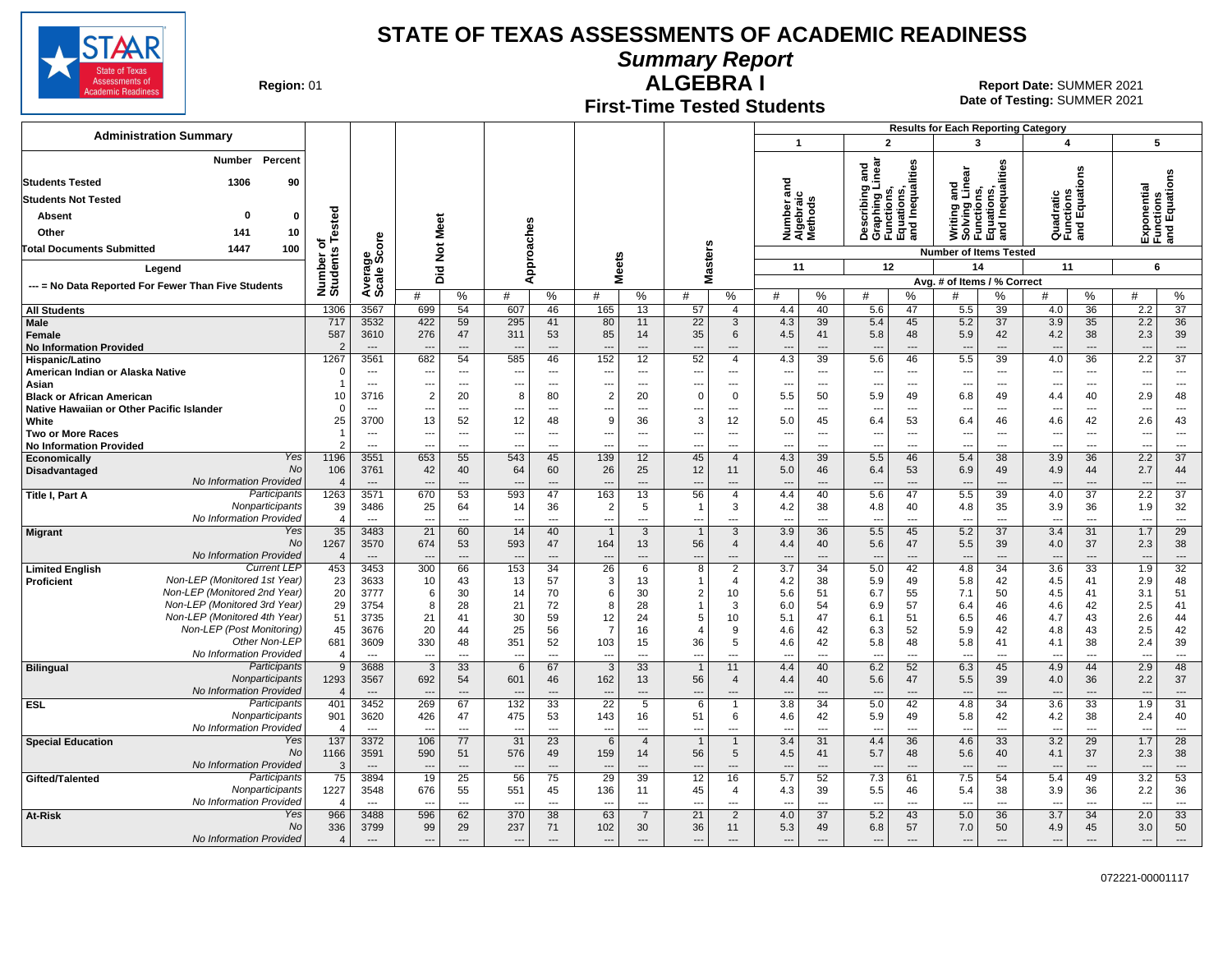

# **Summary Report**

**Region: 01** 

#### **Retested Students ALGEBRA I**

**Date of Testing:**  SUMMER 2021 01 **Report Date:** SUMMER 2021

| <b>Administration Summary</b>                       |                                  |                                  |                                 |                                   |                          |                                   |                                            |                                |                                |                                  |                                                      |                                  | $\overline{2}$                                                     |                          | Results for Each Reporting Category*<br>$\overline{\mathbf{3}}$      |                                | $\overline{\mathbf{A}}$               |                                       |                                                      |                                           |
|-----------------------------------------------------|----------------------------------|----------------------------------|---------------------------------|-----------------------------------|--------------------------|-----------------------------------|--------------------------------------------|--------------------------------|--------------------------------|----------------------------------|------------------------------------------------------|----------------------------------|--------------------------------------------------------------------|--------------------------|----------------------------------------------------------------------|--------------------------------|---------------------------------------|---------------------------------------|------------------------------------------------------|-------------------------------------------|
|                                                     |                                  |                                  |                                 |                                   |                          |                                   |                                            |                                |                                |                                  | 1                                                    |                                  |                                                                    |                          |                                                                      |                                |                                       |                                       |                                                      | 5                                         |
| Percent<br><b>Number</b>                            |                                  |                                  |                                 |                                   |                          |                                   |                                            |                                |                                |                                  |                                                      |                                  | and<br>linear                                                      |                          |                                                                      |                                |                                       |                                       |                                                      |                                           |
| 5260<br><b>Students Tested</b><br>96                |                                  |                                  |                                 |                                   |                          |                                   |                                            |                                |                                |                                  | 73                                                   |                                  | ö                                                                  | Inequalities             | and<br>Linear                                                        | ations,<br>Inequalities        |                                       | ons                                   |                                                      | Exponential<br>Functions<br>and Equations |
| <b>Students Not Tested</b>                          |                                  |                                  |                                 |                                   |                          |                                   |                                            |                                |                                |                                  | 듦<br>Number ar<br>Algebraic<br>Methods               |                                  | Describing<br>Graphing L<br>Functions,<br>Equations,<br>and Inequa |                          | Writing and<br>Solving Lin<br>Functions,<br>Equations,<br>and Inequa |                                |                                       | Quadratic<br>Functions<br>and Equatio |                                                      |                                           |
| Absent<br>$\mathbf{0}$<br>$\mathbf 0$               |                                  |                                  |                                 |                                   |                          |                                   |                                            |                                |                                |                                  |                                                      |                                  |                                                                    |                          |                                                                      |                                |                                       |                                       |                                                      |                                           |
| Other<br>210<br>4                                   | Tested                           |                                  |                                 | Meet                              |                          |                                   |                                            |                                |                                |                                  |                                                      |                                  |                                                                    |                          |                                                                      |                                |                                       |                                       |                                                      |                                           |
| 5470<br>100<br><b>Total Documents Submitted</b>     | ৳                                |                                  |                                 |                                   |                          |                                   |                                            |                                |                                |                                  |                                                      |                                  |                                                                    |                          |                                                                      |                                |                                       |                                       |                                                      |                                           |
|                                                     |                                  |                                  |                                 | $\frac{5}{2}$                     |                          | Approaches                        |                                            | <b>Meets</b>                   | lasters                        |                                  |                                                      |                                  |                                                                    |                          | <b>Number of Items Tested</b>                                        |                                |                                       |                                       |                                                      |                                           |
| Legend                                              |                                  |                                  |                                 | 꽃<br>۵                            |                          |                                   |                                            |                                | Σ                              |                                  | 11                                                   |                                  | 12                                                                 |                          | 14                                                                   |                                | 11                                    |                                       | 6                                                    |                                           |
| --- = No Data Reported For Fewer Than Five Students | Number of<br>Students            | Average<br>Scale Score           | #                               | %                                 | #                        | %                                 | #                                          | %                              | #                              | %                                | #                                                    | %                                | #                                                                  | %                        | Avg. # of Items / % Correct<br>#                                     | %                              | #                                     | %                                     | #                                                    | $\%$                                      |
| <b>All Students</b>                                 | 5260                             | 3559                             | 2686                            | 51                                | 2574                     | 49                                | 576                                        | 11                             | 121                            | $\overline{2}$                   | 4.4                                                  | 40                               | 5.5                                                                | 46                       | 5.4                                                                  | 39                             | 4.1                                   | 37                                    | 2.2                                                  | 37                                        |
| Male                                                | 2923                             | 3533                             | 1572                            | 54                                | 1351                     | 46                                | 284                                        | 10                             | 64                             | $\overline{2}$                   | 4.3                                                  | 39                               | 5.4                                                                | 45                       | 5.2                                                                  | 37                             | 4.0                                   | 36                                    | 2.1                                                  | 36                                        |
| Female                                              | 2337                             | 3590                             | 1114                            | 48                                | 1223                     | 52                                | 292                                        | 12                             | 57                             | $\overline{2}$                   | 4.6                                                  | 42                               | 5.6                                                                | 47                       | 5.7                                                                  | 41                             | 4.2                                   | 38                                    | 2.3                                                  | 38                                        |
| <b>No Information Provided</b>                      | $\Omega$                         | $\sim$                           |                                 | $\overline{a}$                    |                          | $---$                             | $\overline{\phantom{a}}$                   | $\overline{\phantom{a}}$       | $\overline{\phantom{a}}$       | $---$                            | $\overline{a}$                                       | $\overline{a}$                   | $\sim$                                                             | $\overline{a}$           | $\overline{\phantom{a}}$                                             | $---$                          | $\overline{a}$                        | $\overline{a}$                        | $\overline{\phantom{a}}$                             | $\overline{a}$                            |
| Hispanic/Latino                                     | 5133                             | 3558                             | 2625                            | 51                                | 2508                     | 49                                | 561                                        | 11                             | 116                            | 2                                | 4.4                                                  | 40                               | 5.5                                                                | 46                       | 5.4                                                                  | 39                             | 4.1                                   | 37                                    | 2.2                                                  | $\overline{37}$                           |
| American Indian or Alaska Native<br>Asian           | $\overline{2}$<br>$\overline{4}$ | $---$<br>$\sim$                  | $\overline{\phantom{a}}$<br>--- | $---$<br>$\overline{\phantom{a}}$ | $\overline{a}$           | $---$<br>$\overline{\phantom{a}}$ | $\overline{\phantom{a}}$<br>$\overline{a}$ | $---$<br>$---$                 | --<br>$\overline{\phantom{a}}$ | $\overline{a}$<br>$---$          | $\overline{\phantom{a}}$<br>$\overline{\phantom{a}}$ | $\overline{a}$<br>$\overline{a}$ | $\overline{\phantom{a}}$<br>$\overline{\phantom{a}}$               | $---$<br>$---$           | $\overline{\phantom{a}}$<br>$\overline{\phantom{a}}$                 | $\sim$<br>---                  | $\ddotsc$<br>$\overline{\phantom{a}}$ | $---$<br>$\overline{\phantom{a}}$     | $\overline{\phantom{a}}$<br>$\overline{\phantom{a}}$ | $---$<br>$\overline{a}$                   |
| <b>Black or African American</b>                    | 28                               | 3726                             | 10                              | 36                                | 18                       | 64                                | 6                                          | 21                             | $\overline{4}$                 | 14                               | 5.2                                                  | 47                               | 5.6                                                                | 47                       | 6.5                                                                  | 46                             | 5.4                                   | 49                                    | 2.9                                                  | 48                                        |
| Native Hawaiian or Other Pacific Islander           | -1                               | $\overline{\phantom{a}}$         | $\overline{\phantom{a}}$        | $\overline{a}$                    |                          | ---                               | ---                                        | $\overline{a}$                 |                                | ---                              | ---                                                  | ---                              | --                                                                 | ---                      | ---                                                                  | ---                            |                                       | $\overline{a}$                        | $\overline{\phantom{a}}$                             | $\overline{\phantom{a}}$                  |
| White                                               | 84                               | 3520                             | 43                              | 51                                | 41                       | 49                                | 6                                          | $\overline{7}$                 | $\overline{\mathbf{1}}$        | $\mathbf{1}$                     | 4.2                                                  | 38                               | 5.6                                                                | 47                       | 5.0                                                                  | 35                             | 3.7                                   | 33                                    | 2.3                                                  | 38                                        |
| <b>Two or More Races</b>                            | -7                               | 3630                             | $\overline{4}$                  | 57                                | 3                        | 43                                | $\overline{2}$                             | 29                             | $\Omega$                       | 0                                | 4.6                                                  | 42                               | 5.1                                                                | 43                       | 5.4                                                                  | 39                             | 5.7                                   | 52                                    | 2.6                                                  | 43                                        |
| <b>No Information Provided</b>                      |                                  |                                  |                                 |                                   |                          | $\overline{\phantom{a}}$          | $\overline{\phantom{a}}$                   | $\overline{\phantom{a}}$       |                                | ---                              |                                                      | $\overline{a}$                   | --                                                                 | ---                      | $\overline{\phantom{a}}$                                             | $\overline{\phantom{a}}$       |                                       | $\overline{a}$                        |                                                      | ---                                       |
| Yes<br>Economically<br>No                           | 4656                             | 3546                             | 2451<br>233                     | 53                                | 2205                     | 47                                | 481                                        | 10                             | 98<br>23                       | 2                                | 4.4                                                  | 40                               | 5.4                                                                | 45                       | 5.4                                                                  | 38                             | 4.0<br>4.5                            | 37                                    | 2.2<br>2.5                                           | 36                                        |
| Disadvantaged<br>No Information Provided            | 602<br>$\overline{2}$            | 3656<br>$\overline{\phantom{a}}$ |                                 | 39<br>$---$                       | 369<br>$\overline{a}$    | 61<br>$\overline{\phantom{a}}$    | 95<br>$\overline{a}$                       | 16<br>$\overline{\phantom{a}}$ | $\overline{\phantom{a}}$       | $\overline{4}$<br>$---$          | 4.8<br>$\overline{a}$                                | 44<br>$---$                      | 6.1<br>$\overline{\phantom{a}}$                                    | 51<br>---                | 6.0<br>$\overline{\phantom{a}}$                                      | 43<br>$\overline{\phantom{a}}$ |                                       | 41<br>$\overline{a}$                  | $\overline{\phantom{a}}$                             | 41<br>$\overline{\phantom{a}}$            |
| Participants<br>Title I, Part A                     | 4854                             | 3565                             | 2447                            | 50                                | 2407                     | 50                                | 552                                        | 11                             | 119                            | $\overline{2}$                   | 4.4                                                  | 40                               | 5.5                                                                | 46                       | 5.5                                                                  | 39                             | 4.1                                   | $\overline{37}$                       | 2.2                                                  | $\overline{37}$                           |
| Nonparticipants                                     | 404                              | 3489                             | 237                             | 59                                | 167                      | 41                                | 24                                         | 6                              | 2                              | $\mathbf 0$                      | 4.0                                                  | 37                               | 5.2                                                                | 43                       | 5.1                                                                  | 36                             | 3.7                                   | 34                                    | 1.9                                                  | 31                                        |
| No Information Provided                             | $\overline{2}$                   | $\sim$                           | $\overline{a}$                  | $---$                             | $\sim$                   | $\overline{a}$                    | $\overline{a}$                             | $\overline{\phantom{a}}$       | $\sim$                         | $---$                            | $---$                                                | $\overline{a}$                   | $\overline{\phantom{a}}$                                           | $\overline{a}$           | $\sim$                                                               | $\overline{\phantom{a}}$       | $\overline{a}$                        | $\overline{a}$                        | $\overline{\phantom{a}}$                             | $\sim$                                    |
| Yes<br><b>Migrant</b>                               | 139                              | 3533                             | 71                              | 51                                | 68                       | 49                                | 11                                         | 8                              | 3                              | $\overline{2}$                   | 4.4                                                  | 40                               | 5.2                                                                | 43                       | 5.2                                                                  | 37                             | 4.1                                   | 37                                    | 2.1                                                  | 35                                        |
| <b>No</b><br>No Information Provided                | 5119<br>$\overline{2}$           | 3559<br>$---$                    | 2613                            | 51<br>$\overline{a}$              | 2506                     | 49<br>$---$                       | 565<br>$\overline{a}$                      | 11<br>$---$                    | 118                            | $\overline{2}$<br>$\overline{a}$ | 4.4<br>$\overline{\phantom{a}}$                      | 40<br>$\sim$                     | 5.5<br>$\sim$                                                      | 46<br>$\overline{a}$     | 5.4<br>$---$                                                         | 39<br>$\overline{\phantom{a}}$ | 4.1<br>$\overline{\phantom{a}}$       | 37<br>$\overline{a}$                  | 2.2<br>$\overline{\phantom{a}}$                      | 37<br>$---$                               |
| <b>Current LEP</b><br><b>Limited English</b>        | 2322                             | 3505                             | 1362                            | 59                                | 960                      | 41                                | 189                                        | $\overline{8}$                 | 43                             | $\overline{2}$                   | 4.1                                                  | $\overline{37}$                  | 5.1                                                                | 43                       | 5.1                                                                  | 36                             | 3.9                                   | $\overline{35}$                       | 2.1                                                  | $\overline{35}$                           |
| Non-LEP (Monitored 1st Year)<br>Proficient          | 72                               | 3736                             | 23                              | 32                                | 49                       | 68                                | 19                                         | 26                             | 3                              | $\overline{4}$                   | 5.6                                                  | 51                               | 6.5                                                                | 54                       | 6.3                                                                  | 45                             | 4.7                                   | 43                                    | 2.8                                                  | 46                                        |
| Non-LEP (Monitored 2nd Year)                        | 70                               | 3707                             | 23                              | 33                                | 47                       | 67                                | 12                                         | 17                             | $\overline{2}$                 | 3                                | 5.3                                                  | 48                               | 6.4                                                                | 53                       | 6.3                                                                  | 45                             | 4.8                                   | 44                                    | 2.4                                                  | 39                                        |
| Non-LEP (Monitored 3rd Year)                        | 97                               | 3657                             | 43                              | 44                                | 54                       | 56                                | 23                                         | 24                             | 5                              | 5                                | 4.7                                                  | 43                               | 6.2                                                                | 51                       | 6.2                                                                  | 44                             | 4.6                                   | 42                                    | 2.4                                                  | 40                                        |
| Non-LEP (Monitored 4th Year)                        | 175                              | 3642                             | 66                              | 38                                | 109                      | 62                                | 19                                         | 11                             | .5                             | 3                                | 4.9                                                  | 44                               | 6.0                                                                | 50                       | 5.9                                                                  | 42                             | 4.3                                   | 39                                    | 2.4                                                  | 40                                        |
| Non-LEP (Post Monitoring)<br>Other Non-LEP          | 186<br>2336                      | 3640<br>3585                     | 83<br>1084                      | 45<br>46                          | 103<br>1252              | 55<br>54                          | 35<br>279                                  | 19<br>12                       | 5<br>58                        | 3<br>$\overline{2}$              | 4.7<br>4.6                                           | 43<br>42                         | 5.9<br>5.7                                                         | 50<br>47                 | 6.1<br>5.6                                                           | 44<br>40                       | 4.4<br>4.2                            | 40<br>38                              | 2.4<br>2.3                                           | 40<br>38                                  |
| No Information Provided                             | $\overline{2}$                   | $\sim$                           | $\overline{\phantom{a}}$        | $\overline{a}$                    |                          | $\overline{a}$                    |                                            | $\overline{a}$                 |                                | ---                              | ---                                                  | $\overline{a}$                   | --                                                                 | ---                      | $\overline{a}$                                                       | $\overline{\phantom{a}}$       | $\overline{\phantom{a}}$              | $\overline{a}$                        | $\overline{\phantom{a}}$                             | $\sim$ $\sim$ $\sim$                      |
| Participants<br><b>Bilingual</b>                    | $\overline{20}$                  | 3522                             | $\overline{12}$                 | 60                                | 8                        | 40                                | $\overline{1}$                             | 5                              | $\Omega$                       | $\mathbf{0}$                     | 4.2                                                  | $\overline{38}$                  | 5.5                                                                | 46                       | 4.9                                                                  | $\overline{35}$                | 4.0                                   | $\overline{36}$                       | 2.2                                                  | 36                                        |
| Nonparticipants                                     | 5238                             | 3559                             | 2672                            | 51                                | 2566                     | 49                                | 575                                        | 11                             | 121                            | $\overline{2}$                   | 4.4                                                  | 40                               | 5.5                                                                | 46                       | 5.4                                                                  | 39                             | 4.1                                   | 37                                    | 2.2                                                  | 37                                        |
| No Information Provided                             | $\overline{2}$                   | $\overline{\phantom{a}}$         |                                 | $\overline{a}$                    |                          | $\overline{a}$                    |                                            | $\overline{\phantom{a}}$       |                                | $---$                            |                                                      | $\overline{a}$                   | $\overline{\phantom{a}}$                                           | ---                      | $\overline{\phantom{a}}$                                             | $\overline{\phantom{a}}$       |                                       | $---$                                 | $\overline{\phantom{a}}$                             | $\overline{\phantom{a}}$                  |
| <b>ESL</b><br>Participants                          | 1845                             | 3490                             | 1107                            | 60                                | 738                      | 40                                | 126                                        | $\overline{7}$                 | $\overline{27}$                |                                  | 4.1                                                  | $\overline{37}$                  | 5.0                                                                | 42                       | 5.0                                                                  | 35                             | 3.8                                   | 35                                    | 2.0                                                  | 34                                        |
| Nonparticipants<br>No Information Provideo          | 3412                             | 3596                             | 1576                            | 46                                | 1836                     | 54                                | 450                                        | 13                             | 94                             | 3                                | 4.6                                                  | 42                               | 5.7                                                                | 48                       | 5.7                                                                  | 41                             | 4.2                                   | 39                                    | 2.3                                                  | 38                                        |
| Yes<br><b>Special Education</b>                     | 3<br>575                         | $---$<br>3403                    | $\overline{\phantom{a}}$<br>411 | $\overline{a}$<br>71              | 164                      | $---$<br>29                       | $\sim$<br>19                               | $---$<br>3                     | --<br>$\overline{4}$           | $---$<br>$\overline{1}$          | $---$<br>3.7                                         | $\overline{a}$<br>34             | $\overline{\phantom{a}}$<br>4.4                                    | ---<br>36                | $\sim$<br>4.5                                                        | $\overline{a}$<br>32           | $\overline{\phantom{a}}$<br>3.5       | $---$<br>32                           | $\sim$<br>1.8                                        | $\sim$<br>30                              |
| No                                                  | 4683                             | 3578                             | 2273                            | 49                                | 2410                     | 51                                | 557                                        | 12                             | 117                            | $\overline{2}$                   | 4.5                                                  | 41                               | 5.6                                                                | 47                       | 5.5                                                                  | 40                             | 4.2                                   | 38                                    | 2.2                                                  | 37                                        |
| No Information Provided                             | $\overline{2}$                   | $---$                            | $\overline{\phantom{a}}$        | $---$                             |                          | $---$                             | $\overline{\phantom{a}}$                   | $---$                          | $\overline{\phantom{a}}$       | $---$                            | $\overline{\phantom{a}}$                             | $---$                            | $\sim$                                                             | $\overline{a}$           | $---$                                                                | $---$                          | $---$                                 | $---$                                 | $\overline{\phantom{a}}$                             | $---$                                     |
| Participants<br>Gifted/Talented                     | 202                              | 3840                             | 45                              | $\overline{22}$                   | 157                      | 78                                | 70                                         | 35                             | $\overline{22}$                | 11                               | 5.8                                                  | 52                               | 7.2                                                                | 60                       | 7.2                                                                  | 51                             | 5.2                                   | 47                                    | 3.1                                                  | 52                                        |
| Nonparticipants                                     | 5055                             | 3548                             | 2638                            | 52                                | 2417                     | 48                                | 506                                        | 10                             | 99                             | $\overline{2}$                   | 4.4                                                  | 40                               | 5.4                                                                | 45                       | 5.4                                                                  | 38                             | 4.0                                   | 37                                    | 2.2                                                  | 36                                        |
| No Information Provided                             | 3                                | $---$                            | $\sim$                          | $---$                             |                          | $---$                             | $\overline{a}$                             | $---$                          | $\overline{\phantom{a}}$       | ---                              | $\overline{a}$                                       | $\overline{a}$                   | $\sim$                                                             | $\overline{a}$           | $\sim$                                                               | $\overline{a}$                 | $\overline{\phantom{a}}$              | $---$                                 | $\overline{\phantom{a}}$                             | $\sim$                                    |
| Yes<br>At-Risk<br><b>No</b>                         | 4088<br>1170                     | 3518<br>3700                     | 2307<br>377                     | 56<br>32                          | 1781<br>793              | 44<br>68                          | 346<br>230                                 | 8<br>20                        | 68<br>53                       | $\overline{2}$<br>$\,$ 5 $\,$    | 4.2<br>5.0                                           | 39<br>46                         | 5.2<br>6.4                                                         | 43<br>53                 | 5.2<br>6.4                                                           | 37<br>46                       | 3.9<br>4.7                            | 36<br>43                              | 2.1<br>2.6                                           | 35<br>43                                  |
| No Information Provided                             | $\overline{2}$                   | $\hspace{0.05cm} \ldots$         | $\overline{\phantom{a}}$        | $\overline{a}$                    | $\overline{\phantom{a}}$ | $\sim$                            | $\overline{\phantom{a}}$                   | $\overline{\phantom{a}}$       | $\overline{\phantom{a}}$       | $\overline{a}$                   | $\hspace{1.5cm} \ldots$                              | $\overline{a}$                   | ---                                                                | $\overline{\phantom{a}}$ | $\sim$                                                               | $\overline{\phantom{a}}$       | $\overline{\phantom{a}}$              | $\overline{a}$                        | $\overline{\phantom{a}}$                             | $\overline{a}$                            |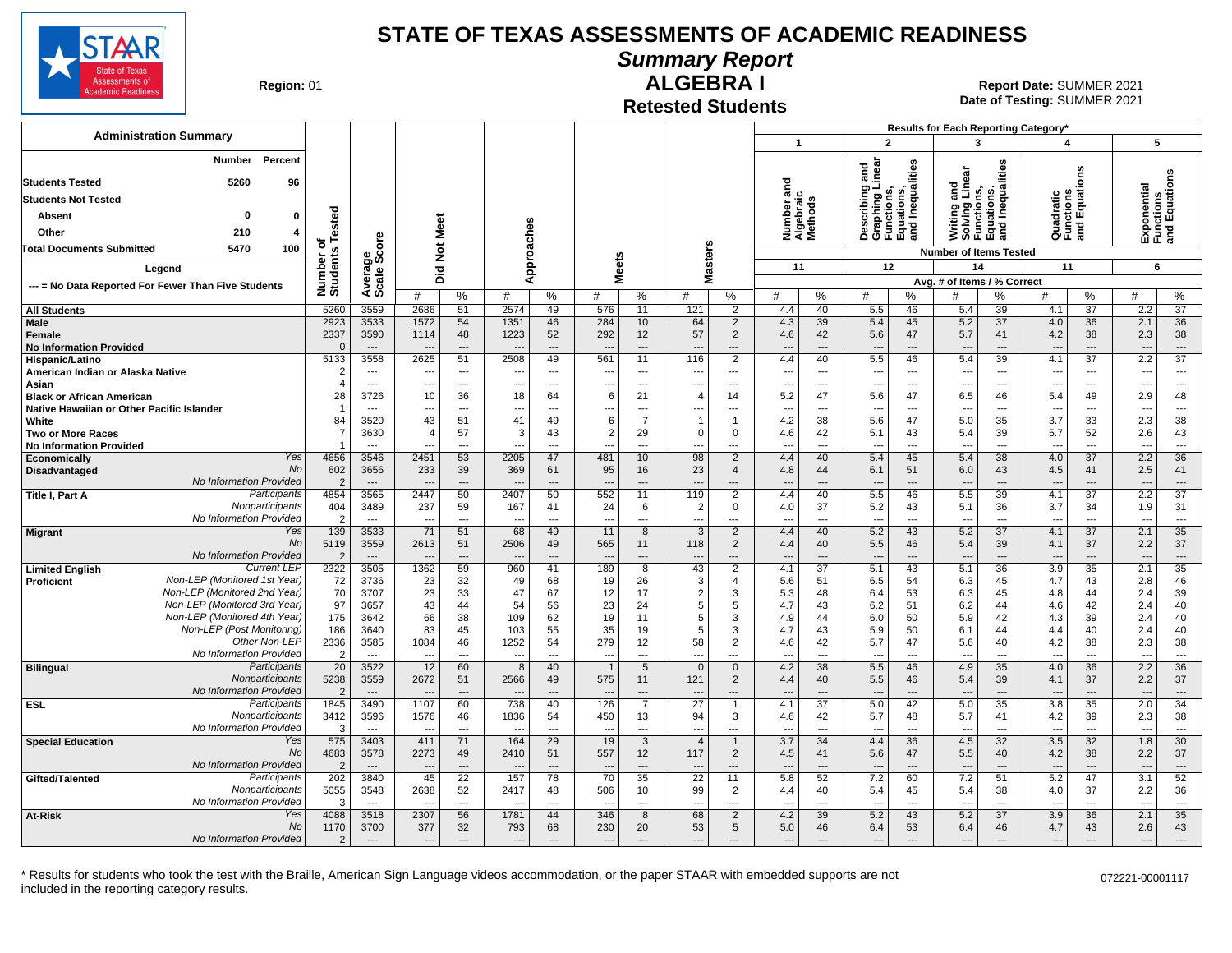

**Summary Report**

**Region: 01** 

# **All Students**

**BIOLOGY** 01 **Report Date:** SUMMER 2021 **Date of Testing:**  SUMMER 2021

| $\mathbf{1}$<br>$\overline{2}$<br>5<br>3<br>4<br>Percent<br><b>Number</b><br>dependence<br>and<br>ithin<br>nvironmental<br>Structure<br>Function<br>nd<br>and<br>iological<br>volution and<br>lassification<br>lechanisms<br>f Genetics<br>4380<br>95<br><b>Students Tested</b><br>Biological<br>Processes<br>Systems<br><b>Students Not Tested</b><br>Tested<br>0<br>$\mathbf{0}$<br>Absent<br>Meet<br>es<br><b>ខិ</b> ខ្លី<br>ō<br>ಕ<br>227<br>5<br>Other<br>Approach<br>ই চ<br>ξ≩ច្<br>ၜႍႍႍႍၮႍ<br>δã<br>ъ<br><b>Masters</b><br>$\breve{\mathbf{z}}$<br><b>Total Documents Submitted</b><br>4607<br>100<br>Number of<br>Students<br><b>Number of Items Tested</b><br>Average<br>Scale Scc<br><b>Meets</b><br>10<br>10<br>10<br>10<br>10<br>Did<br>Legend<br>Avg. # of Items / % Correct<br>--- = No Data Reported For Fewer Than Five Students<br>%<br>%<br>%<br>#<br>%<br>#<br>%<br>#<br>$\%$<br>#<br>%<br>#<br>#<br>$\%$<br>#<br>%<br>#<br>#<br>2475<br>$\overline{37}$<br>43<br>4380<br>3622<br>1905<br>43<br>57<br>571<br>13<br>61<br>41<br>3.7<br>45<br>4.2<br>42<br>4.3<br><b>All Students</b><br>$\mathbf{1}$<br>4.1<br>4.5<br>2421<br>3612<br>54<br>319<br>35<br>42<br>37<br>42<br>44<br>Male<br>1105<br>46<br>1316<br>13<br>4.2<br>3.7<br>4.3<br>43<br>4.2<br>4.4<br>$\mathbf{1}$<br>43<br>1959<br>3634<br>800<br>41<br>1159<br>59<br>252<br>13<br>26<br>4.1<br>41<br>3.8<br>38<br>4.6<br>46<br>4.3<br>43<br>4.3<br>Female<br>$\mathbf{1}$<br><b>No Information Provided</b><br>$\Omega$<br>$\overline{a}$<br>$\overline{\phantom{a}}$<br>$\overline{\phantom{a}}$<br>$\overline{a}$<br>$\overline{\phantom{a}}$<br>$---$<br>---<br>$\overline{\phantom{a}}$<br>$---$<br>$\overline{\phantom{a}}$<br>$---$<br>$---$<br>$\overline{\phantom{a}}$<br>$\overline{a}$<br>$---$<br>$---$<br>$---$<br>$\overline{a}$<br>$\overline{\phantom{a}}$<br>4273<br>3620<br>1858<br>43<br>57<br>545<br>58<br>3.7<br>$\overline{37}$<br>4.5<br>4.2<br>42<br>4.3<br>43<br>2415<br>13<br>4.1<br>41<br>45<br>$\overline{1}$<br>Hispanic/Latino<br>American Indian or Alaska Native<br>$---$<br>$\overline{\phantom{a}}$<br>$---$<br>$\overline{a}$<br>---<br>$---$<br>$\overline{\phantom{a}}$<br>---<br>---<br>$---$<br>$---$<br>---<br>$---$<br>---<br>$\overline{\phantom{a}}$<br>---<br>$---$<br>$\overline{a}$<br>---<br>Asian<br>$\overline{a}$<br>$\overline{\phantom{a}}$<br>$\overline{a}$<br>---<br>$\overline{\phantom{a}}$<br>$---$<br>---<br>$\overline{a}$<br>---<br>$\overline{a}$<br>$---$<br>$\overline{\phantom{a}}$<br>$\overline{a}$<br>$---$<br>$---$<br>$\overline{a}$<br>$---$<br>3676<br>14<br>45<br>17<br>9<br>29<br>4.6<br>4.5<br>46<br>31<br>55<br>3<br>4.1<br>41<br>46<br>45<br>44<br>4.6<br><b>Black or African American</b><br>4.4<br>Native Hawaiian or Other Pacific Islander<br>---<br>---<br>---<br>$\overline{\phantom{a}}$<br>$\overline{a}$<br>---<br>---<br>---<br>$\overline{\phantom{a}}$<br>---<br>$\overline{\phantom{a}}$<br>$\overline{\phantom{a}}$<br>---<br>---<br>$\overline{\phantom{a}}$<br>63<br>3642<br>30<br>14<br>22<br>$\Omega$<br>4.7<br>46<br>White<br>48<br>33<br>52<br>$\mathbf 0$<br>40<br>4.0<br>40<br>47<br>43<br>4.0<br>4.3<br>4.6<br>3<br><b>Two or More Races</b><br>$\overline{\phantom{a}}$<br>$\overline{\phantom{a}}$<br>---<br>---<br>$\overline{\phantom{a}}$<br>---<br>---<br>---<br>---<br>---<br>$\overline{\phantom{a}}$<br>$\hspace{0.05cm} \ldots$<br>$\overline{\phantom{a}}$<br>---<br>$\overline{\phantom{a}}$<br>$\overline{\phantom{a}}$<br>$\overline{\phantom{a}}$<br>$\overline{\phantom{a}}$<br><b>No Information Provided</b><br>4<br>$\overline{\phantom{a}}$<br>---<br>---<br>---<br>$\overline{a}$<br>$\overline{a}$<br>---<br>---<br>---<br>---<br>---<br>---<br>---<br>---<br>---<br>$\overline{\phantom{a}}$<br>$\overline{\phantom{a}}$<br>---<br>Yes<br>490<br>47<br>4.4<br>43<br>4014<br>3612<br>1776<br>44<br>2238<br>56<br>12<br>4.1<br>3.7<br>37<br>44<br>4.2<br>42<br>4.3<br>41<br>Economically<br>$\mathbf{1}$<br>No<br>35<br>49<br>360<br>3732<br>125<br>235<br>65<br>81<br>23<br>14<br>46<br>4.2<br>42<br>4.9<br>49<br>47<br>4.9<br>Disadvantaged<br>4.6<br>4.7<br>4<br>No Information Provided<br>38<br>35<br>3450<br>67<br>$\overline{2}$<br>$\overline{0}$<br>$\overline{0}$<br>$\Omega$<br>3.2<br>32<br>3.8<br>3.2<br>32<br>3.5<br>35<br>3.5<br>6<br>$\overline{4}$<br>33<br>$\Omega$<br>59<br>Participants<br>4106<br>3625<br>1779<br>43<br>57<br>547<br>42<br>3.8<br>38<br>42<br>44<br>2327<br>13<br>4.2<br>4.5<br>45<br>4.2<br>4.4<br>Title I, Part A<br>$\mathbf{1}$<br>Nonparticipants<br>41<br>268<br>3580<br>122<br>46<br>146<br>54<br>24<br>9<br>$\overline{2}$<br>3.4<br>34<br>4.2<br>42<br>4.3<br>43<br>4.1<br>4.0<br>40<br>$\overline{1}$<br>No Information Provided<br>35<br>38<br>3.2<br>3450<br>$\overline{4}$<br>67<br>33<br>$\mathbf 0$<br>$\mathbf 0$<br>$\mathbf 0$<br>$\mathbf 0$<br>3.2<br>32<br>3.8<br>32<br>3.5<br>35<br>3.5<br>6<br>$\overline{2}$<br>68<br>39<br>Yes<br>137<br>3533<br>50<br>69<br>50<br>10<br>$\overline{2}$<br>3.8<br>38<br>3.3<br>33<br>4.1<br>41<br>3.8<br>38<br>3.9<br>7<br>$\mathbf{1}$<br><b>Migrant</b><br>No<br>4237<br>3625<br>1833<br>43<br>2404<br>561<br>59<br>3.7<br>37<br>44<br>57<br>13<br>$\mathbf{1}$<br>4.2<br>42<br>4.5<br>45<br>4.2<br>42<br>4.4<br>No Information Provided<br>35<br>3450<br>67<br>$\overline{0}$<br>3.2<br>32<br>3.8<br>38<br>3.2<br>32<br>3.5<br>35<br>3.5<br>6<br>$\overline{4}$<br>33<br>$\Omega$<br>$\mathbf{0}$<br>$\Omega$<br>$\overline{2}$<br><b>Current LEF</b><br>2227<br>3533<br>1167<br>52<br>1060<br>48<br>112<br>5<br>3<br>3.8<br>38<br>3.4<br>34<br>4.0<br>3.9<br>39<br>3.8<br>38<br><b>Limited English</b><br>0<br>40<br>Non-LEP (Monitored 1st Year)<br>4.2<br>42<br>4.5<br>4.9<br>49<br>45<br>3681<br>18<br>40<br>27<br>60<br>$\overline{7}$<br>16<br>$\overline{2}$<br>4.2<br>42<br>4.4<br>44<br>45<br><b>Proficient</b><br>Non-LEP (Monitored 2nd Year)<br>57<br>10<br>18<br>4.4<br>5.5<br>55<br>3828<br>18<br>47<br>82<br>32<br>3<br>5<br>5.0<br>50<br>44<br>5.4<br>54<br>5.3<br>53<br>Non-LEP (Monitored 3rd Year)<br>73<br>13<br>30<br>4.7<br>6.1<br>61<br>3880<br>18<br>60<br>82<br>41<br>5.1<br>51<br>47<br>5.8<br>58<br>5.4<br>54<br>$\overline{\mathbf{1}}$<br>Non-LEP (Monitored 4th Year)<br>98<br>3864<br>25<br>26<br>73<br>34<br>35<br>4.6<br>57<br>5.8<br>58<br>74<br>8<br>8<br>4.9<br>49<br>46<br>5.7<br>5.1<br>51<br>Non-LEP (Post Monitoring)<br>91<br>27<br>30<br>64<br>27<br>30<br>53<br>5.6<br>56<br>3797<br>70<br>49<br>4.4<br>44<br>5.3<br>4.7<br>47<br>4.9<br>4<br>4<br>Other Non-LEP<br>1782<br>3693<br>640<br>36<br>343<br>41<br>40<br>48<br>4.7<br>47<br>1142<br>64<br>19<br>2<br>4.0<br>4.8<br>4.5<br>45<br>4.4<br>44<br>No Information Provided<br>71<br>$\mathbf 0$<br>36<br>36<br>$\overline{7}$<br>3425<br>5<br>29<br>$\mathbf 0$<br>$\mathbf 0$<br>3.3<br>33<br>3.6<br>2.9<br>29<br>3.3<br>33<br>3.6<br>2<br>$\mathbf 0$<br>Participants<br>$\overline{24}$<br>4.3<br>43<br>3607<br>11<br>46<br>13<br>54<br>3<br>13<br>$\Omega$<br>$\Omega$<br>4.1<br>41<br>4.1<br>41<br>4.2<br>42<br>4.0<br>40<br><b>Bilingual</b><br>44<br>Nonparticipants<br>4350<br>3622<br>1890<br>43<br>57<br>568<br>13<br>61<br>42<br>3.7<br>37<br>4.5<br>4.2<br>42<br>4.4<br>2460<br>4.2<br>45<br>1<br>No Information Provided<br>3450<br>35<br>67<br>33<br>$\overline{0}$<br>3.2<br>32<br>3.8<br>38<br>3.2<br>32<br>3.5<br>35<br>3.5<br>6<br>$\overline{2}$<br>$\Omega$<br>$\Omega$<br>$\Omega$<br>$\overline{4}$<br>38<br>Participants<br>1881<br>3528<br>1000<br>53<br>86<br>2<br>3.8<br>38<br>3.4<br>34<br>4.0<br>40<br>3.9<br>39<br>3.8<br><b>ESL</b><br>881<br>47<br>5<br>0<br>Nonparticipants<br>59<br>3693<br>36<br>485<br>4.0<br>4.8<br>48<br>2493<br>901<br>1592<br>64<br>19<br>2<br>4.4<br>44<br>40<br>4.8<br>48<br>4.5<br>45<br>No Information Provided<br>35<br>3450<br>67<br>32<br>3.8<br>38<br>35<br>3.5<br>$\overline{4}$<br>2<br>33<br>$\Omega$<br>$\mathbf 0$<br>$\overline{0}$<br>$\mathbf 0$<br>3.2<br>3.2<br>32<br>3.5<br>6<br>389<br>$\overline{2}$<br>36<br>Yes<br>591<br>34<br>17<br>$\mathbf{3}$<br>36<br>3.1<br>31<br>3.6<br>3.5<br>35<br>3.6<br>3471<br>66<br>202<br>$\mathbf{0}$<br>3.6<br>36<br><b>Special Education</b><br>No<br>59<br>45<br>3784<br>3646<br>1513<br>40<br>2271<br>60<br>554<br>$\overline{2}$<br>4.2<br>42<br>3.8<br>38<br>4.6<br>46<br>4.3<br>43<br>4.5<br>15<br>No Information Provided<br>32<br>3440<br>3<br>60<br>$\mathbf{0}$<br>$\overline{0}$<br>$\overline{0}$<br>$\mathbf{0}$<br>3.2<br>32<br>3.8<br>38<br>3.6<br>36<br>3.2<br>32<br>3.2<br>5<br>$\overline{2}$<br>40<br>Participants<br>67<br>$\overline{20}$<br>62<br>7.3<br>73<br>103<br>4160<br>12<br>12<br>91<br>88<br>65<br>19<br>6.3<br>63<br>6.2<br>6.9<br>69<br>6.1<br>61<br>Gifted/Talented<br>Nonparticipants<br>4270<br>3609<br>1888<br>2382<br>504<br>3.7<br>37<br>43<br>44<br>56<br>12<br>41<br>4.1<br>41<br>4.4<br>44<br>4.2<br>42<br>4.3<br>$\mathbf{1}$<br>No Information Provided<br>36<br>3425<br>5<br>71<br>29<br>$\mathbf 0$<br>33<br>3.6<br>36<br>2.9<br>29<br>3.3<br>33<br>3.6<br>7<br>2<br>$\Omega$<br>$\mathbf 0$<br>$\Omega$<br>3.3<br>Yes<br>52<br>39<br>3.5<br>40<br>At-Risk<br>3696<br>3566<br>1758<br>48<br>1938<br>263<br>$\overline{7}$<br>$\overline{7}$<br>3.9<br>35<br>4.2<br>42<br>4.0<br>40<br>4.0<br>$\Omega$<br>No<br>678<br>3931<br>143<br>21<br>79<br>308<br>54<br>53<br>5.2<br>52<br>6.0<br>6.0<br>60<br>535<br>45<br>8<br>5.3<br>60<br>5.4<br>54<br>No Information Provided<br>6<br>3450<br>$\overline{4}$<br>67<br>2<br>33<br>$\mathbf{0}$<br>$\mathbf{0}$<br>$\Omega$<br>$\mathbf{0}$<br>3.2<br>32<br>3.8<br>38<br>3.2<br>32<br>3.5<br>35<br>3.5<br>35 |                               |  |  |  |  |  |  |  | Results for Each Reporting Category* |  |  |  |
|-------------------------------------------------------------------------------------------------------------------------------------------------------------------------------------------------------------------------------------------------------------------------------------------------------------------------------------------------------------------------------------------------------------------------------------------------------------------------------------------------------------------------------------------------------------------------------------------------------------------------------------------------------------------------------------------------------------------------------------------------------------------------------------------------------------------------------------------------------------------------------------------------------------------------------------------------------------------------------------------------------------------------------------------------------------------------------------------------------------------------------------------------------------------------------------------------------------------------------------------------------------------------------------------------------------------------------------------------------------------------------------------------------------------------------------------------------------------------------------------------------------------------------------------------------------------------------------------------------------------------------------------------------------------------------------------------------------------------------------------------------------------------------------------------------------------------------------------------------------------------------------------------------------------------------------------------------------------------------------------------------------------------------------------------------------------------------------------------------------------------------------------------------------------------------------------------------------------------------------------------------------------------------------------------------------------------------------------------------------------------------------------------------------------------------------------------------------------------------------------------------------------------------------------------------------------------------------------------------------------------------------------------------------------------------------------------------------------------------------------------------------------------------------------------------------------------------------------------------------------------------------------------------------------------------------------------------------------------------------------------------------------------------------------------------------------------------------------------------------------------------------------------------------------------------------------------------------------------------------------------------------------------------------------------------------------------------------------------------------------------------------------------------------------------------------------------------------------------------------------------------------------------------------------------------------------------------------------------------------------------------------------------------------------------------------------------------------------------------------------------------------------------------------------------------------------------------------------------------------------------------------------------------------------------------------------------------------------------------------------------------------------------------------------------------------------------------------------------------------------------------------------------------------------------------------------------------------------------------------------------------------------------------------------------------------------------------------------------------------------------------------------------------------------------------------------------------------------------------------------------------------------------------------------------------------------------------------------------------------------------------------------------------------------------------------------------------------------------------------------------------------------------------------------------------------------------------------------------------------------------------------------------------------------------------------------------------------------------------------------------------------------------------------------------------------------------------------------------------------------------------------------------------------------------------------------------------------------------------------------------------------------------------------------------------------------------------------------------------------------------------------------------------------------------------------------------------------------------------------------------------------------------------------------------------------------------------------------------------------------------------------------------------------------------------------------------------------------------------------------------------------------------------------------------------------------------------------------------------------------------------------------------------------------------------------------------------------------------------------------------------------------------------------------------------------------------------------------------------------------------------------------------------------------------------------------------------------------------------------------------------------------------------------------------------------------------------------------------------------------------------------------------------------------------------------------------------------------------------------------------------------------------------------------------------------------------------------------------------------------------------------------------------------------------------------------------------------------------------------------------------------------------------------------------------------------------------------------------------------------------------------------------------------------------------------------------------------------------------------------------------------------------------------------------------------------------------------------------------------------------------------------------------------------------------------------------------------------------------------------------------------------------------------------------------------------------------------------------------------------------------------------------------------------------------------------------------------------------------------------------------------------------------------------------------------------------------------------------------------------------------------------------------------------------------------------------------------------------------------------------------------------------------------------------------------------------------------------------------------------------------------------------------------------------------------------------------------------------------------------------------------------------------------------------------------------------------------------------------------------------------------------------------------------------------------------------------------------------------------------------------------------------------------------------------------------------------------------------------------------------------------------------------------------------------------------------------------------------------------------------------------------------------------------------------------------------------------------------------------------------------------------------------------------------------------------------------------------------------------------------------------------------------------------------------------------------------------------------------------------------------------------------------------------------------------------------------------------------------------------------------------------------------------------------------------------------------------------------------------------------------------------------------------------------------------------------------------------------------------------------------------------------------------------------------------------------------------------------------------------------------------------------------------------------------------------------------------------------------------------------------------------------------------------------------------------------------------------------------------------------------------------------------------------------------------------------------------------------|-------------------------------|--|--|--|--|--|--|--|--------------------------------------|--|--|--|
|                                                                                                                                                                                                                                                                                                                                                                                                                                                                                                                                                                                                                                                                                                                                                                                                                                                                                                                                                                                                                                                                                                                                                                                                                                                                                                                                                                                                                                                                                                                                                                                                                                                                                                                                                                                                                                                                                                                                                                                                                                                                                                                                                                                                                                                                                                                                                                                                                                                                                                                                                                                                                                                                                                                                                                                                                                                                                                                                                                                                                                                                                                                                                                                                                                                                                                                                                                                                                                                                                                                                                                                                                                                                                                                                                                                                                                                                                                                                                                                                                                                                                                                                                                                                                                                                                                                                                                                                                                                                                                                                                                                                                                                                                                                                                                                                                                                                                                                                                                                                                                                                                                                                                                                                                                                                                                                                                                                                                                                                                                                                                                                                                                                                                                                                                                                                                                                                                                                                                                                                                                                                                                                                                                                                                                                                                                                                                                                                                                                                                                                                                                                                                                                                                                                                                                                                                                                                                                                                                                                                                                                                                                                                                                                                                                                                                                                                                                                                                                                                                                                                                                                                                                                                                                                                                                                                                                                                                                                                                                                                                                                                                                                                                                                                                                                                                                                                                                                                                                                                                                                                                                                                                                                                                                                                                                                                                                                                                                                                                                                                                                                                                                                                                                                                                                                                                                                                                                                                                                                                                                                                                                                                                                                                                                                         | <b>Administration Summary</b> |  |  |  |  |  |  |  |                                      |  |  |  |
|                                                                                                                                                                                                                                                                                                                                                                                                                                                                                                                                                                                                                                                                                                                                                                                                                                                                                                                                                                                                                                                                                                                                                                                                                                                                                                                                                                                                                                                                                                                                                                                                                                                                                                                                                                                                                                                                                                                                                                                                                                                                                                                                                                                                                                                                                                                                                                                                                                                                                                                                                                                                                                                                                                                                                                                                                                                                                                                                                                                                                                                                                                                                                                                                                                                                                                                                                                                                                                                                                                                                                                                                                                                                                                                                                                                                                                                                                                                                                                                                                                                                                                                                                                                                                                                                                                                                                                                                                                                                                                                                                                                                                                                                                                                                                                                                                                                                                                                                                                                                                                                                                                                                                                                                                                                                                                                                                                                                                                                                                                                                                                                                                                                                                                                                                                                                                                                                                                                                                                                                                                                                                                                                                                                                                                                                                                                                                                                                                                                                                                                                                                                                                                                                                                                                                                                                                                                                                                                                                                                                                                                                                                                                                                                                                                                                                                                                                                                                                                                                                                                                                                                                                                                                                                                                                                                                                                                                                                                                                                                                                                                                                                                                                                                                                                                                                                                                                                                                                                                                                                                                                                                                                                                                                                                                                                                                                                                                                                                                                                                                                                                                                                                                                                                                                                                                                                                                                                                                                                                                                                                                                                                                                                                                                                                         |                               |  |  |  |  |  |  |  |                                      |  |  |  |
|                                                                                                                                                                                                                                                                                                                                                                                                                                                                                                                                                                                                                                                                                                                                                                                                                                                                                                                                                                                                                                                                                                                                                                                                                                                                                                                                                                                                                                                                                                                                                                                                                                                                                                                                                                                                                                                                                                                                                                                                                                                                                                                                                                                                                                                                                                                                                                                                                                                                                                                                                                                                                                                                                                                                                                                                                                                                                                                                                                                                                                                                                                                                                                                                                                                                                                                                                                                                                                                                                                                                                                                                                                                                                                                                                                                                                                                                                                                                                                                                                                                                                                                                                                                                                                                                                                                                                                                                                                                                                                                                                                                                                                                                                                                                                                                                                                                                                                                                                                                                                                                                                                                                                                                                                                                                                                                                                                                                                                                                                                                                                                                                                                                                                                                                                                                                                                                                                                                                                                                                                                                                                                                                                                                                                                                                                                                                                                                                                                                                                                                                                                                                                                                                                                                                                                                                                                                                                                                                                                                                                                                                                                                                                                                                                                                                                                                                                                                                                                                                                                                                                                                                                                                                                                                                                                                                                                                                                                                                                                                                                                                                                                                                                                                                                                                                                                                                                                                                                                                                                                                                                                                                                                                                                                                                                                                                                                                                                                                                                                                                                                                                                                                                                                                                                                                                                                                                                                                                                                                                                                                                                                                                                                                                                                                         |                               |  |  |  |  |  |  |  |                                      |  |  |  |
|                                                                                                                                                                                                                                                                                                                                                                                                                                                                                                                                                                                                                                                                                                                                                                                                                                                                                                                                                                                                                                                                                                                                                                                                                                                                                                                                                                                                                                                                                                                                                                                                                                                                                                                                                                                                                                                                                                                                                                                                                                                                                                                                                                                                                                                                                                                                                                                                                                                                                                                                                                                                                                                                                                                                                                                                                                                                                                                                                                                                                                                                                                                                                                                                                                                                                                                                                                                                                                                                                                                                                                                                                                                                                                                                                                                                                                                                                                                                                                                                                                                                                                                                                                                                                                                                                                                                                                                                                                                                                                                                                                                                                                                                                                                                                                                                                                                                                                                                                                                                                                                                                                                                                                                                                                                                                                                                                                                                                                                                                                                                                                                                                                                                                                                                                                                                                                                                                                                                                                                                                                                                                                                                                                                                                                                                                                                                                                                                                                                                                                                                                                                                                                                                                                                                                                                                                                                                                                                                                                                                                                                                                                                                                                                                                                                                                                                                                                                                                                                                                                                                                                                                                                                                                                                                                                                                                                                                                                                                                                                                                                                                                                                                                                                                                                                                                                                                                                                                                                                                                                                                                                                                                                                                                                                                                                                                                                                                                                                                                                                                                                                                                                                                                                                                                                                                                                                                                                                                                                                                                                                                                                                                                                                                                                                         |                               |  |  |  |  |  |  |  |                                      |  |  |  |
|                                                                                                                                                                                                                                                                                                                                                                                                                                                                                                                                                                                                                                                                                                                                                                                                                                                                                                                                                                                                                                                                                                                                                                                                                                                                                                                                                                                                                                                                                                                                                                                                                                                                                                                                                                                                                                                                                                                                                                                                                                                                                                                                                                                                                                                                                                                                                                                                                                                                                                                                                                                                                                                                                                                                                                                                                                                                                                                                                                                                                                                                                                                                                                                                                                                                                                                                                                                                                                                                                                                                                                                                                                                                                                                                                                                                                                                                                                                                                                                                                                                                                                                                                                                                                                                                                                                                                                                                                                                                                                                                                                                                                                                                                                                                                                                                                                                                                                                                                                                                                                                                                                                                                                                                                                                                                                                                                                                                                                                                                                                                                                                                                                                                                                                                                                                                                                                                                                                                                                                                                                                                                                                                                                                                                                                                                                                                                                                                                                                                                                                                                                                                                                                                                                                                                                                                                                                                                                                                                                                                                                                                                                                                                                                                                                                                                                                                                                                                                                                                                                                                                                                                                                                                                                                                                                                                                                                                                                                                                                                                                                                                                                                                                                                                                                                                                                                                                                                                                                                                                                                                                                                                                                                                                                                                                                                                                                                                                                                                                                                                                                                                                                                                                                                                                                                                                                                                                                                                                                                                                                                                                                                                                                                                                                                         |                               |  |  |  |  |  |  |  |                                      |  |  |  |
|                                                                                                                                                                                                                                                                                                                                                                                                                                                                                                                                                                                                                                                                                                                                                                                                                                                                                                                                                                                                                                                                                                                                                                                                                                                                                                                                                                                                                                                                                                                                                                                                                                                                                                                                                                                                                                                                                                                                                                                                                                                                                                                                                                                                                                                                                                                                                                                                                                                                                                                                                                                                                                                                                                                                                                                                                                                                                                                                                                                                                                                                                                                                                                                                                                                                                                                                                                                                                                                                                                                                                                                                                                                                                                                                                                                                                                                                                                                                                                                                                                                                                                                                                                                                                                                                                                                                                                                                                                                                                                                                                                                                                                                                                                                                                                                                                                                                                                                                                                                                                                                                                                                                                                                                                                                                                                                                                                                                                                                                                                                                                                                                                                                                                                                                                                                                                                                                                                                                                                                                                                                                                                                                                                                                                                                                                                                                                                                                                                                                                                                                                                                                                                                                                                                                                                                                                                                                                                                                                                                                                                                                                                                                                                                                                                                                                                                                                                                                                                                                                                                                                                                                                                                                                                                                                                                                                                                                                                                                                                                                                                                                                                                                                                                                                                                                                                                                                                                                                                                                                                                                                                                                                                                                                                                                                                                                                                                                                                                                                                                                                                                                                                                                                                                                                                                                                                                                                                                                                                                                                                                                                                                                                                                                                                                         |                               |  |  |  |  |  |  |  |                                      |  |  |  |
|                                                                                                                                                                                                                                                                                                                                                                                                                                                                                                                                                                                                                                                                                                                                                                                                                                                                                                                                                                                                                                                                                                                                                                                                                                                                                                                                                                                                                                                                                                                                                                                                                                                                                                                                                                                                                                                                                                                                                                                                                                                                                                                                                                                                                                                                                                                                                                                                                                                                                                                                                                                                                                                                                                                                                                                                                                                                                                                                                                                                                                                                                                                                                                                                                                                                                                                                                                                                                                                                                                                                                                                                                                                                                                                                                                                                                                                                                                                                                                                                                                                                                                                                                                                                                                                                                                                                                                                                                                                                                                                                                                                                                                                                                                                                                                                                                                                                                                                                                                                                                                                                                                                                                                                                                                                                                                                                                                                                                                                                                                                                                                                                                                                                                                                                                                                                                                                                                                                                                                                                                                                                                                                                                                                                                                                                                                                                                                                                                                                                                                                                                                                                                                                                                                                                                                                                                                                                                                                                                                                                                                                                                                                                                                                                                                                                                                                                                                                                                                                                                                                                                                                                                                                                                                                                                                                                                                                                                                                                                                                                                                                                                                                                                                                                                                                                                                                                                                                                                                                                                                                                                                                                                                                                                                                                                                                                                                                                                                                                                                                                                                                                                                                                                                                                                                                                                                                                                                                                                                                                                                                                                                                                                                                                                                                         |                               |  |  |  |  |  |  |  |                                      |  |  |  |
|                                                                                                                                                                                                                                                                                                                                                                                                                                                                                                                                                                                                                                                                                                                                                                                                                                                                                                                                                                                                                                                                                                                                                                                                                                                                                                                                                                                                                                                                                                                                                                                                                                                                                                                                                                                                                                                                                                                                                                                                                                                                                                                                                                                                                                                                                                                                                                                                                                                                                                                                                                                                                                                                                                                                                                                                                                                                                                                                                                                                                                                                                                                                                                                                                                                                                                                                                                                                                                                                                                                                                                                                                                                                                                                                                                                                                                                                                                                                                                                                                                                                                                                                                                                                                                                                                                                                                                                                                                                                                                                                                                                                                                                                                                                                                                                                                                                                                                                                                                                                                                                                                                                                                                                                                                                                                                                                                                                                                                                                                                                                                                                                                                                                                                                                                                                                                                                                                                                                                                                                                                                                                                                                                                                                                                                                                                                                                                                                                                                                                                                                                                                                                                                                                                                                                                                                                                                                                                                                                                                                                                                                                                                                                                                                                                                                                                                                                                                                                                                                                                                                                                                                                                                                                                                                                                                                                                                                                                                                                                                                                                                                                                                                                                                                                                                                                                                                                                                                                                                                                                                                                                                                                                                                                                                                                                                                                                                                                                                                                                                                                                                                                                                                                                                                                                                                                                                                                                                                                                                                                                                                                                                                                                                                                                                         |                               |  |  |  |  |  |  |  |                                      |  |  |  |
|                                                                                                                                                                                                                                                                                                                                                                                                                                                                                                                                                                                                                                                                                                                                                                                                                                                                                                                                                                                                                                                                                                                                                                                                                                                                                                                                                                                                                                                                                                                                                                                                                                                                                                                                                                                                                                                                                                                                                                                                                                                                                                                                                                                                                                                                                                                                                                                                                                                                                                                                                                                                                                                                                                                                                                                                                                                                                                                                                                                                                                                                                                                                                                                                                                                                                                                                                                                                                                                                                                                                                                                                                                                                                                                                                                                                                                                                                                                                                                                                                                                                                                                                                                                                                                                                                                                                                                                                                                                                                                                                                                                                                                                                                                                                                                                                                                                                                                                                                                                                                                                                                                                                                                                                                                                                                                                                                                                                                                                                                                                                                                                                                                                                                                                                                                                                                                                                                                                                                                                                                                                                                                                                                                                                                                                                                                                                                                                                                                                                                                                                                                                                                                                                                                                                                                                                                                                                                                                                                                                                                                                                                                                                                                                                                                                                                                                                                                                                                                                                                                                                                                                                                                                                                                                                                                                                                                                                                                                                                                                                                                                                                                                                                                                                                                                                                                                                                                                                                                                                                                                                                                                                                                                                                                                                                                                                                                                                                                                                                                                                                                                                                                                                                                                                                                                                                                                                                                                                                                                                                                                                                                                                                                                                                                                         |                               |  |  |  |  |  |  |  |                                      |  |  |  |
|                                                                                                                                                                                                                                                                                                                                                                                                                                                                                                                                                                                                                                                                                                                                                                                                                                                                                                                                                                                                                                                                                                                                                                                                                                                                                                                                                                                                                                                                                                                                                                                                                                                                                                                                                                                                                                                                                                                                                                                                                                                                                                                                                                                                                                                                                                                                                                                                                                                                                                                                                                                                                                                                                                                                                                                                                                                                                                                                                                                                                                                                                                                                                                                                                                                                                                                                                                                                                                                                                                                                                                                                                                                                                                                                                                                                                                                                                                                                                                                                                                                                                                                                                                                                                                                                                                                                                                                                                                                                                                                                                                                                                                                                                                                                                                                                                                                                                                                                                                                                                                                                                                                                                                                                                                                                                                                                                                                                                                                                                                                                                                                                                                                                                                                                                                                                                                                                                                                                                                                                                                                                                                                                                                                                                                                                                                                                                                                                                                                                                                                                                                                                                                                                                                                                                                                                                                                                                                                                                                                                                                                                                                                                                                                                                                                                                                                                                                                                                                                                                                                                                                                                                                                                                                                                                                                                                                                                                                                                                                                                                                                                                                                                                                                                                                                                                                                                                                                                                                                                                                                                                                                                                                                                                                                                                                                                                                                                                                                                                                                                                                                                                                                                                                                                                                                                                                                                                                                                                                                                                                                                                                                                                                                                                                                         |                               |  |  |  |  |  |  |  |                                      |  |  |  |
|                                                                                                                                                                                                                                                                                                                                                                                                                                                                                                                                                                                                                                                                                                                                                                                                                                                                                                                                                                                                                                                                                                                                                                                                                                                                                                                                                                                                                                                                                                                                                                                                                                                                                                                                                                                                                                                                                                                                                                                                                                                                                                                                                                                                                                                                                                                                                                                                                                                                                                                                                                                                                                                                                                                                                                                                                                                                                                                                                                                                                                                                                                                                                                                                                                                                                                                                                                                                                                                                                                                                                                                                                                                                                                                                                                                                                                                                                                                                                                                                                                                                                                                                                                                                                                                                                                                                                                                                                                                                                                                                                                                                                                                                                                                                                                                                                                                                                                                                                                                                                                                                                                                                                                                                                                                                                                                                                                                                                                                                                                                                                                                                                                                                                                                                                                                                                                                                                                                                                                                                                                                                                                                                                                                                                                                                                                                                                                                                                                                                                                                                                                                                                                                                                                                                                                                                                                                                                                                                                                                                                                                                                                                                                                                                                                                                                                                                                                                                                                                                                                                                                                                                                                                                                                                                                                                                                                                                                                                                                                                                                                                                                                                                                                                                                                                                                                                                                                                                                                                                                                                                                                                                                                                                                                                                                                                                                                                                                                                                                                                                                                                                                                                                                                                                                                                                                                                                                                                                                                                                                                                                                                                                                                                                                                                         |                               |  |  |  |  |  |  |  |                                      |  |  |  |
|                                                                                                                                                                                                                                                                                                                                                                                                                                                                                                                                                                                                                                                                                                                                                                                                                                                                                                                                                                                                                                                                                                                                                                                                                                                                                                                                                                                                                                                                                                                                                                                                                                                                                                                                                                                                                                                                                                                                                                                                                                                                                                                                                                                                                                                                                                                                                                                                                                                                                                                                                                                                                                                                                                                                                                                                                                                                                                                                                                                                                                                                                                                                                                                                                                                                                                                                                                                                                                                                                                                                                                                                                                                                                                                                                                                                                                                                                                                                                                                                                                                                                                                                                                                                                                                                                                                                                                                                                                                                                                                                                                                                                                                                                                                                                                                                                                                                                                                                                                                                                                                                                                                                                                                                                                                                                                                                                                                                                                                                                                                                                                                                                                                                                                                                                                                                                                                                                                                                                                                                                                                                                                                                                                                                                                                                                                                                                                                                                                                                                                                                                                                                                                                                                                                                                                                                                                                                                                                                                                                                                                                                                                                                                                                                                                                                                                                                                                                                                                                                                                                                                                                                                                                                                                                                                                                                                                                                                                                                                                                                                                                                                                                                                                                                                                                                                                                                                                                                                                                                                                                                                                                                                                                                                                                                                                                                                                                                                                                                                                                                                                                                                                                                                                                                                                                                                                                                                                                                                                                                                                                                                                                                                                                                                                                         |                               |  |  |  |  |  |  |  |                                      |  |  |  |
|                                                                                                                                                                                                                                                                                                                                                                                                                                                                                                                                                                                                                                                                                                                                                                                                                                                                                                                                                                                                                                                                                                                                                                                                                                                                                                                                                                                                                                                                                                                                                                                                                                                                                                                                                                                                                                                                                                                                                                                                                                                                                                                                                                                                                                                                                                                                                                                                                                                                                                                                                                                                                                                                                                                                                                                                                                                                                                                                                                                                                                                                                                                                                                                                                                                                                                                                                                                                                                                                                                                                                                                                                                                                                                                                                                                                                                                                                                                                                                                                                                                                                                                                                                                                                                                                                                                                                                                                                                                                                                                                                                                                                                                                                                                                                                                                                                                                                                                                                                                                                                                                                                                                                                                                                                                                                                                                                                                                                                                                                                                                                                                                                                                                                                                                                                                                                                                                                                                                                                                                                                                                                                                                                                                                                                                                                                                                                                                                                                                                                                                                                                                                                                                                                                                                                                                                                                                                                                                                                                                                                                                                                                                                                                                                                                                                                                                                                                                                                                                                                                                                                                                                                                                                                                                                                                                                                                                                                                                                                                                                                                                                                                                                                                                                                                                                                                                                                                                                                                                                                                                                                                                                                                                                                                                                                                                                                                                                                                                                                                                                                                                                                                                                                                                                                                                                                                                                                                                                                                                                                                                                                                                                                                                                                                                         |                               |  |  |  |  |  |  |  |                                      |  |  |  |
|                                                                                                                                                                                                                                                                                                                                                                                                                                                                                                                                                                                                                                                                                                                                                                                                                                                                                                                                                                                                                                                                                                                                                                                                                                                                                                                                                                                                                                                                                                                                                                                                                                                                                                                                                                                                                                                                                                                                                                                                                                                                                                                                                                                                                                                                                                                                                                                                                                                                                                                                                                                                                                                                                                                                                                                                                                                                                                                                                                                                                                                                                                                                                                                                                                                                                                                                                                                                                                                                                                                                                                                                                                                                                                                                                                                                                                                                                                                                                                                                                                                                                                                                                                                                                                                                                                                                                                                                                                                                                                                                                                                                                                                                                                                                                                                                                                                                                                                                                                                                                                                                                                                                                                                                                                                                                                                                                                                                                                                                                                                                                                                                                                                                                                                                                                                                                                                                                                                                                                                                                                                                                                                                                                                                                                                                                                                                                                                                                                                                                                                                                                                                                                                                                                                                                                                                                                                                                                                                                                                                                                                                                                                                                                                                                                                                                                                                                                                                                                                                                                                                                                                                                                                                                                                                                                                                                                                                                                                                                                                                                                                                                                                                                                                                                                                                                                                                                                                                                                                                                                                                                                                                                                                                                                                                                                                                                                                                                                                                                                                                                                                                                                                                                                                                                                                                                                                                                                                                                                                                                                                                                                                                                                                                                                                         |                               |  |  |  |  |  |  |  |                                      |  |  |  |
|                                                                                                                                                                                                                                                                                                                                                                                                                                                                                                                                                                                                                                                                                                                                                                                                                                                                                                                                                                                                                                                                                                                                                                                                                                                                                                                                                                                                                                                                                                                                                                                                                                                                                                                                                                                                                                                                                                                                                                                                                                                                                                                                                                                                                                                                                                                                                                                                                                                                                                                                                                                                                                                                                                                                                                                                                                                                                                                                                                                                                                                                                                                                                                                                                                                                                                                                                                                                                                                                                                                                                                                                                                                                                                                                                                                                                                                                                                                                                                                                                                                                                                                                                                                                                                                                                                                                                                                                                                                                                                                                                                                                                                                                                                                                                                                                                                                                                                                                                                                                                                                                                                                                                                                                                                                                                                                                                                                                                                                                                                                                                                                                                                                                                                                                                                                                                                                                                                                                                                                                                                                                                                                                                                                                                                                                                                                                                                                                                                                                                                                                                                                                                                                                                                                                                                                                                                                                                                                                                                                                                                                                                                                                                                                                                                                                                                                                                                                                                                                                                                                                                                                                                                                                                                                                                                                                                                                                                                                                                                                                                                                                                                                                                                                                                                                                                                                                                                                                                                                                                                                                                                                                                                                                                                                                                                                                                                                                                                                                                                                                                                                                                                                                                                                                                                                                                                                                                                                                                                                                                                                                                                                                                                                                                                                         |                               |  |  |  |  |  |  |  |                                      |  |  |  |
|                                                                                                                                                                                                                                                                                                                                                                                                                                                                                                                                                                                                                                                                                                                                                                                                                                                                                                                                                                                                                                                                                                                                                                                                                                                                                                                                                                                                                                                                                                                                                                                                                                                                                                                                                                                                                                                                                                                                                                                                                                                                                                                                                                                                                                                                                                                                                                                                                                                                                                                                                                                                                                                                                                                                                                                                                                                                                                                                                                                                                                                                                                                                                                                                                                                                                                                                                                                                                                                                                                                                                                                                                                                                                                                                                                                                                                                                                                                                                                                                                                                                                                                                                                                                                                                                                                                                                                                                                                                                                                                                                                                                                                                                                                                                                                                                                                                                                                                                                                                                                                                                                                                                                                                                                                                                                                                                                                                                                                                                                                                                                                                                                                                                                                                                                                                                                                                                                                                                                                                                                                                                                                                                                                                                                                                                                                                                                                                                                                                                                                                                                                                                                                                                                                                                                                                                                                                                                                                                                                                                                                                                                                                                                                                                                                                                                                                                                                                                                                                                                                                                                                                                                                                                                                                                                                                                                                                                                                                                                                                                                                                                                                                                                                                                                                                                                                                                                                                                                                                                                                                                                                                                                                                                                                                                                                                                                                                                                                                                                                                                                                                                                                                                                                                                                                                                                                                                                                                                                                                                                                                                                                                                                                                                                                                         |                               |  |  |  |  |  |  |  |                                      |  |  |  |
|                                                                                                                                                                                                                                                                                                                                                                                                                                                                                                                                                                                                                                                                                                                                                                                                                                                                                                                                                                                                                                                                                                                                                                                                                                                                                                                                                                                                                                                                                                                                                                                                                                                                                                                                                                                                                                                                                                                                                                                                                                                                                                                                                                                                                                                                                                                                                                                                                                                                                                                                                                                                                                                                                                                                                                                                                                                                                                                                                                                                                                                                                                                                                                                                                                                                                                                                                                                                                                                                                                                                                                                                                                                                                                                                                                                                                                                                                                                                                                                                                                                                                                                                                                                                                                                                                                                                                                                                                                                                                                                                                                                                                                                                                                                                                                                                                                                                                                                                                                                                                                                                                                                                                                                                                                                                                                                                                                                                                                                                                                                                                                                                                                                                                                                                                                                                                                                                                                                                                                                                                                                                                                                                                                                                                                                                                                                                                                                                                                                                                                                                                                                                                                                                                                                                                                                                                                                                                                                                                                                                                                                                                                                                                                                                                                                                                                                                                                                                                                                                                                                                                                                                                                                                                                                                                                                                                                                                                                                                                                                                                                                                                                                                                                                                                                                                                                                                                                                                                                                                                                                                                                                                                                                                                                                                                                                                                                                                                                                                                                                                                                                                                                                                                                                                                                                                                                                                                                                                                                                                                                                                                                                                                                                                                                                         |                               |  |  |  |  |  |  |  |                                      |  |  |  |
|                                                                                                                                                                                                                                                                                                                                                                                                                                                                                                                                                                                                                                                                                                                                                                                                                                                                                                                                                                                                                                                                                                                                                                                                                                                                                                                                                                                                                                                                                                                                                                                                                                                                                                                                                                                                                                                                                                                                                                                                                                                                                                                                                                                                                                                                                                                                                                                                                                                                                                                                                                                                                                                                                                                                                                                                                                                                                                                                                                                                                                                                                                                                                                                                                                                                                                                                                                                                                                                                                                                                                                                                                                                                                                                                                                                                                                                                                                                                                                                                                                                                                                                                                                                                                                                                                                                                                                                                                                                                                                                                                                                                                                                                                                                                                                                                                                                                                                                                                                                                                                                                                                                                                                                                                                                                                                                                                                                                                                                                                                                                                                                                                                                                                                                                                                                                                                                                                                                                                                                                                                                                                                                                                                                                                                                                                                                                                                                                                                                                                                                                                                                                                                                                                                                                                                                                                                                                                                                                                                                                                                                                                                                                                                                                                                                                                                                                                                                                                                                                                                                                                                                                                                                                                                                                                                                                                                                                                                                                                                                                                                                                                                                                                                                                                                                                                                                                                                                                                                                                                                                                                                                                                                                                                                                                                                                                                                                                                                                                                                                                                                                                                                                                                                                                                                                                                                                                                                                                                                                                                                                                                                                                                                                                                                                         |                               |  |  |  |  |  |  |  |                                      |  |  |  |
|                                                                                                                                                                                                                                                                                                                                                                                                                                                                                                                                                                                                                                                                                                                                                                                                                                                                                                                                                                                                                                                                                                                                                                                                                                                                                                                                                                                                                                                                                                                                                                                                                                                                                                                                                                                                                                                                                                                                                                                                                                                                                                                                                                                                                                                                                                                                                                                                                                                                                                                                                                                                                                                                                                                                                                                                                                                                                                                                                                                                                                                                                                                                                                                                                                                                                                                                                                                                                                                                                                                                                                                                                                                                                                                                                                                                                                                                                                                                                                                                                                                                                                                                                                                                                                                                                                                                                                                                                                                                                                                                                                                                                                                                                                                                                                                                                                                                                                                                                                                                                                                                                                                                                                                                                                                                                                                                                                                                                                                                                                                                                                                                                                                                                                                                                                                                                                                                                                                                                                                                                                                                                                                                                                                                                                                                                                                                                                                                                                                                                                                                                                                                                                                                                                                                                                                                                                                                                                                                                                                                                                                                                                                                                                                                                                                                                                                                                                                                                                                                                                                                                                                                                                                                                                                                                                                                                                                                                                                                                                                                                                                                                                                                                                                                                                                                                                                                                                                                                                                                                                                                                                                                                                                                                                                                                                                                                                                                                                                                                                                                                                                                                                                                                                                                                                                                                                                                                                                                                                                                                                                                                                                                                                                                                                                         |                               |  |  |  |  |  |  |  |                                      |  |  |  |
|                                                                                                                                                                                                                                                                                                                                                                                                                                                                                                                                                                                                                                                                                                                                                                                                                                                                                                                                                                                                                                                                                                                                                                                                                                                                                                                                                                                                                                                                                                                                                                                                                                                                                                                                                                                                                                                                                                                                                                                                                                                                                                                                                                                                                                                                                                                                                                                                                                                                                                                                                                                                                                                                                                                                                                                                                                                                                                                                                                                                                                                                                                                                                                                                                                                                                                                                                                                                                                                                                                                                                                                                                                                                                                                                                                                                                                                                                                                                                                                                                                                                                                                                                                                                                                                                                                                                                                                                                                                                                                                                                                                                                                                                                                                                                                                                                                                                                                                                                                                                                                                                                                                                                                                                                                                                                                                                                                                                                                                                                                                                                                                                                                                                                                                                                                                                                                                                                                                                                                                                                                                                                                                                                                                                                                                                                                                                                                                                                                                                                                                                                                                                                                                                                                                                                                                                                                                                                                                                                                                                                                                                                                                                                                                                                                                                                                                                                                                                                                                                                                                                                                                                                                                                                                                                                                                                                                                                                                                                                                                                                                                                                                                                                                                                                                                                                                                                                                                                                                                                                                                                                                                                                                                                                                                                                                                                                                                                                                                                                                                                                                                                                                                                                                                                                                                                                                                                                                                                                                                                                                                                                                                                                                                                                                                         |                               |  |  |  |  |  |  |  |                                      |  |  |  |
|                                                                                                                                                                                                                                                                                                                                                                                                                                                                                                                                                                                                                                                                                                                                                                                                                                                                                                                                                                                                                                                                                                                                                                                                                                                                                                                                                                                                                                                                                                                                                                                                                                                                                                                                                                                                                                                                                                                                                                                                                                                                                                                                                                                                                                                                                                                                                                                                                                                                                                                                                                                                                                                                                                                                                                                                                                                                                                                                                                                                                                                                                                                                                                                                                                                                                                                                                                                                                                                                                                                                                                                                                                                                                                                                                                                                                                                                                                                                                                                                                                                                                                                                                                                                                                                                                                                                                                                                                                                                                                                                                                                                                                                                                                                                                                                                                                                                                                                                                                                                                                                                                                                                                                                                                                                                                                                                                                                                                                                                                                                                                                                                                                                                                                                                                                                                                                                                                                                                                                                                                                                                                                                                                                                                                                                                                                                                                                                                                                                                                                                                                                                                                                                                                                                                                                                                                                                                                                                                                                                                                                                                                                                                                                                                                                                                                                                                                                                                                                                                                                                                                                                                                                                                                                                                                                                                                                                                                                                                                                                                                                                                                                                                                                                                                                                                                                                                                                                                                                                                                                                                                                                                                                                                                                                                                                                                                                                                                                                                                                                                                                                                                                                                                                                                                                                                                                                                                                                                                                                                                                                                                                                                                                                                                                                         |                               |  |  |  |  |  |  |  |                                      |  |  |  |
|                                                                                                                                                                                                                                                                                                                                                                                                                                                                                                                                                                                                                                                                                                                                                                                                                                                                                                                                                                                                                                                                                                                                                                                                                                                                                                                                                                                                                                                                                                                                                                                                                                                                                                                                                                                                                                                                                                                                                                                                                                                                                                                                                                                                                                                                                                                                                                                                                                                                                                                                                                                                                                                                                                                                                                                                                                                                                                                                                                                                                                                                                                                                                                                                                                                                                                                                                                                                                                                                                                                                                                                                                                                                                                                                                                                                                                                                                                                                                                                                                                                                                                                                                                                                                                                                                                                                                                                                                                                                                                                                                                                                                                                                                                                                                                                                                                                                                                                                                                                                                                                                                                                                                                                                                                                                                                                                                                                                                                                                                                                                                                                                                                                                                                                                                                                                                                                                                                                                                                                                                                                                                                                                                                                                                                                                                                                                                                                                                                                                                                                                                                                                                                                                                                                                                                                                                                                                                                                                                                                                                                                                                                                                                                                                                                                                                                                                                                                                                                                                                                                                                                                                                                                                                                                                                                                                                                                                                                                                                                                                                                                                                                                                                                                                                                                                                                                                                                                                                                                                                                                                                                                                                                                                                                                                                                                                                                                                                                                                                                                                                                                                                                                                                                                                                                                                                                                                                                                                                                                                                                                                                                                                                                                                                                                         |                               |  |  |  |  |  |  |  |                                      |  |  |  |
|                                                                                                                                                                                                                                                                                                                                                                                                                                                                                                                                                                                                                                                                                                                                                                                                                                                                                                                                                                                                                                                                                                                                                                                                                                                                                                                                                                                                                                                                                                                                                                                                                                                                                                                                                                                                                                                                                                                                                                                                                                                                                                                                                                                                                                                                                                                                                                                                                                                                                                                                                                                                                                                                                                                                                                                                                                                                                                                                                                                                                                                                                                                                                                                                                                                                                                                                                                                                                                                                                                                                                                                                                                                                                                                                                                                                                                                                                                                                                                                                                                                                                                                                                                                                                                                                                                                                                                                                                                                                                                                                                                                                                                                                                                                                                                                                                                                                                                                                                                                                                                                                                                                                                                                                                                                                                                                                                                                                                                                                                                                                                                                                                                                                                                                                                                                                                                                                                                                                                                                                                                                                                                                                                                                                                                                                                                                                                                                                                                                                                                                                                                                                                                                                                                                                                                                                                                                                                                                                                                                                                                                                                                                                                                                                                                                                                                                                                                                                                                                                                                                                                                                                                                                                                                                                                                                                                                                                                                                                                                                                                                                                                                                                                                                                                                                                                                                                                                                                                                                                                                                                                                                                                                                                                                                                                                                                                                                                                                                                                                                                                                                                                                                                                                                                                                                                                                                                                                                                                                                                                                                                                                                                                                                                                                                         |                               |  |  |  |  |  |  |  |                                      |  |  |  |
|                                                                                                                                                                                                                                                                                                                                                                                                                                                                                                                                                                                                                                                                                                                                                                                                                                                                                                                                                                                                                                                                                                                                                                                                                                                                                                                                                                                                                                                                                                                                                                                                                                                                                                                                                                                                                                                                                                                                                                                                                                                                                                                                                                                                                                                                                                                                                                                                                                                                                                                                                                                                                                                                                                                                                                                                                                                                                                                                                                                                                                                                                                                                                                                                                                                                                                                                                                                                                                                                                                                                                                                                                                                                                                                                                                                                                                                                                                                                                                                                                                                                                                                                                                                                                                                                                                                                                                                                                                                                                                                                                                                                                                                                                                                                                                                                                                                                                                                                                                                                                                                                                                                                                                                                                                                                                                                                                                                                                                                                                                                                                                                                                                                                                                                                                                                                                                                                                                                                                                                                                                                                                                                                                                                                                                                                                                                                                                                                                                                                                                                                                                                                                                                                                                                                                                                                                                                                                                                                                                                                                                                                                                                                                                                                                                                                                                                                                                                                                                                                                                                                                                                                                                                                                                                                                                                                                                                                                                                                                                                                                                                                                                                                                                                                                                                                                                                                                                                                                                                                                                                                                                                                                                                                                                                                                                                                                                                                                                                                                                                                                                                                                                                                                                                                                                                                                                                                                                                                                                                                                                                                                                                                                                                                                                                         |                               |  |  |  |  |  |  |  |                                      |  |  |  |
|                                                                                                                                                                                                                                                                                                                                                                                                                                                                                                                                                                                                                                                                                                                                                                                                                                                                                                                                                                                                                                                                                                                                                                                                                                                                                                                                                                                                                                                                                                                                                                                                                                                                                                                                                                                                                                                                                                                                                                                                                                                                                                                                                                                                                                                                                                                                                                                                                                                                                                                                                                                                                                                                                                                                                                                                                                                                                                                                                                                                                                                                                                                                                                                                                                                                                                                                                                                                                                                                                                                                                                                                                                                                                                                                                                                                                                                                                                                                                                                                                                                                                                                                                                                                                                                                                                                                                                                                                                                                                                                                                                                                                                                                                                                                                                                                                                                                                                                                                                                                                                                                                                                                                                                                                                                                                                                                                                                                                                                                                                                                                                                                                                                                                                                                                                                                                                                                                                                                                                                                                                                                                                                                                                                                                                                                                                                                                                                                                                                                                                                                                                                                                                                                                                                                                                                                                                                                                                                                                                                                                                                                                                                                                                                                                                                                                                                                                                                                                                                                                                                                                                                                                                                                                                                                                                                                                                                                                                                                                                                                                                                                                                                                                                                                                                                                                                                                                                                                                                                                                                                                                                                                                                                                                                                                                                                                                                                                                                                                                                                                                                                                                                                                                                                                                                                                                                                                                                                                                                                                                                                                                                                                                                                                                                                         |                               |  |  |  |  |  |  |  |                                      |  |  |  |
|                                                                                                                                                                                                                                                                                                                                                                                                                                                                                                                                                                                                                                                                                                                                                                                                                                                                                                                                                                                                                                                                                                                                                                                                                                                                                                                                                                                                                                                                                                                                                                                                                                                                                                                                                                                                                                                                                                                                                                                                                                                                                                                                                                                                                                                                                                                                                                                                                                                                                                                                                                                                                                                                                                                                                                                                                                                                                                                                                                                                                                                                                                                                                                                                                                                                                                                                                                                                                                                                                                                                                                                                                                                                                                                                                                                                                                                                                                                                                                                                                                                                                                                                                                                                                                                                                                                                                                                                                                                                                                                                                                                                                                                                                                                                                                                                                                                                                                                                                                                                                                                                                                                                                                                                                                                                                                                                                                                                                                                                                                                                                                                                                                                                                                                                                                                                                                                                                                                                                                                                                                                                                                                                                                                                                                                                                                                                                                                                                                                                                                                                                                                                                                                                                                                                                                                                                                                                                                                                                                                                                                                                                                                                                                                                                                                                                                                                                                                                                                                                                                                                                                                                                                                                                                                                                                                                                                                                                                                                                                                                                                                                                                                                                                                                                                                                                                                                                                                                                                                                                                                                                                                                                                                                                                                                                                                                                                                                                                                                                                                                                                                                                                                                                                                                                                                                                                                                                                                                                                                                                                                                                                                                                                                                                                                         |                               |  |  |  |  |  |  |  |                                      |  |  |  |
|                                                                                                                                                                                                                                                                                                                                                                                                                                                                                                                                                                                                                                                                                                                                                                                                                                                                                                                                                                                                                                                                                                                                                                                                                                                                                                                                                                                                                                                                                                                                                                                                                                                                                                                                                                                                                                                                                                                                                                                                                                                                                                                                                                                                                                                                                                                                                                                                                                                                                                                                                                                                                                                                                                                                                                                                                                                                                                                                                                                                                                                                                                                                                                                                                                                                                                                                                                                                                                                                                                                                                                                                                                                                                                                                                                                                                                                                                                                                                                                                                                                                                                                                                                                                                                                                                                                                                                                                                                                                                                                                                                                                                                                                                                                                                                                                                                                                                                                                                                                                                                                                                                                                                                                                                                                                                                                                                                                                                                                                                                                                                                                                                                                                                                                                                                                                                                                                                                                                                                                                                                                                                                                                                                                                                                                                                                                                                                                                                                                                                                                                                                                                                                                                                                                                                                                                                                                                                                                                                                                                                                                                                                                                                                                                                                                                                                                                                                                                                                                                                                                                                                                                                                                                                                                                                                                                                                                                                                                                                                                                                                                                                                                                                                                                                                                                                                                                                                                                                                                                                                                                                                                                                                                                                                                                                                                                                                                                                                                                                                                                                                                                                                                                                                                                                                                                                                                                                                                                                                                                                                                                                                                                                                                                                                                         |                               |  |  |  |  |  |  |  |                                      |  |  |  |
|                                                                                                                                                                                                                                                                                                                                                                                                                                                                                                                                                                                                                                                                                                                                                                                                                                                                                                                                                                                                                                                                                                                                                                                                                                                                                                                                                                                                                                                                                                                                                                                                                                                                                                                                                                                                                                                                                                                                                                                                                                                                                                                                                                                                                                                                                                                                                                                                                                                                                                                                                                                                                                                                                                                                                                                                                                                                                                                                                                                                                                                                                                                                                                                                                                                                                                                                                                                                                                                                                                                                                                                                                                                                                                                                                                                                                                                                                                                                                                                                                                                                                                                                                                                                                                                                                                                                                                                                                                                                                                                                                                                                                                                                                                                                                                                                                                                                                                                                                                                                                                                                                                                                                                                                                                                                                                                                                                                                                                                                                                                                                                                                                                                                                                                                                                                                                                                                                                                                                                                                                                                                                                                                                                                                                                                                                                                                                                                                                                                                                                                                                                                                                                                                                                                                                                                                                                                                                                                                                                                                                                                                                                                                                                                                                                                                                                                                                                                                                                                                                                                                                                                                                                                                                                                                                                                                                                                                                                                                                                                                                                                                                                                                                                                                                                                                                                                                                                                                                                                                                                                                                                                                                                                                                                                                                                                                                                                                                                                                                                                                                                                                                                                                                                                                                                                                                                                                                                                                                                                                                                                                                                                                                                                                                                                         |                               |  |  |  |  |  |  |  |                                      |  |  |  |
|                                                                                                                                                                                                                                                                                                                                                                                                                                                                                                                                                                                                                                                                                                                                                                                                                                                                                                                                                                                                                                                                                                                                                                                                                                                                                                                                                                                                                                                                                                                                                                                                                                                                                                                                                                                                                                                                                                                                                                                                                                                                                                                                                                                                                                                                                                                                                                                                                                                                                                                                                                                                                                                                                                                                                                                                                                                                                                                                                                                                                                                                                                                                                                                                                                                                                                                                                                                                                                                                                                                                                                                                                                                                                                                                                                                                                                                                                                                                                                                                                                                                                                                                                                                                                                                                                                                                                                                                                                                                                                                                                                                                                                                                                                                                                                                                                                                                                                                                                                                                                                                                                                                                                                                                                                                                                                                                                                                                                                                                                                                                                                                                                                                                                                                                                                                                                                                                                                                                                                                                                                                                                                                                                                                                                                                                                                                                                                                                                                                                                                                                                                                                                                                                                                                                                                                                                                                                                                                                                                                                                                                                                                                                                                                                                                                                                                                                                                                                                                                                                                                                                                                                                                                                                                                                                                                                                                                                                                                                                                                                                                                                                                                                                                                                                                                                                                                                                                                                                                                                                                                                                                                                                                                                                                                                                                                                                                                                                                                                                                                                                                                                                                                                                                                                                                                                                                                                                                                                                                                                                                                                                                                                                                                                                                                         |                               |  |  |  |  |  |  |  |                                      |  |  |  |
|                                                                                                                                                                                                                                                                                                                                                                                                                                                                                                                                                                                                                                                                                                                                                                                                                                                                                                                                                                                                                                                                                                                                                                                                                                                                                                                                                                                                                                                                                                                                                                                                                                                                                                                                                                                                                                                                                                                                                                                                                                                                                                                                                                                                                                                                                                                                                                                                                                                                                                                                                                                                                                                                                                                                                                                                                                                                                                                                                                                                                                                                                                                                                                                                                                                                                                                                                                                                                                                                                                                                                                                                                                                                                                                                                                                                                                                                                                                                                                                                                                                                                                                                                                                                                                                                                                                                                                                                                                                                                                                                                                                                                                                                                                                                                                                                                                                                                                                                                                                                                                                                                                                                                                                                                                                                                                                                                                                                                                                                                                                                                                                                                                                                                                                                                                                                                                                                                                                                                                                                                                                                                                                                                                                                                                                                                                                                                                                                                                                                                                                                                                                                                                                                                                                                                                                                                                                                                                                                                                                                                                                                                                                                                                                                                                                                                                                                                                                                                                                                                                                                                                                                                                                                                                                                                                                                                                                                                                                                                                                                                                                                                                                                                                                                                                                                                                                                                                                                                                                                                                                                                                                                                                                                                                                                                                                                                                                                                                                                                                                                                                                                                                                                                                                                                                                                                                                                                                                                                                                                                                                                                                                                                                                                                                                         |                               |  |  |  |  |  |  |  |                                      |  |  |  |
|                                                                                                                                                                                                                                                                                                                                                                                                                                                                                                                                                                                                                                                                                                                                                                                                                                                                                                                                                                                                                                                                                                                                                                                                                                                                                                                                                                                                                                                                                                                                                                                                                                                                                                                                                                                                                                                                                                                                                                                                                                                                                                                                                                                                                                                                                                                                                                                                                                                                                                                                                                                                                                                                                                                                                                                                                                                                                                                                                                                                                                                                                                                                                                                                                                                                                                                                                                                                                                                                                                                                                                                                                                                                                                                                                                                                                                                                                                                                                                                                                                                                                                                                                                                                                                                                                                                                                                                                                                                                                                                                                                                                                                                                                                                                                                                                                                                                                                                                                                                                                                                                                                                                                                                                                                                                                                                                                                                                                                                                                                                                                                                                                                                                                                                                                                                                                                                                                                                                                                                                                                                                                                                                                                                                                                                                                                                                                                                                                                                                                                                                                                                                                                                                                                                                                                                                                                                                                                                                                                                                                                                                                                                                                                                                                                                                                                                                                                                                                                                                                                                                                                                                                                                                                                                                                                                                                                                                                                                                                                                                                                                                                                                                                                                                                                                                                                                                                                                                                                                                                                                                                                                                                                                                                                                                                                                                                                                                                                                                                                                                                                                                                                                                                                                                                                                                                                                                                                                                                                                                                                                                                                                                                                                                                                                         |                               |  |  |  |  |  |  |  |                                      |  |  |  |
|                                                                                                                                                                                                                                                                                                                                                                                                                                                                                                                                                                                                                                                                                                                                                                                                                                                                                                                                                                                                                                                                                                                                                                                                                                                                                                                                                                                                                                                                                                                                                                                                                                                                                                                                                                                                                                                                                                                                                                                                                                                                                                                                                                                                                                                                                                                                                                                                                                                                                                                                                                                                                                                                                                                                                                                                                                                                                                                                                                                                                                                                                                                                                                                                                                                                                                                                                                                                                                                                                                                                                                                                                                                                                                                                                                                                                                                                                                                                                                                                                                                                                                                                                                                                                                                                                                                                                                                                                                                                                                                                                                                                                                                                                                                                                                                                                                                                                                                                                                                                                                                                                                                                                                                                                                                                                                                                                                                                                                                                                                                                                                                                                                                                                                                                                                                                                                                                                                                                                                                                                                                                                                                                                                                                                                                                                                                                                                                                                                                                                                                                                                                                                                                                                                                                                                                                                                                                                                                                                                                                                                                                                                                                                                                                                                                                                                                                                                                                                                                                                                                                                                                                                                                                                                                                                                                                                                                                                                                                                                                                                                                                                                                                                                                                                                                                                                                                                                                                                                                                                                                                                                                                                                                                                                                                                                                                                                                                                                                                                                                                                                                                                                                                                                                                                                                                                                                                                                                                                                                                                                                                                                                                                                                                                                                         |                               |  |  |  |  |  |  |  |                                      |  |  |  |
|                                                                                                                                                                                                                                                                                                                                                                                                                                                                                                                                                                                                                                                                                                                                                                                                                                                                                                                                                                                                                                                                                                                                                                                                                                                                                                                                                                                                                                                                                                                                                                                                                                                                                                                                                                                                                                                                                                                                                                                                                                                                                                                                                                                                                                                                                                                                                                                                                                                                                                                                                                                                                                                                                                                                                                                                                                                                                                                                                                                                                                                                                                                                                                                                                                                                                                                                                                                                                                                                                                                                                                                                                                                                                                                                                                                                                                                                                                                                                                                                                                                                                                                                                                                                                                                                                                                                                                                                                                                                                                                                                                                                                                                                                                                                                                                                                                                                                                                                                                                                                                                                                                                                                                                                                                                                                                                                                                                                                                                                                                                                                                                                                                                                                                                                                                                                                                                                                                                                                                                                                                                                                                                                                                                                                                                                                                                                                                                                                                                                                                                                                                                                                                                                                                                                                                                                                                                                                                                                                                                                                                                                                                                                                                                                                                                                                                                                                                                                                                                                                                                                                                                                                                                                                                                                                                                                                                                                                                                                                                                                                                                                                                                                                                                                                                                                                                                                                                                                                                                                                                                                                                                                                                                                                                                                                                                                                                                                                                                                                                                                                                                                                                                                                                                                                                                                                                                                                                                                                                                                                                                                                                                                                                                                                                                         |                               |  |  |  |  |  |  |  |                                      |  |  |  |
|                                                                                                                                                                                                                                                                                                                                                                                                                                                                                                                                                                                                                                                                                                                                                                                                                                                                                                                                                                                                                                                                                                                                                                                                                                                                                                                                                                                                                                                                                                                                                                                                                                                                                                                                                                                                                                                                                                                                                                                                                                                                                                                                                                                                                                                                                                                                                                                                                                                                                                                                                                                                                                                                                                                                                                                                                                                                                                                                                                                                                                                                                                                                                                                                                                                                                                                                                                                                                                                                                                                                                                                                                                                                                                                                                                                                                                                                                                                                                                                                                                                                                                                                                                                                                                                                                                                                                                                                                                                                                                                                                                                                                                                                                                                                                                                                                                                                                                                                                                                                                                                                                                                                                                                                                                                                                                                                                                                                                                                                                                                                                                                                                                                                                                                                                                                                                                                                                                                                                                                                                                                                                                                                                                                                                                                                                                                                                                                                                                                                                                                                                                                                                                                                                                                                                                                                                                                                                                                                                                                                                                                                                                                                                                                                                                                                                                                                                                                                                                                                                                                                                                                                                                                                                                                                                                                                                                                                                                                                                                                                                                                                                                                                                                                                                                                                                                                                                                                                                                                                                                                                                                                                                                                                                                                                                                                                                                                                                                                                                                                                                                                                                                                                                                                                                                                                                                                                                                                                                                                                                                                                                                                                                                                                                                                         |                               |  |  |  |  |  |  |  |                                      |  |  |  |
|                                                                                                                                                                                                                                                                                                                                                                                                                                                                                                                                                                                                                                                                                                                                                                                                                                                                                                                                                                                                                                                                                                                                                                                                                                                                                                                                                                                                                                                                                                                                                                                                                                                                                                                                                                                                                                                                                                                                                                                                                                                                                                                                                                                                                                                                                                                                                                                                                                                                                                                                                                                                                                                                                                                                                                                                                                                                                                                                                                                                                                                                                                                                                                                                                                                                                                                                                                                                                                                                                                                                                                                                                                                                                                                                                                                                                                                                                                                                                                                                                                                                                                                                                                                                                                                                                                                                                                                                                                                                                                                                                                                                                                                                                                                                                                                                                                                                                                                                                                                                                                                                                                                                                                                                                                                                                                                                                                                                                                                                                                                                                                                                                                                                                                                                                                                                                                                                                                                                                                                                                                                                                                                                                                                                                                                                                                                                                                                                                                                                                                                                                                                                                                                                                                                                                                                                                                                                                                                                                                                                                                                                                                                                                                                                                                                                                                                                                                                                                                                                                                                                                                                                                                                                                                                                                                                                                                                                                                                                                                                                                                                                                                                                                                                                                                                                                                                                                                                                                                                                                                                                                                                                                                                                                                                                                                                                                                                                                                                                                                                                                                                                                                                                                                                                                                                                                                                                                                                                                                                                                                                                                                                                                                                                                                                         |                               |  |  |  |  |  |  |  |                                      |  |  |  |
|                                                                                                                                                                                                                                                                                                                                                                                                                                                                                                                                                                                                                                                                                                                                                                                                                                                                                                                                                                                                                                                                                                                                                                                                                                                                                                                                                                                                                                                                                                                                                                                                                                                                                                                                                                                                                                                                                                                                                                                                                                                                                                                                                                                                                                                                                                                                                                                                                                                                                                                                                                                                                                                                                                                                                                                                                                                                                                                                                                                                                                                                                                                                                                                                                                                                                                                                                                                                                                                                                                                                                                                                                                                                                                                                                                                                                                                                                                                                                                                                                                                                                                                                                                                                                                                                                                                                                                                                                                                                                                                                                                                                                                                                                                                                                                                                                                                                                                                                                                                                                                                                                                                                                                                                                                                                                                                                                                                                                                                                                                                                                                                                                                                                                                                                                                                                                                                                                                                                                                                                                                                                                                                                                                                                                                                                                                                                                                                                                                                                                                                                                                                                                                                                                                                                                                                                                                                                                                                                                                                                                                                                                                                                                                                                                                                                                                                                                                                                                                                                                                                                                                                                                                                                                                                                                                                                                                                                                                                                                                                                                                                                                                                                                                                                                                                                                                                                                                                                                                                                                                                                                                                                                                                                                                                                                                                                                                                                                                                                                                                                                                                                                                                                                                                                                                                                                                                                                                                                                                                                                                                                                                                                                                                                                                                         |                               |  |  |  |  |  |  |  |                                      |  |  |  |
|                                                                                                                                                                                                                                                                                                                                                                                                                                                                                                                                                                                                                                                                                                                                                                                                                                                                                                                                                                                                                                                                                                                                                                                                                                                                                                                                                                                                                                                                                                                                                                                                                                                                                                                                                                                                                                                                                                                                                                                                                                                                                                                                                                                                                                                                                                                                                                                                                                                                                                                                                                                                                                                                                                                                                                                                                                                                                                                                                                                                                                                                                                                                                                                                                                                                                                                                                                                                                                                                                                                                                                                                                                                                                                                                                                                                                                                                                                                                                                                                                                                                                                                                                                                                                                                                                                                                                                                                                                                                                                                                                                                                                                                                                                                                                                                                                                                                                                                                                                                                                                                                                                                                                                                                                                                                                                                                                                                                                                                                                                                                                                                                                                                                                                                                                                                                                                                                                                                                                                                                                                                                                                                                                                                                                                                                                                                                                                                                                                                                                                                                                                                                                                                                                                                                                                                                                                                                                                                                                                                                                                                                                                                                                                                                                                                                                                                                                                                                                                                                                                                                                                                                                                                                                                                                                                                                                                                                                                                                                                                                                                                                                                                                                                                                                                                                                                                                                                                                                                                                                                                                                                                                                                                                                                                                                                                                                                                                                                                                                                                                                                                                                                                                                                                                                                                                                                                                                                                                                                                                                                                                                                                                                                                                                                                         |                               |  |  |  |  |  |  |  |                                      |  |  |  |
|                                                                                                                                                                                                                                                                                                                                                                                                                                                                                                                                                                                                                                                                                                                                                                                                                                                                                                                                                                                                                                                                                                                                                                                                                                                                                                                                                                                                                                                                                                                                                                                                                                                                                                                                                                                                                                                                                                                                                                                                                                                                                                                                                                                                                                                                                                                                                                                                                                                                                                                                                                                                                                                                                                                                                                                                                                                                                                                                                                                                                                                                                                                                                                                                                                                                                                                                                                                                                                                                                                                                                                                                                                                                                                                                                                                                                                                                                                                                                                                                                                                                                                                                                                                                                                                                                                                                                                                                                                                                                                                                                                                                                                                                                                                                                                                                                                                                                                                                                                                                                                                                                                                                                                                                                                                                                                                                                                                                                                                                                                                                                                                                                                                                                                                                                                                                                                                                                                                                                                                                                                                                                                                                                                                                                                                                                                                                                                                                                                                                                                                                                                                                                                                                                                                                                                                                                                                                                                                                                                                                                                                                                                                                                                                                                                                                                                                                                                                                                                                                                                                                                                                                                                                                                                                                                                                                                                                                                                                                                                                                                                                                                                                                                                                                                                                                                                                                                                                                                                                                                                                                                                                                                                                                                                                                                                                                                                                                                                                                                                                                                                                                                                                                                                                                                                                                                                                                                                                                                                                                                                                                                                                                                                                                                                                         |                               |  |  |  |  |  |  |  |                                      |  |  |  |
|                                                                                                                                                                                                                                                                                                                                                                                                                                                                                                                                                                                                                                                                                                                                                                                                                                                                                                                                                                                                                                                                                                                                                                                                                                                                                                                                                                                                                                                                                                                                                                                                                                                                                                                                                                                                                                                                                                                                                                                                                                                                                                                                                                                                                                                                                                                                                                                                                                                                                                                                                                                                                                                                                                                                                                                                                                                                                                                                                                                                                                                                                                                                                                                                                                                                                                                                                                                                                                                                                                                                                                                                                                                                                                                                                                                                                                                                                                                                                                                                                                                                                                                                                                                                                                                                                                                                                                                                                                                                                                                                                                                                                                                                                                                                                                                                                                                                                                                                                                                                                                                                                                                                                                                                                                                                                                                                                                                                                                                                                                                                                                                                                                                                                                                                                                                                                                                                                                                                                                                                                                                                                                                                                                                                                                                                                                                                                                                                                                                                                                                                                                                                                                                                                                                                                                                                                                                                                                                                                                                                                                                                                                                                                                                                                                                                                                                                                                                                                                                                                                                                                                                                                                                                                                                                                                                                                                                                                                                                                                                                                                                                                                                                                                                                                                                                                                                                                                                                                                                                                                                                                                                                                                                                                                                                                                                                                                                                                                                                                                                                                                                                                                                                                                                                                                                                                                                                                                                                                                                                                                                                                                                                                                                                                                                         |                               |  |  |  |  |  |  |  |                                      |  |  |  |
|                                                                                                                                                                                                                                                                                                                                                                                                                                                                                                                                                                                                                                                                                                                                                                                                                                                                                                                                                                                                                                                                                                                                                                                                                                                                                                                                                                                                                                                                                                                                                                                                                                                                                                                                                                                                                                                                                                                                                                                                                                                                                                                                                                                                                                                                                                                                                                                                                                                                                                                                                                                                                                                                                                                                                                                                                                                                                                                                                                                                                                                                                                                                                                                                                                                                                                                                                                                                                                                                                                                                                                                                                                                                                                                                                                                                                                                                                                                                                                                                                                                                                                                                                                                                                                                                                                                                                                                                                                                                                                                                                                                                                                                                                                                                                                                                                                                                                                                                                                                                                                                                                                                                                                                                                                                                                                                                                                                                                                                                                                                                                                                                                                                                                                                                                                                                                                                                                                                                                                                                                                                                                                                                                                                                                                                                                                                                                                                                                                                                                                                                                                                                                                                                                                                                                                                                                                                                                                                                                                                                                                                                                                                                                                                                                                                                                                                                                                                                                                                                                                                                                                                                                                                                                                                                                                                                                                                                                                                                                                                                                                                                                                                                                                                                                                                                                                                                                                                                                                                                                                                                                                                                                                                                                                                                                                                                                                                                                                                                                                                                                                                                                                                                                                                                                                                                                                                                                                                                                                                                                                                                                                                                                                                                                                                         |                               |  |  |  |  |  |  |  |                                      |  |  |  |
|                                                                                                                                                                                                                                                                                                                                                                                                                                                                                                                                                                                                                                                                                                                                                                                                                                                                                                                                                                                                                                                                                                                                                                                                                                                                                                                                                                                                                                                                                                                                                                                                                                                                                                                                                                                                                                                                                                                                                                                                                                                                                                                                                                                                                                                                                                                                                                                                                                                                                                                                                                                                                                                                                                                                                                                                                                                                                                                                                                                                                                                                                                                                                                                                                                                                                                                                                                                                                                                                                                                                                                                                                                                                                                                                                                                                                                                                                                                                                                                                                                                                                                                                                                                                                                                                                                                                                                                                                                                                                                                                                                                                                                                                                                                                                                                                                                                                                                                                                                                                                                                                                                                                                                                                                                                                                                                                                                                                                                                                                                                                                                                                                                                                                                                                                                                                                                                                                                                                                                                                                                                                                                                                                                                                                                                                                                                                                                                                                                                                                                                                                                                                                                                                                                                                                                                                                                                                                                                                                                                                                                                                                                                                                                                                                                                                                                                                                                                                                                                                                                                                                                                                                                                                                                                                                                                                                                                                                                                                                                                                                                                                                                                                                                                                                                                                                                                                                                                                                                                                                                                                                                                                                                                                                                                                                                                                                                                                                                                                                                                                                                                                                                                                                                                                                                                                                                                                                                                                                                                                                                                                                                                                                                                                                                                         |                               |  |  |  |  |  |  |  |                                      |  |  |  |
|                                                                                                                                                                                                                                                                                                                                                                                                                                                                                                                                                                                                                                                                                                                                                                                                                                                                                                                                                                                                                                                                                                                                                                                                                                                                                                                                                                                                                                                                                                                                                                                                                                                                                                                                                                                                                                                                                                                                                                                                                                                                                                                                                                                                                                                                                                                                                                                                                                                                                                                                                                                                                                                                                                                                                                                                                                                                                                                                                                                                                                                                                                                                                                                                                                                                                                                                                                                                                                                                                                                                                                                                                                                                                                                                                                                                                                                                                                                                                                                                                                                                                                                                                                                                                                                                                                                                                                                                                                                                                                                                                                                                                                                                                                                                                                                                                                                                                                                                                                                                                                                                                                                                                                                                                                                                                                                                                                                                                                                                                                                                                                                                                                                                                                                                                                                                                                                                                                                                                                                                                                                                                                                                                                                                                                                                                                                                                                                                                                                                                                                                                                                                                                                                                                                                                                                                                                                                                                                                                                                                                                                                                                                                                                                                                                                                                                                                                                                                                                                                                                                                                                                                                                                                                                                                                                                                                                                                                                                                                                                                                                                                                                                                                                                                                                                                                                                                                                                                                                                                                                                                                                                                                                                                                                                                                                                                                                                                                                                                                                                                                                                                                                                                                                                                                                                                                                                                                                                                                                                                                                                                                                                                                                                                                                                         |                               |  |  |  |  |  |  |  |                                      |  |  |  |
|                                                                                                                                                                                                                                                                                                                                                                                                                                                                                                                                                                                                                                                                                                                                                                                                                                                                                                                                                                                                                                                                                                                                                                                                                                                                                                                                                                                                                                                                                                                                                                                                                                                                                                                                                                                                                                                                                                                                                                                                                                                                                                                                                                                                                                                                                                                                                                                                                                                                                                                                                                                                                                                                                                                                                                                                                                                                                                                                                                                                                                                                                                                                                                                                                                                                                                                                                                                                                                                                                                                                                                                                                                                                                                                                                                                                                                                                                                                                                                                                                                                                                                                                                                                                                                                                                                                                                                                                                                                                                                                                                                                                                                                                                                                                                                                                                                                                                                                                                                                                                                                                                                                                                                                                                                                                                                                                                                                                                                                                                                                                                                                                                                                                                                                                                                                                                                                                                                                                                                                                                                                                                                                                                                                                                                                                                                                                                                                                                                                                                                                                                                                                                                                                                                                                                                                                                                                                                                                                                                                                                                                                                                                                                                                                                                                                                                                                                                                                                                                                                                                                                                                                                                                                                                                                                                                                                                                                                                                                                                                                                                                                                                                                                                                                                                                                                                                                                                                                                                                                                                                                                                                                                                                                                                                                                                                                                                                                                                                                                                                                                                                                                                                                                                                                                                                                                                                                                                                                                                                                                                                                                                                                                                                                                                                         |                               |  |  |  |  |  |  |  |                                      |  |  |  |
|                                                                                                                                                                                                                                                                                                                                                                                                                                                                                                                                                                                                                                                                                                                                                                                                                                                                                                                                                                                                                                                                                                                                                                                                                                                                                                                                                                                                                                                                                                                                                                                                                                                                                                                                                                                                                                                                                                                                                                                                                                                                                                                                                                                                                                                                                                                                                                                                                                                                                                                                                                                                                                                                                                                                                                                                                                                                                                                                                                                                                                                                                                                                                                                                                                                                                                                                                                                                                                                                                                                                                                                                                                                                                                                                                                                                                                                                                                                                                                                                                                                                                                                                                                                                                                                                                                                                                                                                                                                                                                                                                                                                                                                                                                                                                                                                                                                                                                                                                                                                                                                                                                                                                                                                                                                                                                                                                                                                                                                                                                                                                                                                                                                                                                                                                                                                                                                                                                                                                                                                                                                                                                                                                                                                                                                                                                                                                                                                                                                                                                                                                                                                                                                                                                                                                                                                                                                                                                                                                                                                                                                                                                                                                                                                                                                                                                                                                                                                                                                                                                                                                                                                                                                                                                                                                                                                                                                                                                                                                                                                                                                                                                                                                                                                                                                                                                                                                                                                                                                                                                                                                                                                                                                                                                                                                                                                                                                                                                                                                                                                                                                                                                                                                                                                                                                                                                                                                                                                                                                                                                                                                                                                                                                                                                                         |                               |  |  |  |  |  |  |  |                                      |  |  |  |
|                                                                                                                                                                                                                                                                                                                                                                                                                                                                                                                                                                                                                                                                                                                                                                                                                                                                                                                                                                                                                                                                                                                                                                                                                                                                                                                                                                                                                                                                                                                                                                                                                                                                                                                                                                                                                                                                                                                                                                                                                                                                                                                                                                                                                                                                                                                                                                                                                                                                                                                                                                                                                                                                                                                                                                                                                                                                                                                                                                                                                                                                                                                                                                                                                                                                                                                                                                                                                                                                                                                                                                                                                                                                                                                                                                                                                                                                                                                                                                                                                                                                                                                                                                                                                                                                                                                                                                                                                                                                                                                                                                                                                                                                                                                                                                                                                                                                                                                                                                                                                                                                                                                                                                                                                                                                                                                                                                                                                                                                                                                                                                                                                                                                                                                                                                                                                                                                                                                                                                                                                                                                                                                                                                                                                                                                                                                                                                                                                                                                                                                                                                                                                                                                                                                                                                                                                                                                                                                                                                                                                                                                                                                                                                                                                                                                                                                                                                                                                                                                                                                                                                                                                                                                                                                                                                                                                                                                                                                                                                                                                                                                                                                                                                                                                                                                                                                                                                                                                                                                                                                                                                                                                                                                                                                                                                                                                                                                                                                                                                                                                                                                                                                                                                                                                                                                                                                                                                                                                                                                                                                                                                                                                                                                                                                         |                               |  |  |  |  |  |  |  |                                      |  |  |  |
|                                                                                                                                                                                                                                                                                                                                                                                                                                                                                                                                                                                                                                                                                                                                                                                                                                                                                                                                                                                                                                                                                                                                                                                                                                                                                                                                                                                                                                                                                                                                                                                                                                                                                                                                                                                                                                                                                                                                                                                                                                                                                                                                                                                                                                                                                                                                                                                                                                                                                                                                                                                                                                                                                                                                                                                                                                                                                                                                                                                                                                                                                                                                                                                                                                                                                                                                                                                                                                                                                                                                                                                                                                                                                                                                                                                                                                                                                                                                                                                                                                                                                                                                                                                                                                                                                                                                                                                                                                                                                                                                                                                                                                                                                                                                                                                                                                                                                                                                                                                                                                                                                                                                                                                                                                                                                                                                                                                                                                                                                                                                                                                                                                                                                                                                                                                                                                                                                                                                                                                                                                                                                                                                                                                                                                                                                                                                                                                                                                                                                                                                                                                                                                                                                                                                                                                                                                                                                                                                                                                                                                                                                                                                                                                                                                                                                                                                                                                                                                                                                                                                                                                                                                                                                                                                                                                                                                                                                                                                                                                                                                                                                                                                                                                                                                                                                                                                                                                                                                                                                                                                                                                                                                                                                                                                                                                                                                                                                                                                                                                                                                                                                                                                                                                                                                                                                                                                                                                                                                                                                                                                                                                                                                                                                                                         |                               |  |  |  |  |  |  |  |                                      |  |  |  |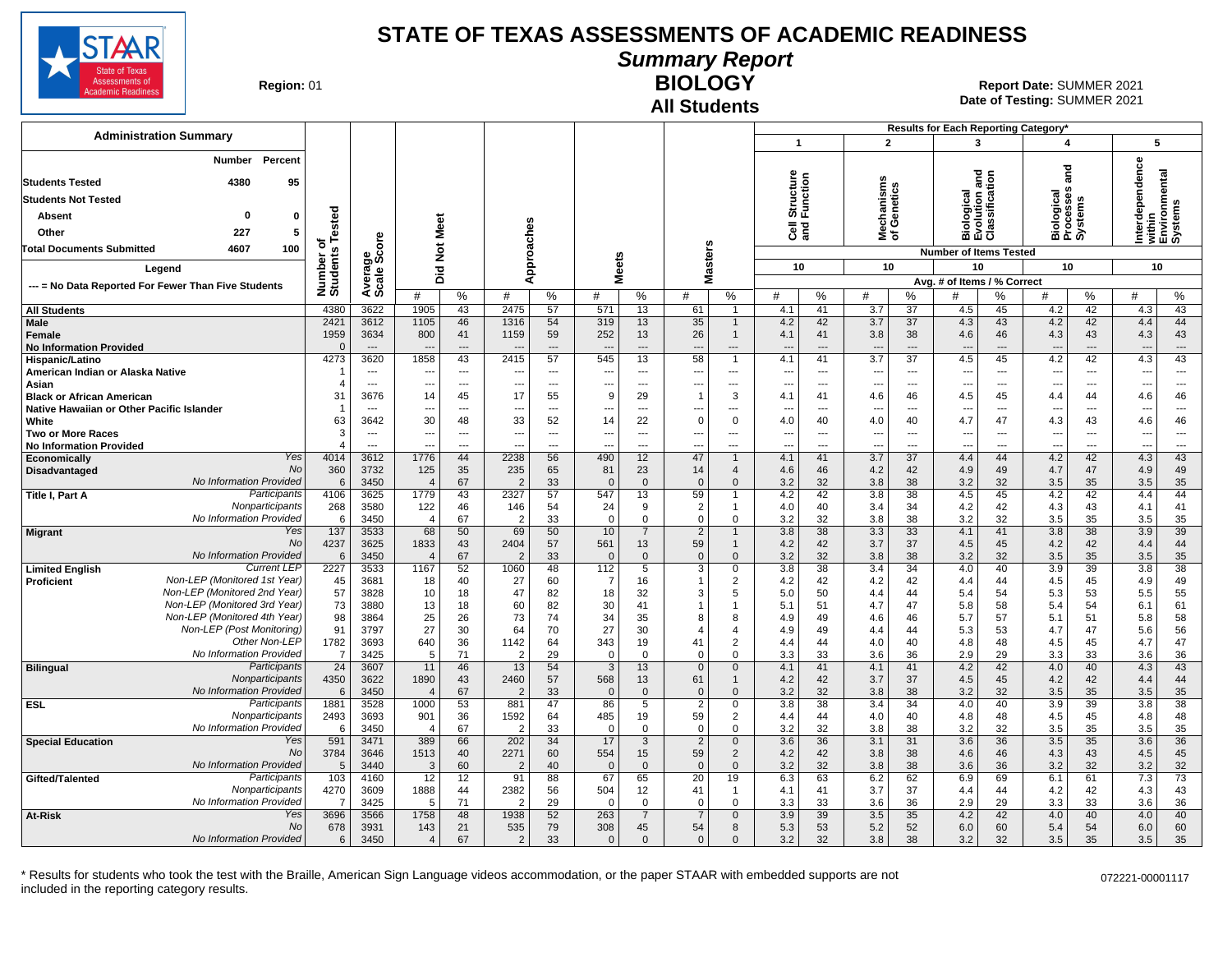

**Summary Report**

**Region: 01** 

## **First-Time Tested Students**

**BIOLOGY** 01 **Report Date:** SUMMER 2021 **Date of Testing:**  SUMMER 2021

|                                                                                                                                            |                                  |                                   |                                        |                                                      |                          |                                                      |                                            |                                |                                                  |                          |                                              |                                                      |                                                      |                            | <b>Results for Each Reporting Category</b> |                                                      |                                                      |                          |                       |                                                      |
|--------------------------------------------------------------------------------------------------------------------------------------------|----------------------------------|-----------------------------------|----------------------------------------|------------------------------------------------------|--------------------------|------------------------------------------------------|--------------------------------------------|--------------------------------|--------------------------------------------------|--------------------------|----------------------------------------------|------------------------------------------------------|------------------------------------------------------|----------------------------|--------------------------------------------|------------------------------------------------------|------------------------------------------------------|--------------------------|-----------------------|------------------------------------------------------|
| <b>Administration Summary</b>                                                                                                              |                                  |                                   |                                        |                                                      |                          |                                                      |                                            |                                |                                                  |                          | $\mathbf{1}$                                 |                                                      | $\overline{2}$                                       |                            | 3                                          |                                                      | 4                                                    |                          | 5                     |                                                      |
| Percent<br>Number<br>1262<br>92<br><b>Students Tested</b><br><b>Students Not Tested</b><br>Absent<br>0<br>$\mathbf 0$<br>109<br>8<br>Other | <b>Tested</b><br>৳               | ge<br>Score                       | Meet                                   |                                                      |                          | Approaches                                           |                                            |                                |                                                  |                          | g<br>Structure<br>Function<br><b>ខិ</b> ខ្លី |                                                      | Mechanisms<br>of Genetics                            |                            | മ <b>ய்</b> ပ                              | and<br>liological<br>:volution and<br>:lassification | าอี<br>ลิ<br>Biological<br>Processes<br>Systems      |                          | erdependence          | Interdependenc<br>within<br>Environmental<br>Systems |
| 100<br><b>Total Documents Submitted</b><br>1371                                                                                            |                                  |                                   | $\rm \breve{z}$                        |                                                      |                          |                                                      |                                            |                                |                                                  | Masters                  |                                              |                                                      |                                                      |                            | <b>Number of Items Tested</b>              |                                                      |                                                      |                          |                       |                                                      |
| Legend                                                                                                                                     |                                  |                                   | Did                                    |                                                      |                          |                                                      | <b>Meets</b>                               |                                |                                                  |                          | 10                                           |                                                      | 10                                                   |                            | 10                                         |                                                      | 10                                                   |                          | 10                    |                                                      |
| --- = No Data Reported For Fewer Than Five Students                                                                                        | Number of<br>Students            | Averag<br>Scale                   | #                                      | %                                                    | #                        | %                                                    | #                                          | %                              | #                                                | %                        | #                                            | %                                                    | #                                                    | ℅                          | Avg. # of Items / % Correct<br>#           | %                                                    | #                                                    | %                        | #                     | $\%$                                                 |
| <b>All Students</b>                                                                                                                        | 1262                             | 3811                              | 373                                    | 30                                                   | 889                      | 70                                                   | 421                                        | 33                             | 60                                               | 5                        | 4.9                                          | 49                                                   | 4.5                                                  | 45                         | 5.4                                        | 54                                                   | 4.9                                                  | 49                       | 5.5                   | 55                                                   |
| Male<br>Female<br><b>No Information Provided</b>                                                                                           | 695<br>567<br>$\mathbf{0}$       | 3802<br>3822<br>$---$             | 217<br>156<br>$\overline{\phantom{a}}$ | 31<br>28<br>---                                      | 478<br>411               | 69<br>72<br>$---$                                    | 224<br>197<br>---                          | 32<br>35                       | 35<br>25                                         | 5<br>$\overline{4}$      | 4.9<br>4.9<br>---                            | 49<br>49<br>$\overline{a}$                           | 4.4<br>4.6<br>$\overline{\phantom{a}}$               | 44<br>46                   | 5.4<br>5.5<br>$\overline{a}$               | 54<br>55<br>$\overline{a}$                           | 4.8<br>5.0<br>$\overline{\phantom{a}}$               | 48<br>50                 | 5.5<br>5.5            | 55<br>55<br>$\overline{\phantom{a}}$                 |
| Hispanic/Latino                                                                                                                            | 1223                             | 3806                              | 364                                    | 30                                                   | 859                      | 70                                                   | 401                                        | 33                             | 57                                               | 5                        | 4.9                                          | 49                                                   | 4.5                                                  | 45                         | 5.4                                        | 54                                                   | 4.9                                                  | 49                       | 5.5                   | 55                                                   |
| American Indian or Alaska Native                                                                                                           | 1<br>$\overline{1}$              | $\overline{\phantom{a}}$<br>$---$ | --<br>---                              | $\hspace{0.05cm} \ldots$<br>$\overline{\phantom{a}}$ |                          | $\hspace{0.05cm} \ldots$<br>$\overline{\phantom{a}}$ | ---<br>---                                 | $\sim$<br>$\sim$               | $\sim$                                           | $\overline{a}$<br>---    | ---<br>---                                   | $\overline{\phantom{a}}$<br>$\overline{\phantom{a}}$ | $\overline{\phantom{a}}$<br>$\overline{\phantom{a}}$ | $---$<br>---               | $\overline{\phantom{a}}$<br>$---$          | ---                                                  | $\overline{\phantom{a}}$<br>$\overline{\phantom{a}}$ | ---<br>$\overline{a}$    | ---<br>$---$          | ---<br>---                                           |
| Asian<br><b>Black or African American</b>                                                                                                  | 11                               | 3932                              | 3                                      | 27                                                   | ---<br>8                 | 73                                                   | 6                                          | 55                             | $\mathbf{1}$                                     | $\mathbf{q}$             | 4.7                                          | 47                                                   | 5.5                                                  | 55                         | 6.5                                        | $\overline{\phantom{a}}$<br>65                       | 5.4                                                  | 54                       | 5.9                   | 59                                                   |
| Native Hawaiian or Other Pacific Islander                                                                                                  | $\mathbf 0$                      | $\overline{a}$                    | $\overline{a}$                         | $---$                                                |                          | $\overline{a}$                                       | ---                                        | $\sim$                         |                                                  | $\sim$                   | $\overline{a}$                               | $---$                                                | $\sim$                                               | $-$                        | $\sim$                                     | ---                                                  | $\overline{\phantom{a}}$                             | $---$                    | $\overline{a}$        | $\overline{a}$                                       |
| White                                                                                                                                      | 23                               | 3881                              | 6                                      | 26                                                   | 17                       | 74                                                   | 11                                         | 48                             | $\Omega$                                         | $\mathbf 0$              | 5.0                                          | 50                                                   | 5.0                                                  | 50                         | 6.0                                        | 60                                                   | 5.1                                                  | 51                       | 5.9                   | 59                                                   |
| <b>Two or More Races</b><br><b>No Information Provided</b>                                                                                 | $\overline{2}$<br>$\overline{1}$ | $---$<br>$---$                    | ---<br>---                             | $---$<br>$- - -$                                     | $---$                    | $---$<br>$---$                                       | $\overline{\phantom{a}}$<br>$\overline{a}$ | $\sim$<br>$\sim$               | $\sim$                                           | $\overline{a}$<br>---    | $\sim$<br>$\overline{a}$                     | $---$<br>$---$                                       | $\sim$<br>$\sim$                                     | $---$<br>$---$             | $\overline{\phantom{a}}$<br>$---$          | $\overline{a}$<br>---                                | $\overline{\phantom{a}}$<br>$---$                    | $---$<br>$---$           | ---<br>$---$          | $\overline{\phantom{a}}$<br>$\sim$                   |
| Yes<br><b>Economically</b>                                                                                                                 | 1148                             | 3789                              | 353                                    | 31                                                   | 795                      | 69                                                   | 360                                        | 31                             | 46                                               | $\overline{4}$           | 4.8                                          | 48                                                   | 4.4                                                  | 44                         | 5.3                                        | 53                                                   | 4.8                                                  | 48                       | 5.4                   | 54                                                   |
| <b>No</b><br>Disadvantaged<br>No Information Provided                                                                                      | 111<br>3                         | 4054<br>$---$                     | 18                                     | 16                                                   | 93                       | 84<br>$\overline{a}$                                 | 61<br>$\overline{\phantom{a}}$             | 55<br>$\overline{\phantom{a}}$ | 14                                               | 13<br>$-$                | 5.8                                          | 58<br>$---$                                          | 5.7<br>$-$                                           | 57                         | 6.5<br>$\overline{\phantom{a}}$            | 65<br>$\overline{a}$                                 | 5.8<br>$\overline{\phantom{a}}$                      | 58<br>$-$ --             | 6.6                   | 66<br>$\overline{\phantom{a}}$                       |
| Participants<br>Title I, Part A                                                                                                            | 1214                             | 3812                              | 360                                    | 30                                                   | 854                      | 70                                                   | 408                                        | 34                             | 58                                               | 5                        | 4.9                                          | 49                                                   | 4.5                                                  | 45                         | 5.4                                        | 54                                                   | 4.9                                                  | 49                       | 5.5                   | 55                                                   |
| Nonparticipants                                                                                                                            | 45                               | 3808                              | 11                                     | 24                                                   | 34                       | 76                                                   | 13                                         | 29                             | $\overline{2}$                                   | $\overline{4}$           | 4.7                                          | 47                                                   | 4.4                                                  | 44                         | 5.2                                        | 52                                                   | 5.3                                                  | 53                       | 5.7                   | 57                                                   |
| No Information Provideo                                                                                                                    | 3                                | $\overline{\phantom{a}}$          | --                                     | $---$                                                |                          | ---                                                  | $\overline{\phantom{a}}$                   | $\sim$                         | $\overline{a}$                                   | ---                      | ---                                          | $\overline{\phantom{a}}$                             | $\overline{\phantom{a}}$                             | $---$                      | $\overline{a}$                             | ---                                                  | $\overline{\phantom{a}}$                             | $\cdots$                 | ---                   | $\cdots$                                             |
| Yes<br><b>Migrant</b><br><b>No</b><br>No Information Provided                                                                              | 30<br>1229<br>$\mathbf{3}$       | 3685<br>3815<br>$\overline{a}$    | 12<br>359                              | 40<br>29<br>$\overline{a}$                           | 18<br>870                | 60<br>71<br>$\sim$                                   | 414                                        | 23<br>34                       | $\overline{2}$<br>58<br>$\overline{\phantom{a}}$ | $5\phantom{1}$<br>$\sim$ | 4.1<br>4.9                                   | 41<br>49<br>$---$                                    | 3.9<br>4.5                                           | 39<br>45<br>$\overline{a}$ | 5.0<br>5.4                                 | 50<br>54<br>---                                      | 4.1<br>4.9                                           | 41<br>49<br>$---$        | 5.0<br>5.5            | 50<br>55<br>---                                      |
| <b>Current LEP</b><br><b>Limited English</b>                                                                                               | 416                              | 3596                              | 196                                    | 47                                                   | 220                      | 53                                                   | $\overline{\phantom{a}}$<br>46             | 11                             | $\overline{3}$                                   | $\overline{1}$           | 4.2                                          | 42                                                   | $\overline{\phantom{a}}$<br>3.5                      | 35                         | $\overline{\phantom{a}}$<br>4.4            | 44                                                   | 4.1                                                  | 41                       | 4.3                   | 43                                                   |
| Non-LEP (Monitored 1st Year)<br>Proficient                                                                                                 | 19                               | 3846                              | 8                                      | 42                                                   | 11                       | 58                                                   | $\overline{7}$                             | 37                             | $\mathbf{1}$                                     | 5                        | 4.9                                          | 49                                                   | 4.6                                                  | 46                         | 5.3                                        | 53                                                   | 5.2                                                  | 52                       | 5.8                   | 58                                                   |
| Non-LEP (Monitored 2nd Year)                                                                                                               | 21                               | 4075                              | 1                                      | 5                                                    | 20                       | 95                                                   | 14                                         | 67                             | $\overline{2}$                                   | 10                       | 6.0                                          | 60                                                   | 5.3                                                  | 53                         | 6.2                                        | 62                                                   | 6.4                                                  | 64                       | 7.3                   | 73                                                   |
| Non-LEP (Monitored 3rd Year)                                                                                                               | 38                               | 4060                              | $\overline{2}$                         | 5                                                    | 36                       | 95                                                   | 26                                         | 68                             | 1                                                | 3                        | 5.9                                          | 59                                                   | 5.5                                                  | 55                         | 6.7                                        | 67                                                   | 6.2                                                  | 62                       | 7.0                   | 70                                                   |
| Non-LEP (Monitored 4th Year)<br>Non-LEP (Post Monitoring)                                                                                  | 46                               | 4158                              | 6                                      | 13                                                   | 40                       | 87                                                   | 29                                         | 63                             | 8                                                | 17                       | 6.0                                          | 60                                                   | 5.8                                                  | 58                         | 7.1                                        | 71                                                   | 5.9                                                  | 59                       | 7.5                   | 75                                                   |
| Other Non-LEF                                                                                                                              | 40<br>679                        | 4018<br>3886                      | 6<br>152                               | 15<br>22                                             | 34<br>527                | 85<br>78                                             | 22<br>277                                  | 55<br>41                       | 4<br>41                                          | 10<br>6                  | 5.5<br>5.1                                   | 55<br>51                                             | 5.8<br>4.9                                           | 58<br>49                   | 6.3<br>5.8                                 | 63<br>58                                             | 5.7<br>5.2                                           | 57<br>52                 | 6.8<br>5.9            | 68<br>59                                             |
| No Information Provided                                                                                                                    | 3                                | $\overline{a}$                    | ---                                    | ---                                                  |                          | $\overline{a}$                                       | $\overline{a}$                             | $\overline{a}$                 | $\overline{a}$                                   | ---                      | ---                                          | $\overline{a}$                                       | $\overline{\phantom{a}}$                             | $\overline{a}$             | $\cdots$                                   | ---                                                  | $\overline{\phantom{a}}$                             | $\overline{a}$           | ---                   | ---                                                  |
| Participants<br><b>Bilingual</b>                                                                                                           | 9                                | 3848                              | $\overline{1}$                         | 11                                                   | 8                        | 89                                                   | $\overline{3}$                             | 33                             | $\overline{0}$                                   | $\mathbf 0$              | 5.7                                          | 57                                                   | 4.9                                                  | 49                         | 4.3                                        | 43                                                   | 5.6                                                  | 56                       | 5.8                   | 58                                                   |
| Nonparticipants<br>No Information Provided                                                                                                 | 1250<br>3                        | 3812<br>$\overline{a}$            | 370                                    | 30<br>$\overline{a}$                                 | 880                      | 70<br>$\overline{a}$                                 | 418<br>$\overline{a}$                      | 33                             | 60                                               | 5                        | 4.9                                          | 49<br>$\overline{a}$                                 | 4.5                                                  | 45<br>---                  | 5.4<br>$\overline{a}$                      | 54<br>$\overline{a}$                                 | 4.9                                                  | 49<br>$---$              | 5.5                   | 55<br>$\overline{a}$                                 |
| Participants<br><b>ESL</b>                                                                                                                 | 363                              | 3578                              | 181                                    | 50                                                   | 182                      | 50                                                   | 37                                         | 10                             | $\overline{2}$                                   |                          | 4.1                                          | 41                                                   | 3.4                                                  | $\overline{34}$            | 4.3                                        | 43                                                   | 4.0                                                  | 40                       | 4.2                   | 42                                                   |
| Nonparticipants                                                                                                                            | 896                              | 3907                              | 190                                    | 21                                                   | 706                      | 79                                                   | 384                                        | 43                             | 58                                               | 6                        | 5.2                                          | 52                                                   | 4.9                                                  | 49                         | 5.9                                        | 59                                                   | 5.3                                                  | 53                       | 6.0                   | 60                                                   |
| No Information Provided<br>Yes                                                                                                             | 3                                | $---$                             | ---                                    | $---$                                                | $\overline{\phantom{a}}$ | $---$                                                | $\overline{\phantom{a}}$                   | $\sim$                         | $\sim$                                           | ---                      | $\sim$                                       | $---$                                                | $\sim$                                               | $---$                      | $\sim$                                     | $\overline{\phantom{a}}$                             | $\overline{a}$                                       | $---$                    | $\overline{a}$        | ---                                                  |
| <b>Special Education</b><br><b>No</b>                                                                                                      | 122<br>1138                      | 3490<br>3846                      | 74<br>298                              | 61<br>26                                             | 48<br>840                | 39<br>74                                             | 5<br>416                                   | $\overline{4}$<br>37           | $\overline{2}$<br>58                             | $\overline{2}$<br>5      | 3.8<br>5.0                                   | 38<br>50                                             | 3.1<br>4.6                                           | 31<br>46                   | 3.9<br>5.6                                 | 39<br>56                                             | 3.4<br>5.1                                           | 34<br>51                 | 3.7<br>5.7            | 37<br>57                                             |
| No Information Provided                                                                                                                    | $\overline{2}$                   | $-$                               | $\overline{\phantom{a}}$               | $---$                                                |                          | $\overline{\phantom{a}}$                             | $\overline{\phantom{a}}$                   | $\overline{\phantom{a}}$       |                                                  | $\overline{a}$           | $\overline{\phantom{a}}$                     | $\overline{a}$                                       | $\overline{\phantom{a}}$                             | $\overline{\phantom{a}}$   | $\overline{a}$                             | $\overline{a}$                                       | $\overline{\phantom{a}}$                             | $\overline{a}$           | $\overline{a}$        | $---$                                                |
| Participants<br>Gifted/Talented                                                                                                            | 74                               | 4339                              | $\overline{1}$                         | -1                                                   | 73                       | 99                                                   | 61                                         | 82                             | 20                                               | 27                       | 6.9                                          | 69                                                   | 7.3                                                  | 73                         | 7.7                                        | 77                                                   | 6.5                                                  | 65                       | 8.2                   | 82                                                   |
| Nonparticipants<br>No Information Provideo                                                                                                 | 1185                             | 3779                              | 370                                    | 31                                                   | 815                      | 69                                                   | 360                                        | 30                             | 40                                               | 3                        | 4.8                                          | 48                                                   | 4.3                                                  | 43                         | 5.3                                        | 53                                                   | 4.8                                                  | 48                       | 5.3                   | 53                                                   |
| At-Risk<br>Yes                                                                                                                             | 3<br>882                         | $---$<br>3666                     | $\overline{a}$<br>337                  | $---$<br>38                                          | $---$<br>545             | $---$<br>62                                          | $\sim$<br>155                              | $\sim$<br>18                   | $\sim$<br>$\overline{7}$                         | $\sim$                   | $\sim$<br>4.4                                | $---$<br>44                                          | $\sim$<br>3.8                                        | $---$<br>38                | $\ddotsc$<br>4.8                           | $\sim$<br>48                                         | $-$<br>4.3                                           | $---$<br>43              | $\overline{a}$<br>4.7 | $\cdots$<br>47                                       |
| No                                                                                                                                         | 377                              | 4155                              | 34                                     | 9                                                    | 343                      | 91                                                   | 266                                        | 71                             | 53                                               | 14                       | 6.1                                          | 61                                                   | 6.2                                                  | 62                         | 7.0                                        | 70                                                   | 6.2                                                  | 62                       | 7.3                   | 73                                                   |
| No Information Provided                                                                                                                    | 3                                | $\cdots$                          | ---                                    | $\overline{a}$                                       | $\overline{\phantom{a}}$ | $\overline{\phantom{a}}$                             | $\overline{\phantom{a}}$                   | $\overline{\phantom{a}}$       | $\overline{\phantom{a}}$                         | $\overline{\phantom{a}}$ | $\overline{\phantom{a}}$                     | $\sim$                                               | $\overline{\phantom{a}}$                             | $\overline{\phantom{a}}$   | $\overline{a}$                             | ---                                                  | $\overline{\phantom{a}}$                             | $\overline{\phantom{a}}$ | ---                   | $\overline{\phantom{a}}$                             |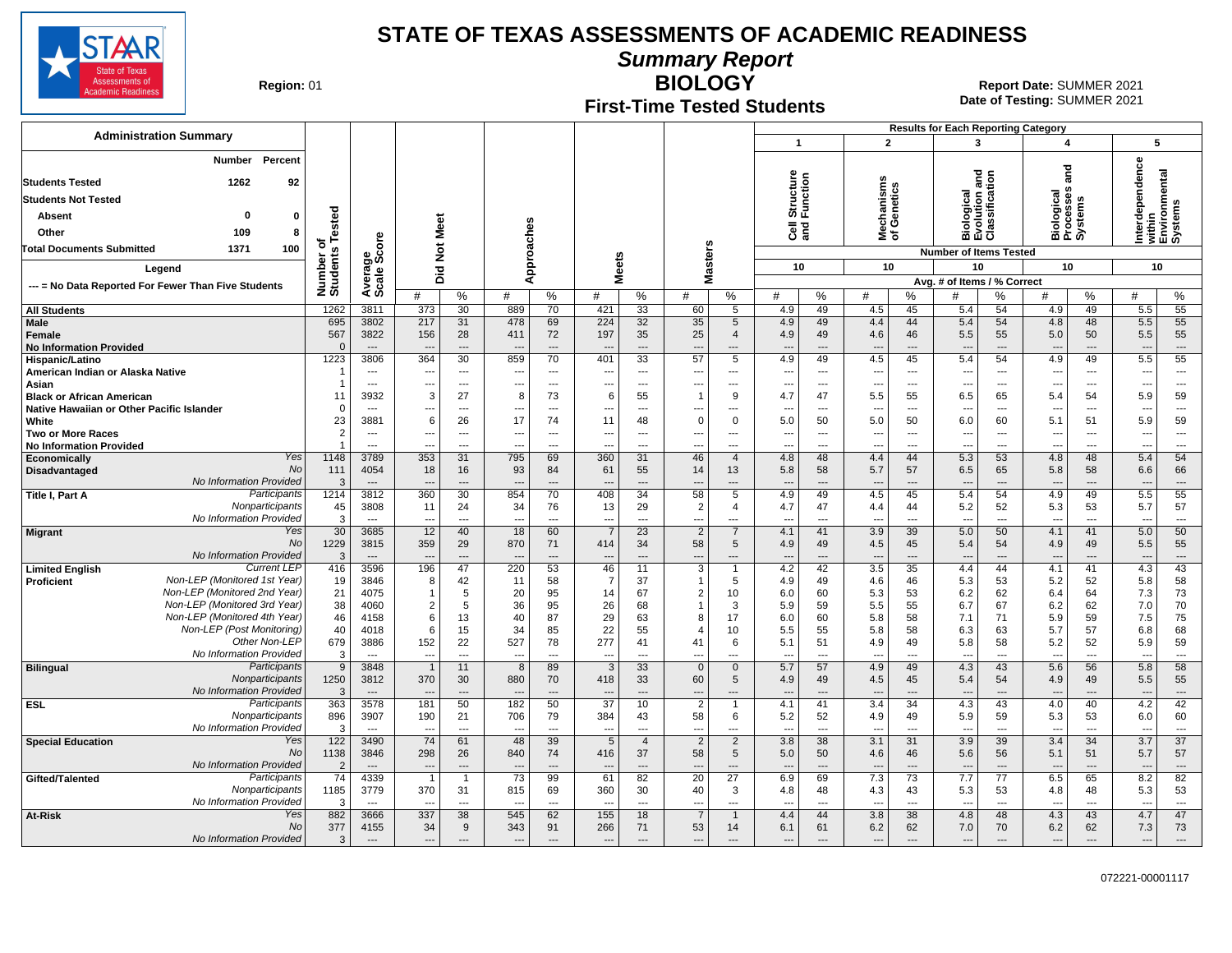

**Summary Report**

**Region: 01** 

#### **Retested Students BIOLOGY**

| <b>Administration Summary</b>                                              |                       |                                            |                        |                                |                                                      |                         |                                  |                               |                          |                     | $\overline{1}$                  |                          | $\overline{2}$                                       |                                | Results for Each Reporting Category*<br>3  |                          | 4                                  |                                  | 5                                     |                                 |
|----------------------------------------------------------------------------|-----------------------|--------------------------------------------|------------------------|--------------------------------|------------------------------------------------------|-------------------------|----------------------------------|-------------------------------|--------------------------|---------------------|---------------------------------|--------------------------|------------------------------------------------------|--------------------------------|--------------------------------------------|--------------------------|------------------------------------|----------------------------------|---------------------------------------|---------------------------------|
|                                                                            |                       |                                            |                        |                                |                                                      |                         |                                  |                               |                          |                     |                                 |                          |                                                      |                                |                                            |                          |                                    |                                  |                                       |                                 |
| Percent<br>Number                                                          |                       |                                            |                        |                                |                                                      |                         |                                  |                               |                          |                     |                                 |                          |                                                      |                                |                                            |                          |                                    |                                  |                                       |                                 |
| <b>Students Tested</b><br>3118<br>96                                       |                       |                                            |                        |                                |                                                      |                         |                                  |                               |                          |                     | Structure<br>Function           |                          |                                                      |                                | logical<br>Ilution and<br>ssification      |                          | and                                |                                  | erdependence<br>ithin<br>nvironmental |                                 |
| <b>Students Not Tested</b>                                                 |                       |                                            |                        |                                |                                                      |                         |                                  |                               |                          |                     |                                 |                          | Mechanisms<br>of Genetics                            |                                |                                            |                          | siological<br>'rocesses<br>'ystems |                                  |                                       |                                 |
|                                                                            |                       |                                            |                        |                                |                                                      |                         |                                  |                               |                          |                     |                                 |                          |                                                      |                                |                                            |                          |                                    |                                  |                                       | stems                           |
| 0<br><b>Absent</b><br>$\mathbf{0}$                                         |                       |                                            | Meet                   |                                |                                                      |                         |                                  |                               |                          |                     |                                 |                          |                                                      |                                | ō<br><u>ō</u>                              | $\bar{g}$ $\bar{g}$      |                                    |                                  |                                       |                                 |
| Other<br>118<br>$\boldsymbol{4}$                                           | Tested                |                                            |                        |                                |                                                      |                         |                                  |                               |                          |                     | ලි දි                           |                          |                                                      |                                | @ ش ق                                      |                          | ma w                               |                                  | 莫혼몇                                   |                                 |
| 3236<br>100<br>Total Documents Submitted                                   | ৳                     | ge<br>Score                                | $\frac{5}{2}$          |                                |                                                      |                         |                                  |                               |                          |                     |                                 |                          |                                                      |                                | <b>Number of Items Tested</b>              |                          |                                    |                                  |                                       |                                 |
| Legend                                                                     | Number of<br>Students |                                            |                        |                                |                                                      | Approaches              |                                  | <b>Meets</b>                  |                          | asters              | 10                              |                          | 10                                                   |                                | 10                                         |                          | 10                                 |                                  | 10                                    |                                 |
| --- = No Data Reported For Fewer Than Five Students                        |                       | Averag<br>Scale:                           | Did                    |                                |                                                      |                         |                                  |                               | ż                        |                     |                                 |                          |                                                      |                                | Avg. # of Items / % Correct                |                          |                                    |                                  |                                       |                                 |
|                                                                            |                       |                                            | #                      | %                              | #                                                    | $\frac{0}{0}$           | #                                | %                             | #                        | %                   | #                               | ℅                        | #                                                    | %                              |                                            | $\%$                     | #                                  | %                                | #                                     | %                               |
| <b>All Students</b>                                                        | 3118                  | 3545                                       | 1532                   | 49                             | 1586                                                 | 51                      | 150                              | 5                             | 1                        | $\Omega$            | 3.8                             | 38                       | 3.4                                                  | 34                             | 4.1                                        | 41                       | 4.0                                | 40                               | 3.9                                   | 39                              |
| <b>Male</b>                                                                | 1726                  | 3536                                       | 888                    | 51                             | 838                                                  | 49                      | 95                               | 6                             | $\mathbf{0}$             | $\mathbf{0}$        | 3.9                             | 39                       | 3.4                                                  | 34                             | 3.9                                        | 39                       | 4.0                                | 40                               | 3.9                                   | 39                              |
| Female                                                                     | 1392                  | 3557                                       | 644                    | 46                             | 748                                                  | 54                      | 55                               | $\boldsymbol{\Delta}$         | $\mathbf{1}$             | $\mathbf 0$         | 3.8                             | 38                       | 3.5                                                  | 35                             | 4.3                                        | 43                       | 4.0                                | 40                               | 3.9                                   | 39                              |
| <b>No Information Provided</b><br>Hispanic/Latino                          | $\Omega$<br>3050      | $\overline{a}$<br>3546                     | 1494                   | $\overline{\phantom{a}}$<br>49 | 1556                                                 | $\overline{a}$<br>51    | $---$<br>144                     | ---<br>$\overline{5}$         | ---<br>$\overline{1}$    | ---<br>$\mathbf 0$  | $\overline{a}$<br>3.9           | $\overline{a}$<br>39     | $\overline{a}$<br>3.4                                | $\overline{a}$<br>34           | $--$<br>4.1                                | $\overline{a}$<br>41     | 4.0                                | $\overline{a}$<br>40             | $\overline{\phantom{a}}$<br>3.9       | $\qquad \qquad \cdots$<br>39    |
| American Indian or Alaska Native                                           | $\mathbf 0$           | $\overline{a}$                             | ---                    | $---$                          | $\overline{\phantom{a}}$                             | $\overline{a}$          | ---                              | ---                           | ---                      | ---                 | $\overline{\phantom{a}}$        | $\overline{\phantom{a}}$ | $\overline{\phantom{a}}$                             | $\overline{\phantom{a}}$       | $\overline{\phantom{a}}$                   | $\overline{\phantom{a}}$ | $\ddotsc$                          | $\overline{\phantom{a}}$         | $\overline{\phantom{a}}$              | $\overline{\phantom{a}}$        |
| Asian                                                                      | 3                     | $\overline{a}$                             | ---                    | $\sim$                         | $\sim$                                               | $---$                   | $\overline{a}$                   | $\overline{a}$                | $\overline{\phantom{a}}$ | $\overline{a}$      | $---$                           | $---$                    | $\overline{\phantom{a}}$                             | ---                            | $\overline{a}$                             | $---$                    | $-$                                | $---$                            | $\sim$                                | $\sim$                          |
| <b>Black or African American</b>                                           | 20                    | 3536                                       | 11                     | 55                             | 9                                                    | 45                      | 3                                | 15                            | $\overline{0}$           | $\Omega$            | 3.8                             | 38                       | 4.1                                                  | 41                             | 3.4                                        | 34                       | 3.9                                | 39                               | 3.9                                   | 39                              |
| Native Hawaiian or Other Pacific Islander                                  | $\overline{1}$        | $\overline{\phantom{a}}$                   | ---                    | $-$                            |                                                      | $---$                   | ---                              | ---                           | ---                      |                     | $\overline{a}$                  | $---$                    | $\overline{\phantom{a}}$                             | ---                            | $\overline{\phantom{a}}$                   | ---                      | $\overline{a}$                     | $\overline{a}$                   | ---                                   | ---                             |
| White                                                                      | 40                    | 3505                                       | 24                     | 60                             | 16                                                   | 40                      | 3                                | 8                             | $\Omega$                 | $\mathbf 0$         | 3.4                             | 34                       | 3.4                                                  | 34                             | 4.0                                        | 40                       | 3.8                                | 38                               | 3.9                                   | 39                              |
| <b>Two or More Races</b><br><b>No Information Provided</b>                 | $\overline{1}$<br>3   | $\overline{\phantom{a}}$<br>$\overline{a}$ | ---<br>Ξ.              | $-$<br>$\overline{a}$          | $\overline{\phantom{a}}$<br>$\overline{\phantom{a}}$ | $---$<br>$\overline{a}$ | ---<br>$\overline{\phantom{a}}$  | ---<br>---                    | ---<br>---               | $---$<br>$\sim$     | $\overline{\phantom{a}}$<br>-−  | $---$<br>$\overline{a}$  | $\overline{\phantom{a}}$<br>$\overline{\phantom{a}}$ | ---<br>---                     | $\overline{\phantom{a}}$<br>$\overline{a}$ | ---<br>$\overline{a}$    | $\overline{a}$<br>---              | $\overline{a}$<br>$\overline{a}$ | $\overline{\phantom{a}}$<br>---       | ---<br>$\hspace{0.05cm} \ldots$ |
| Yes<br>Economically                                                        | 2866                  | 3542                                       | 1423                   | 50                             | 1443                                                 | 50                      | 130                              | 5                             | $\mathbf{1}$             | $\mathbf{0}$        | 3.8                             | 38                       | 3.4                                                  | 34                             | 4.1                                        | 41                       | 3.9                                | 39                               | 3.9                                   | 39                              |
| <b>No</b><br><b>Disadvantaged</b>                                          | 249                   | 3588                                       | 107                    | 43                             | 142                                                  | 57                      | 20                               | 8                             | $\overline{0}$           | $\mathbf 0$         | 4.0                             | 40                       | 3.6                                                  | 36                             | 4.2                                        | 42                       | 4.2                                | 42                               | 4.1                                   | 41                              |
| No Information Provided                                                    | 3                     | $\overline{a}$                             | $\sim$                 | $---$                          | --                                                   | $\overline{a}$          | $\overline{a}$                   | ---                           | ---                      | ---                 | $\sim$                          | $\overline{a}$           | $\overline{a}$                                       | $\overline{a}$                 | $\overline{a}$                             | ---                      | $\sim$                             | $\overline{a}$                   | ---                                   | $\hspace{1.5cm} \cdots$         |
| Participants<br>Title I. Part A                                            | 2892                  | 3546                                       | 1419                   | 49                             | 1473                                                 | 51                      | 139                              | $\overline{5}$                | $\overline{1}$           | $\overline{0}$      | $\overline{3.8}$                | $\overline{38}$          | 3.4                                                  | $\overline{34}$                | 4.1                                        | 41                       | 3.9                                | 39                               | 3.9                                   | 39                              |
| Nonparticipants<br>No Information Provided                                 | 223<br>3              | 3534<br>$\overline{a}$                     | 111                    | 50<br>$-$                      | 112                                                  | 50<br>$---$             | 11                               | 5                             | $\mathbf 0$              | 0                   | 3.8                             | 38<br>$\overline{a}$     | 3.2                                                  | 32                             | 4.0                                        | 40<br>---                | 4.1<br>---                         | 41<br>$---$                      | 3.8                                   | 38                              |
| Yes<br><b>Migrant</b>                                                      | 107                   | 3491                                       | ---<br>56              | 52                             | $\overline{\phantom{a}}$<br>51                       | 48                      | ---<br>3                         | ---<br>3                      | ---<br>$\Omega$          | ---<br>$\mathbf{0}$ | ---<br>3.7                      | 37                       | ---<br>3.1                                           | ---<br>31                      | $\overline{a}$<br>3.9                      | 39                       | 3.7                                | 37                               | ---<br>3.6                            | $\overline{\phantom{a}}$<br>36  |
| No                                                                         | 3008                  | 3547                                       | 1474                   | 49                             | 1534                                                 | 51                      | 147                              | 5                             | $\overline{1}$           | $\mathbf 0$         | 3.9                             | 39                       | 3.4                                                  | 34                             | 4.1                                        | 41                       | 4.0                                | 40                               | 3.9                                   | 39                              |
| No Information Provided                                                    | 3                     | $-$                                        |                        | $\overline{a}$                 |                                                      | $---$                   | $\overline{\phantom{a}}$         | ---                           | ---                      | ---                 | $\overline{\phantom{a}}$        | $---$                    | $\overline{\phantom{a}}$                             | $\overline{\phantom{a}}$       | $\overline{a}$                             | $\overline{a}$           | $\overline{\phantom{a}}$           | $\overline{a}$                   | $\overline{\phantom{a}}$              | $\overline{\phantom{a}}$        |
| <b>Current LEP</b><br><b>Limited English</b>                               | 1811                  | 3519                                       | 971                    | 54                             | 840                                                  | 46                      | 66                               | $\overline{4}$                | $\Omega$                 | $\Omega$            | 3.7                             | $\overline{37}$          | 3.3                                                  | 33                             | 4.0                                        | 40                       | 3.8                                | $\overline{38}$                  | 3.7                                   | $\overline{37}$                 |
| Non-LEP (Monitored 1st Year)<br>Proficient<br>Non-LEP (Monitored 2nd Year) | 26                    | 3561                                       | 10                     | 38                             | 16                                                   | 62                      | $\mathbf 0$                      | $\Omega$                      | $\mathbf 0$              | 0                   | 3.7                             | 37                       | 3.9                                                  | 39                             | 3.8                                        | 38                       | 4.0                                | 40                               | 4.2                                   | 42                              |
| Non-LEP (Monitored 3rd Year)                                               | 36<br>35              | 3684<br>3684                               | -9<br>11               | 25<br>31                       | 27<br>24                                             | 75<br>69                | $\overline{4}$<br>$\overline{4}$ | 11<br>11                      | $\mathbf 1$<br>$\Omega$  | 3<br>$\Omega$       | 4.4<br>4.2                      | 44<br>42                 | 3.9<br>3.9                                           | 39<br>39                       | 4.9<br>4.8                                 | 49<br>48                 | 4.6<br>4.5                         | 46<br>45                         | 4.4<br>5.1                            | 44<br>51                        |
| Non-LEP (Monitored 4th Year)                                               | 52                    | 3604                                       | 19                     | 37                             | 33                                                   | 63                      | 5                                | 10                            | $\Omega$                 | $\Omega$            | 3.9                             | 39                       | 3.6                                                  | 36                             | 4.4                                        | 44                       | 4.3                                | 43                               | 4.3                                   | 43                              |
| Non-LEP (Post Monitoring)                                                  | 51                    | 3623                                       | 21                     | 41                             | 30                                                   | 59                      | 5                                | 10                            | $\Omega$                 | $\mathbf 0$         | 4.5                             | 45                       | 3.3                                                  | 33                             | 4.5                                        | 45                       | 4.0                                | 40                               | 4.7                                   | 47                              |
| Other Non-LEP                                                              | 1103                  | 3573                                       | 488                    | 44                             | 615                                                  | 56                      | 66                               | 6                             | $\mathbf 0$              | $\mathbf 0$         | 4.0                             | 40                       | 3.5                                                  | 35                             | 4.2                                        | 42                       | 4.1                                | 41                               | 4.0                                   | 40                              |
| No Information Provided                                                    | $\overline{4}$        | $\overline{a}$                             | ---                    | $\overline{\phantom{a}}$       | $\overline{\phantom{a}}$                             | $\overline{a}$          | ---                              | ---                           | ---                      | ---                 | $\overline{a}$                  | $\overline{a}$           | $\overline{\phantom{a}}$                             | $\overline{\phantom{a}}$       | $\overline{a}$                             | ---                      | $\overline{a}$                     | $\overline{a}$                   | $\overline{\phantom{a}}$              | $\overline{\phantom{a}}$        |
| Participants<br><b>Bilingual</b><br>Nonparticipants                        | 15                    | 3463                                       | 10                     | 67                             | 5                                                    | $\overline{33}$         | $\mathbf{0}$                     | $\Omega$                      | $\Omega$                 | $\mathbf{0}$        | 3.2                             | $\overline{32}$          | 3.6                                                  | $\overline{36}$                | 4.1                                        | 41                       | 3.1                                | 31                               | 3.3                                   | 33                              |
| No Information Provided                                                    | 3100<br>3             | 3546<br>$\overline{\phantom{a}}$           | 1520                   | 49<br>$\overline{\phantom{a}}$ | 1580                                                 | 51<br>$---$             | 150                              | 5<br>---                      | $\mathbf{1}$<br>---      | $\Omega$<br>---     | 3.8                             | 38<br>$\overline{a}$     | 3.4<br>$\overline{\phantom{a}}$                      | 34<br>---                      | 4.1                                        | 41<br>---                | 4.0                                | 40<br>$\overline{a}$             | 3.9<br>$\overline{\phantom{a}}$       | 39<br>$\hspace{1.5cm} \cdots$   |
| Participants<br><b>ESL</b>                                                 | 1518                  | 3516                                       | 819                    | 54                             | 699                                                  | 46                      | 49                               | 3                             | $\Omega$                 | $\mathbf 0$         | $\overline{3.7}$                | $\overline{37}$          | 3.3                                                  | 33                             | 3.9                                        | 39                       | 3.8                                | $\overline{38}$                  | 3.7                                   | $\overline{37}$                 |
| Nonparticipants                                                            | 1597                  | 3573                                       | 711                    | 45                             | 886                                                  | 55                      | 101                              | 6                             | $\overline{1}$           | $\mathbf 0$         | 4.0                             | 40                       | 3.5                                                  | 35                             | 4.2                                        | 42                       | 4.1                                | 41                               | 4.1                                   | 41                              |
| No Information Provideo                                                    | 3                     | $\overline{a}$                             | ---                    | $\overline{\phantom{a}}$       | $\overline{\phantom{a}}$                             | $\overline{a}$          | ---                              | $\overline{a}$                | ---                      | ---                 | $\overline{\phantom{a}}$        | $\overline{a}$           | $\overline{a}$                                       | $\overline{\phantom{a}}$       | $\overline{\phantom{a}}$                   | $\overline{a}$           | $\overline{\phantom{a}}$           | $\overline{a}$                   | $\overline{\phantom{a}}$              | $\overline{\phantom{a}}$        |
| Yes<br><b>Special Education</b>                                            | 469                   | 3466                                       | 315                    | 67                             | 154                                                  | 33                      | 12                               | $\mathbf{3}$                  | $\Omega$                 | $\mathbf 0$         | 3.5                             | 35                       | 3.1                                                  | 31                             | 3.5                                        | 35                       | 3.6                                | 36                               | 3.6                                   | 36                              |
| <b>No</b><br>No Information Provided                                       | 2646                  | 3559<br>$\overline{a}$                     | 1215<br>$\overline{a}$ | 46<br>$\overline{\phantom{a}}$ | 1431<br>$\overline{\phantom{a}}$                     | 54<br>$\overline{a}$    | 138<br>$\overline{a}$            | 5<br>$\overline{\phantom{a}}$ | $\mathbf{1}$             | $\mathbf{0}$<br>--- | 3.9                             | 39<br>$\overline{a}$     | 3.5                                                  | 35<br>$\overline{\phantom{a}}$ | 4.2                                        | 42<br>$\overline{a}$     | 4.0<br>$\overline{\phantom{a}}$    | 40<br>$\overline{a}$             | 3.9<br>$\overline{a}$                 | 39<br>$---$                     |
| Participants<br>Gifted/Talented                                            | 3<br>29               | 3701                                       | 11                     | 38                             | 18                                                   | 62                      | 6                                | $\overline{21}$               | ---<br>$\Omega$          | $\mathbf 0$         | $\overline{\phantom{a}}$<br>4.8 | 48                       | $\overline{\phantom{a}}$<br>3.4                      | $\overline{34}$                | $\overline{a}$<br>4.8                      | 48                       | 5.0                                | 50                               | 5.0                                   | 50                              |
| Nonparticipants                                                            | 3085                  | 3544                                       | 1518                   | 49                             | 1567                                                 | 51                      | 144                              | 5                             | $\overline{1}$           | $\mathbf 0$         | 3.8                             | 38                       | 3.4                                                  | 34                             | 4.1                                        | 41                       | 4.0                                | 40                               | 3.9                                   | 39                              |
| No Information Provided                                                    | $\overline{4}$        | $---$                                      | $\sim$                 | $-$                            | $\sim$                                               | $---$                   | $\overline{a}$                   | $\overline{a}$                | ---                      | ---                 | $\overline{\phantom{a}}$        | $\overline{a}$           | $\overline{\phantom{a}}$                             | $\overline{\phantom{a}}$       | $\overline{a}$                             | ---                      | $\overline{\phantom{a}}$           | $\overline{a}$                   | $\sim$                                | $\sim$                          |
| At-Risk<br>Yes                                                             | 2814                  | 3534                                       | 1421                   | 50                             | 1393                                                 | 50                      | 108                              | $\overline{4}$                | $\Omega$                 | $\mathbf{0}$        | 3.8                             | 38                       | 3.4                                                  | 34                             | 4.0                                        | 40                       | 3.9                                | 39                               | 3.8                                   | 38                              |
| <b>No</b>                                                                  | 301                   | 3649                                       | 109                    | 36                             | 192                                                  | 64                      | 42                               | 14                            | $\mathbf{1}$             | $\mathbf{0}$        | 4.3                             | 43                       | 3.9                                                  | 39                             | 4.6                                        | 46                       | 4.5                                | 45                               | 4.4                                   | 44                              |
| No Information Provided                                                    | 3                     | $---$                                      | ---                    | $---$                          | $\overline{\phantom{a}}$                             | $\overline{a}$          | $\cdots$                         | $\overline{a}$                | ---                      | $\sim$              | $\overline{a}$                  | $---$                    | $\overline{\phantom{a}}$                             | $\overline{a}$                 | $\overline{a}$                             | $\overline{a}$           | ---                                | $\sim$                           | $\overline{\phantom{a}}$              | ---                             |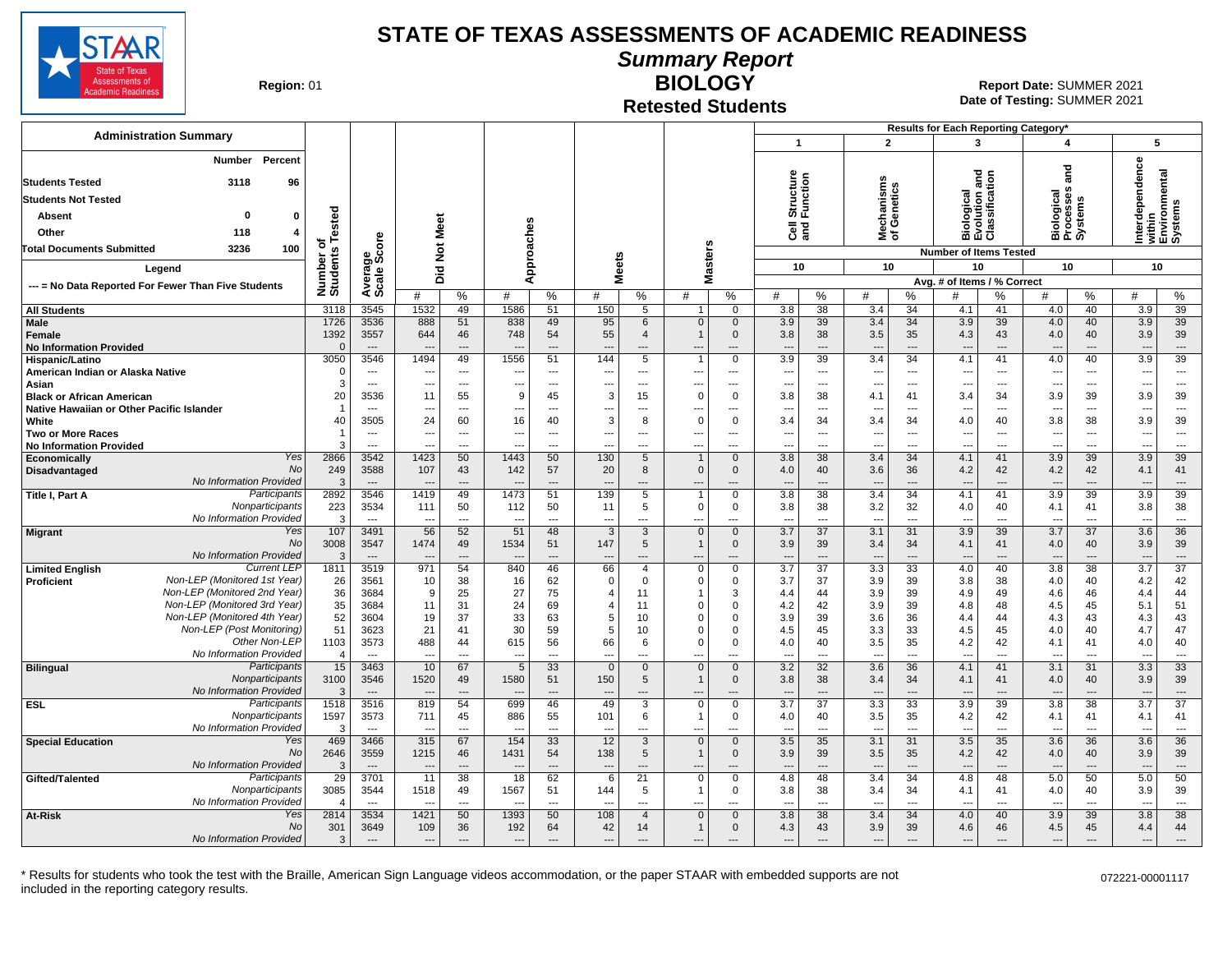

# **Summary Report**

**Region: 01** 

#### **All Students ENGLISH I**

| <b>Administration Summary</b>                                               |                         |                                            |                                |                        |                                |                                            |                          |                                            |                       |                                            |                                 |                                 |                                                 |                       |                                               |                                    | <b>Results for Each Reporting Category</b>           |                                |                                                      |                                |               |                                 |
|-----------------------------------------------------------------------------|-------------------------|--------------------------------------------|--------------------------------|------------------------|--------------------------------|--------------------------------------------|--------------------------|--------------------------------------------|-----------------------|--------------------------------------------|---------------------------------|---------------------------------|-------------------------------------------------|-----------------------|-----------------------------------------------|------------------------------------|------------------------------------------------------|--------------------------------|------------------------------------------------------|--------------------------------|---------------|---------------------------------|
|                                                                             |                         |                                            |                                |                        |                                |                                            |                          |                                            |                       |                                            | -1                              |                                 | $\mathbf{2}$                                    |                       | 3                                             |                                    | 4                                                    |                                | 5                                                    |                                | 6             |                                 |
| Percent<br>Number                                                           |                         |                                            |                                |                        |                                |                                            |                          |                                            |                       |                                            |                                 |                                 |                                                 |                       | ৯                                             |                                    |                                                      |                                |                                                      |                                |               |                                 |
| <b>Students Tested</b><br>6046<br>94                                        |                         |                                            |                                |                        |                                |                                            |                          |                                            |                       |                                            | ding/<br>들                      |                                 |                                                 |                       | tanding                                       |                                    |                                                      |                                |                                                      |                                |               |                                 |
| <b>Students Not Tested</b>                                                  |                         |                                            |                                |                        |                                |                                            |                          |                                            |                       |                                            | ₹.<br>쬬<br>s                    |                                 |                                                 |                       |                                               |                                    |                                                      |                                |                                                      |                                |               |                                 |
| $\mathbf 0$<br>Absent<br>0                                                  |                         |                                            |                                |                        |                                |                                            |                          |                                            |                       |                                            |                                 |                                 |                                                 |                       |                                               | n                                  |                                                      |                                |                                                      |                                |               |                                 |
| 383<br>Other<br>6                                                           | ested                   |                                            | Meet                           |                        |                                |                                            |                          |                                            |                       |                                            | Underst<br>Analysis<br>Genres   |                                 | Understanding/<br>Analysis of<br>Literary Texts |                       | Understanding<br>Analysis of<br>Informational | š                                  | Composition                                          |                                | Revision                                             |                                | Editing       |                                 |
| 6429<br>100<br>Total Documents Submitted                                    | ۴<br>৳                  | ge<br>Score                                | $\frac{5}{2}$                  |                        |                                | pproaches                                  |                          |                                            |                       |                                            |                                 |                                 |                                                 |                       | <b>Number of Points Possible</b>              |                                    |                                                      |                                |                                                      |                                |               |                                 |
| Legend                                                                      | Number of<br>Students   |                                            | 흐                              |                        |                                |                                            | <b>Meets</b>             |                                            |                       | asters                                     | 8                               |                                 | 13                                              |                       | 13                                            |                                    | 16                                                   |                                | $\mathbf{Q}$                                         |                                | 9             |                                 |
| --- = No Data Reported For Fewer Than Five Students                         |                         | Avera<br>Scale                             | ۵                              |                        | ৰ                              |                                            |                          |                                            |                       | Σ                                          |                                 |                                 |                                                 |                       | <b>Number of Points Scored</b>                |                                    |                                                      |                                |                                                      |                                |               |                                 |
|                                                                             |                         |                                            | #                              | %                      | #                              | %                                          | #                        | %                                          | #                     | %                                          | #                               | %                               | #                                               | %                     | #                                             | %                                  | #                                                    | %                              | #                                                    | ℅                              | #             | $\%$                            |
| <b>All Students</b>                                                         | 6046                    | 3596                                       | 4326                           | 72                     | 1720                           | 28                                         | 777                      | 13                                         | 59                    | $\overline{1}$                             | 4.0                             | 50                              | 5.6                                             | 43                    | 5.1                                           | 39                                 | 6.4                                                  | 40                             | 4.4                                                  | 49                             | 5.5           | 61                              |
| Male<br><b>Female</b>                                                       | 3573<br>2473            | 3555<br>3656                               | 2691<br>1635                   | 75<br>66               | 882<br>838                     | 25<br>34                                   | 388<br>389               | 11<br>16                                   | 25<br>34              | $\overline{1}$<br>$\overline{1}$           | 3.9<br>4.2                      | 48<br>53                        | 5.4<br>6.0                                      | 41<br>46              | 5.0<br>5.2                                    | 38<br>40                           | 6.0<br>7.0                                           | 37<br>43                       | 4.3<br>4.5                                           | 48<br>50                       | 5.2<br>5.9    | 58<br>65                        |
| <b>No Information Provided</b>                                              | $\Omega$                | $\overline{\phantom{a}}$                   |                                | $---$                  |                                | $\overline{a}$                             |                          | $\overline{\phantom{a}}$                   |                       | ---                                        |                                 | ---                             | $\overline{\phantom{a}}$                        | $\overline{a}$        | $\overline{\phantom{a}}$                      |                                    |                                                      | $\overline{\phantom{a}}$       |                                                      | ---                            | ---           | $\overline{a}$                  |
| Hispanic/Latino                                                             | 5934                    | 3595                                       | 4254                           | 72                     | 1680                           | 28                                         | 755                      | 13                                         | 57                    | $\overline{1}$                             | 4.0                             | 50                              | 5.6                                             | 43                    | 5.1                                           | 39                                 | 6.4                                                  | 40                             | 4.4                                                  | 49                             | 5.5           | 61                              |
| American Indian or Alaska Native<br>Asian                                   | 3<br>3                  | $\overline{a}$<br>$\overline{\phantom{a}}$ | $\overline{\phantom{a}}$       | ---<br>---             | ---                            | $\overline{a}$<br>$\overline{\phantom{a}}$ |                          | $\overline{a}$<br>$\overline{\phantom{a}}$ | ---<br>---            | $\overline{a}$<br>$\overline{\phantom{a}}$ | ---                             | ---<br>$\overline{\phantom{a}}$ | ---<br>---                                      | ---<br>---            | ---                                           | $\sim$<br>$\overline{\phantom{a}}$ | $\overline{\phantom{a}}$<br>$\overline{\phantom{a}}$ | ---<br>---                     | $\overline{\phantom{a}}$<br>$\overline{\phantom{a}}$ | ---<br>---                     | ---<br>---    | $\overline{\phantom{a}}$<br>--- |
| <b>Black or African American</b>                                            | 26                      | 3748                                       | 16                             | 62                     | 10                             | 38                                         | 6                        | 23                                         | $\overline{1}$        | $\overline{4}$                             | 4.6                             | 58                              | 6.4                                             | 49                    | 5.6                                           | 43                                 | 7.7                                                  | 48                             | 4.7                                                  | 52                             | 6.5           | 73                              |
| Native Hawaiian or Other Pacific Islander                                   | -1                      | $- - -$                                    | $\overline{\phantom{a}}$       | ---                    | ---                            | $---$                                      |                          | $---$                                      | ---                   | ---                                        | $\overline{\phantom{a}}$        | $\overline{a}$                  | ---                                             | ---                   | ---                                           | $- - -$                            | $---$                                                | $---$                          | $\overline{\phantom{a}}$                             | ---                            | ---           | $\overline{\phantom{a}}$        |
| White<br><b>Two or More Races</b>                                           | 72<br>$\overline{4}$    | 3618<br>$\overline{\phantom{a}}$           | 50<br>$\overline{\phantom{a}}$ | 69<br>---              | 22<br>$\overline{\phantom{a}}$ | 31<br>$\overline{\phantom{a}}$             | 12<br>---                | 17<br>$---$                                | $\Omega$<br>---       | $\mathbf 0$<br>---                         | 4.2<br>$\overline{\phantom{a}}$ | 52<br>$\overline{\phantom{a}}$  | 5.9<br>---                                      | 45<br>---             | 5.4<br>---                                    | 42<br>$\overline{\phantom{a}}$     | 6.6<br>---                                           | 41<br>$\overline{\phantom{a}}$ | 4.5<br>---                                           | 50<br>$\overline{\phantom{a}}$ | 5.2<br>---    | 57<br>$---$                     |
| <b>No Information Provided</b>                                              |                         | $\sim$                                     | $\sim$                         | $\overline{a}$         | $\overline{a}$                 | $\overline{a}$                             | $\overline{\phantom{a}}$ | $\overline{a}$                             | ---                   | ---                                        | $\overline{\phantom{a}}$        | $\overline{a}$                  | ---                                             | $\overline{a}$        | ---                                           | $\overline{a}$                     | ---                                                  | $\overline{\phantom{a}}$       | ---                                                  | ---                            | ---           | $\overline{\phantom{a}}$        |
| Yes<br>Economically<br>No                                                   | 5473                    | 3584                                       | 3981                           | 73                     | 1492                           | 27                                         | 657                      | 12                                         | 50                    | $\overline{1}$                             | 3.9                             | 49                              | 5.6                                             | 43                    | 5.0                                           | 39                                 | 6.3                                                  | 39                             | 4.3                                                  | 48                             | 5.4           | 60                              |
| Disadvantaged<br>No Information Provided                                    | 569<br>$\overline{4}$   | 3712<br>$---$                              | 344                            | 60<br>$---$            | 225                            | 40<br>$\overline{a}$                       | 119                      | 21<br>$---$                                | 9<br>---              | $\overline{2}$<br>$\overline{a}$           | 4.5<br>$\overline{a}$           | 56<br>$\overline{\phantom{a}}$  | 6.2<br>$\overline{\phantom{a}}$                 | 48<br>$\overline{a}$  | 5.6<br>$\overline{\phantom{a}}$               | 43<br>$---$                        | 7.2<br>$\overline{\phantom{a}}$                      | 45<br>$\overline{\phantom{a}}$ | 4.9<br>$\overline{\phantom{a}}$                      | 54<br>$\overline{a}$           | 6.0<br>---    | 67<br>$\overline{a}$            |
| Participants<br>Title I, Part A                                             | 5709                    | 3600                                       | 4070                           | 71                     | 1639                           | 29                                         | 745                      | 13                                         | 59                    | 1                                          | 4.0                             | 50                              | 5.6                                             | 43                    | 5.1                                           | 39                                 | 6.4                                                  | 40                             | 4.4                                                  | 49                             | 5.5           | 61                              |
| Nonparticipants                                                             | 333                     | 3537                                       | 255                            | 77                     | 78                             | 23                                         | 31                       | 9                                          | $\Omega$              | $\mathbf 0$                                | 3.9                             | 49                              | 5.3                                             | 41                    | 4.7                                           | 36                                 | 5.8                                                  | 36                             | 4.2                                                  | 47                             | 5.2           | 57                              |
| No Information Provided<br>Yes<br><b>Migrant</b>                            | $\sqrt{2}$<br>187       | $\sim$<br>3580                             | $\overline{a}$<br>136          | $\overline{a}$<br>73   | $\overline{a}$<br>51           | $---$<br>27                                | $\sim$<br>23             | $---$<br>12                                | ---<br>$\overline{1}$ | ---<br>$\overline{1}$                      | $\overline{\phantom{a}}$<br>3.9 | $\overline{\phantom{a}}$<br>49  | ---<br>5.6                                      | $\overline{a}$<br>43  | $\overline{a}$<br>5.1                         | $\sim$<br>39                       | $\overline{\phantom{a}}$<br>6.3                      | $---$<br>39                    | $\overline{a}$<br>4.2                                | ---<br>46                      | $\sim$<br>5.3 | $---$<br>59                     |
| <b>No</b>                                                                   | 5854                    | 3597                                       | 4188                           | 72                     | 1666                           | 28                                         | 753                      | 13                                         | 58                    | $\overline{1}$                             | 4.0                             | 50                              | 5.6                                             | 43                    | 5.1                                           | 39                                 | 6.4                                                  | 40                             | 4.4                                                  | 49                             | 5.5           | 61                              |
| No Information Provided<br><b>Current LEP</b>                               | 5                       | 3747                                       | $\overline{2}$                 | 40                     | 3                              | 60                                         |                          | 20                                         | $\mathbf{0}$          | $\overline{0}$                             | 5.2                             | 65                              | 6.0                                             | 46                    | 6.4                                           | 49                                 | 7.6                                                  | 48                             | 3.4                                                  | 38                             | 7.4           | 82                              |
| <b>Limited English</b><br>Non-LEP (Monitored 1st Year)<br><b>Proficient</b> | 3125<br>64              | 3486<br>3719                               | 2583<br>29                     | 83<br>45               | 542<br>35                      | 17<br>55                                   | 162<br>13                | $\overline{5}$<br>20                       | $\overline{3}$        | $\overline{0}$<br>$\overline{2}$           | 3.5<br>4.8                      | 44<br>60                        | 4.9<br>6.3                                      | $\overline{38}$<br>48 | 4.5<br>5.8                                    | 35<br>44                           | 5.8<br>7.5                                           | $\overline{36}$<br>47          | $\overline{3.9}$<br>4.6                              | 43<br>51                       | 5.0<br>6.4    | 55<br>71                        |
| Non-LEP (Monitored 2nd Year)                                                | 91                      | 3810                                       | 37                             | 41                     | 54                             | 59                                         | 18                       | 20                                         |                       | $\overline{1}$                             | 4.7                             | 59                              | 6.7                                             | 52                    | 6.3                                           | 49                                 | 8.2                                                  | 51                             | 5.0                                                  | 56                             | 6.8           | 76                              |
| Non-LEP (Monitored 3rd Year)                                                | 96                      | 3877                                       | 39                             | 41                     | 57                             | 59                                         | 39                       | 41                                         | 5                     | 5                                          | 5.2                             | 65                              | 7.5                                             | 57                    | 6.9                                           | 53                                 | 7.6                                                  | 47                             | 5.6                                                  | 62                             | 6.7           | 74                              |
| Non-LEP (Monitored 4th Year)<br>Non-LEP (Post Monitoring)                   | 171<br>138              | 3794<br>3907                               | 94<br>56                       | 55<br>41               | 77<br>82                       | 45<br>59                                   | 47<br>53                 | 27<br>38                                   | 8<br>$\overline{7}$   | 5<br>5                                     | 4.6<br>5.1                      | 58<br>63                        | 6.7<br>7.1                                      | 52<br>55              | 6.2<br>6.6                                    | 48<br>51                           | 7.5<br>8.2                                           | 47<br>51                       | 5.3<br>5.9                                           | 59<br>66                       | 6.3<br>7.2    | 70<br>80                        |
| Other Non-LEP                                                               | 2356                    | 3688                                       | 1485                           | 63                     | 871                            | 37                                         | 444                      | 19                                         | 34                    | $\overline{1}$                             | 4.4                             | 55                              | 6.2                                             | 48                    | 5.5                                           | 42                                 | 6.9                                                  | 43                             | 4.8                                                  | 53                             | 5.9           | 66                              |
| No Information Provided                                                     | -5                      | 3607                                       | 3                              | 60                     | $\overline{2}$                 | 40                                         |                          | 20                                         | $\Omega$              | $\Omega$                                   | 4.0                             | 50                              | 5.4                                             | 42                    | 5.8                                           | 45                                 | 5.6                                                  | 35                             | 4.6                                                  | 51                             | 5.6           | 62                              |
| Participants<br><b>Bilingual</b><br>Nonparticipants                         | 29<br>6011              | 3601<br>3596                               | 21<br>4302                     | 72<br>72               | -8<br>1709                     | 28<br>28                                   | 3<br>773                 | 10<br>13                                   | $\mathbf{0}$<br>59    | $\mathbf 0$<br>$\overline{1}$              | 3.8<br>4.0                      | 48<br>50                        | 5.6<br>5.6                                      | 43<br>43              | 5.5<br>5.1                                    | 42<br>39                           | 6.3<br>6.4                                           | 40<br>40                       | 4.4<br>4.4                                           | 49<br>49                       | 5.8<br>5.5    | 64<br>61                        |
| No Information Provided                                                     | 6                       | 3701                                       | 3                              | 50                     | 3                              | 50                                         |                          | 17                                         | $\overline{0}$        | $\mathbf{0}$                               | 4.7                             | 58                              | 6.3                                             | 49                    | 6.0                                           | 46                                 | 7.0                                                  | 44                             | 4.0                                                  | 44                             | 6.5           | 72                              |
| Participants<br><b>ESL</b>                                                  | 2713                    | 3480                                       | 2263                           | 83                     | 450                            | 17                                         | 134                      | 5                                          | $\overline{4}$        | $\mathbf 0$                                | 3.5                             | 44                              | 4.9                                             | 38                    | 4.5                                           | 35                                 | 5.7                                                  | $\overline{35}$                | 3.9                                                  | 43                             | 4.9           | 55                              |
| Nonparticipants<br>No Information Provided                                  | 3327<br>6               | 3691<br>3627                               | 2060<br>3                      | 62<br>50               | 1267<br>3                      | 38<br>50                                   | 642                      | 19<br>17                                   | 55<br>$\Omega$        | 2<br>$\mathbf 0$                           | 4.4<br>4.3                      | 55<br>54                        | 6.2<br>5.0                                      | 48<br>38              | 5.5<br>6.0                                    | 43<br>46                           | 7.0<br>7.0                                           | 44<br>44                       | 4.8<br>3.5                                           | 53<br>39                       | 6.0<br>6.2    | 66<br>69                        |
| Yes<br><b>Special Education</b>                                             | 806                     | 3390                                       | 737                            | 91                     | 69                             | 9                                          | 15                       | 2                                          | $\mathbf 0$           | $\mathbf{0}$                               | 3.2                             | 40                              | 4.6                                             | 35                    | 4.1                                           | 32                                 | 4.9                                                  | 31                             | 3.6                                                  | 40                             | 4.1           | 46                              |
| No                                                                          | 5235                    | 3628                                       | 3587                           | 69                     | 1648                           | 31                                         | 761                      | 15                                         | 59                    | $\overline{1}$                             | 4.1                             | 52                              | 5.8                                             | 45                    | 5.2                                           | 40                                 | 6.6                                                  | 41                             | 4.5                                                  | 50                             | 5.7           | 63                              |
| No Information Provided<br>Participants                                     | 5<br>139                | 3747<br>4132                               | $\overline{2}$<br>33           | 40<br>24               | 3<br>106                       | 60<br>76                                   | 83                       | 20<br>60                                   | $\overline{0}$        | $\mathbf 0$                                | 5.2                             | 65<br>75                        | 6.0<br>8.7                                      | 46<br>67              | 6.4<br>8.2                                    | 49<br>63                           | 7.6<br>8.7                                           | 48<br>54                       | 3.4<br>6.3                                           | 38<br>70                       | 7.4           | 82                              |
| Gifted/Talented<br>Nonparticipants                                          | 5902                    | 3584                                       | 4291                           | 73                     | 1611                           | 27                                         | 693                      | 12                                         | 16<br>43              | 12<br>$\overline{1}$                       | 6.0<br>4.0                      | 49                              | 5.6                                             | 43                    | 5.0                                           | 38                                 | 6.3                                                  | 40                             | 4.3                                                  | 48                             | 7.8<br>5.4    | 86<br>60                        |
| No Information Provided                                                     | 5                       | 3696                                       | 2                              | 40                     | 3                              | 60                                         |                          | 20                                         | $\Omega$              | $\mathbf 0$                                | 4.2                             | 53                              | 5.2                                             | 40                    | 6.0                                           | 46                                 | 7.2                                                  | 45                             | 4.2                                                  | 47                             | 7.2           | 80                              |
| Yes<br><b>At-Risk</b>                                                       | 5259                    | 3539                                       | 4060                           | 77                     | 1199                           | 23                                         | 397                      | 8                                          | 6                     | $\Omega$                                   | 3.8                             | 47                              | 5.3                                             | 41                    | 4.7                                           | 36                                 | 6.1                                                  | 38                             | 4.2                                                  | 46                             | 5.3           | 59                              |
| No Information Provided                                                     | $\overline{\mathbf{4}}$ | $---$                                      | $\overline{\phantom{a}}$       | $\qquad \qquad \cdots$ | $\overline{\phantom{a}}$       | $\qquad \qquad \cdots$                     |                          |                                            | ---                   | $\overline{a}$                             | $\overline{\phantom{a}}$        | $\overline{a}$                  | $\overline{\phantom{a}}$                        | ---                   | $\overline{\phantom{a}}$                      |                                    | $\overline{\phantom{a}}$                             | $\overline{\phantom{a}}$       | $\overline{\phantom{a}}$                             |                                |               | $\overline{\phantom{a}}$        |
| No                                                                          | 783                     | 3982                                       | 265                            | 34                     | 518                            | 66                                         | 379                      | 48                                         | 53                    | $\overline{7}$                             | 5.5                             | 69                              | 7.8                                             | 60                    | 7.3                                           | 56                                 | 8.5                                                  | 53                             | 5.8                                                  | 64                             | 7.0           | 78                              |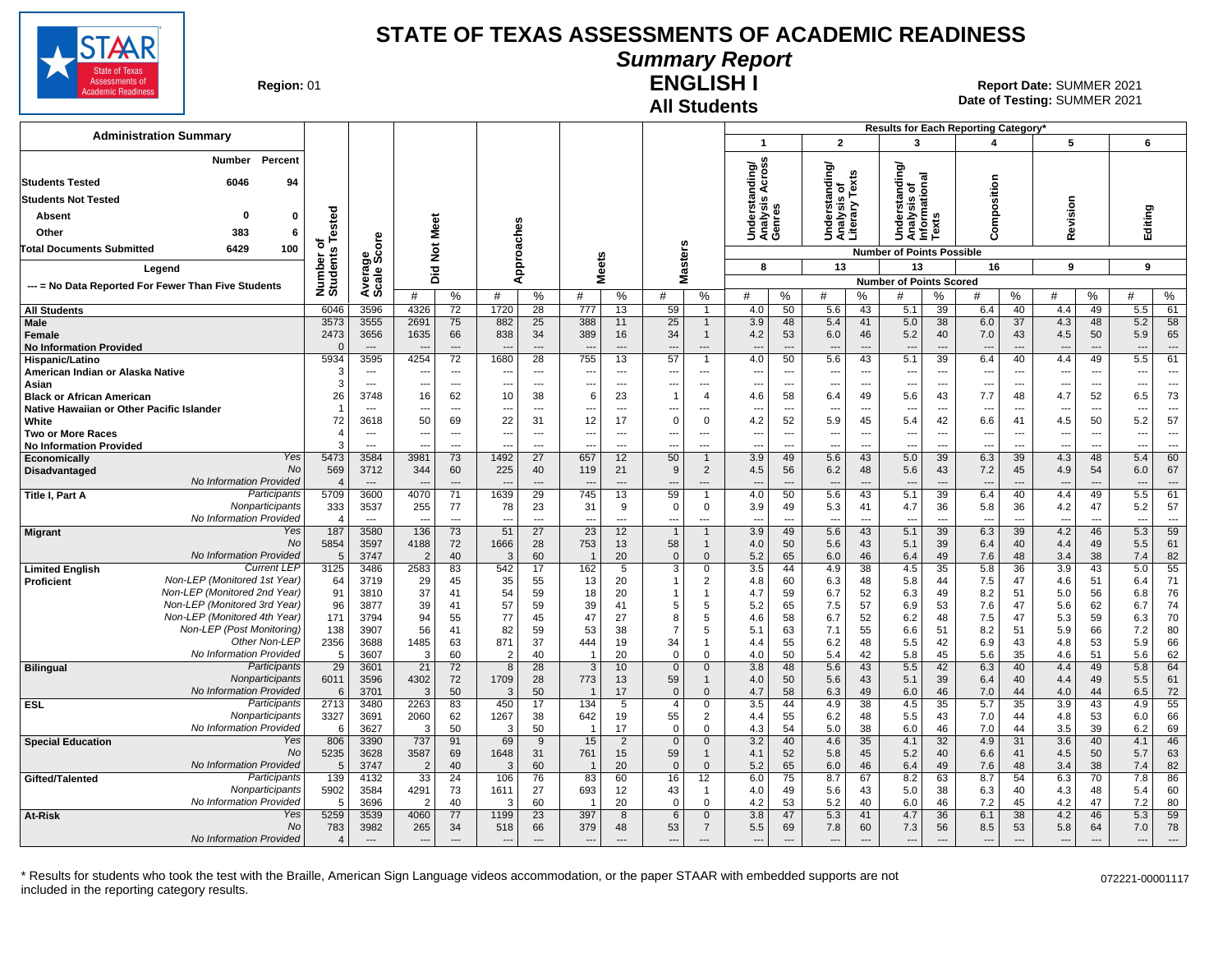

**Constructed Responses Summary Report**

**Region: 01** 

**All Students ENGLISH I**

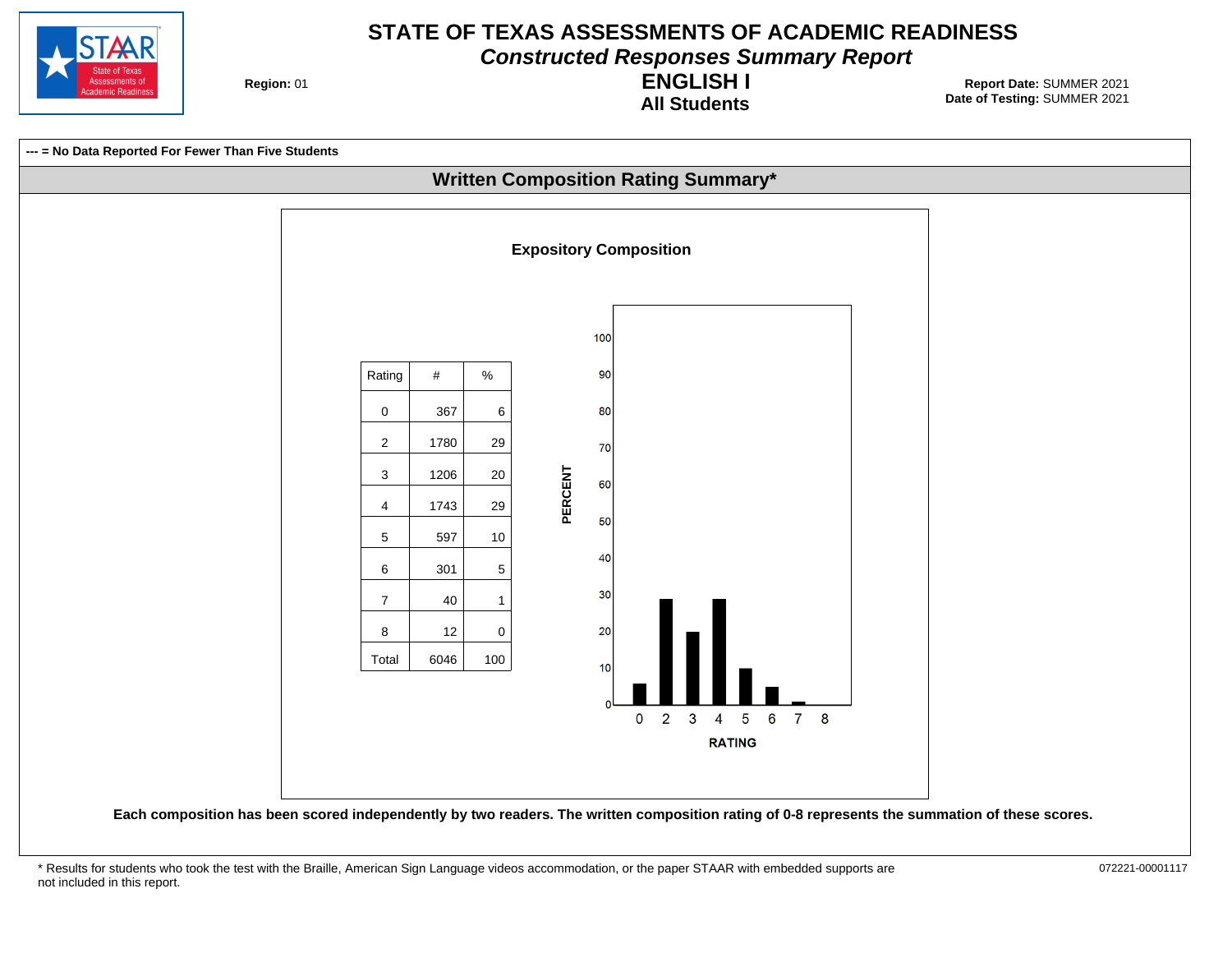**Summary Report**



**Region: 01** 

## **First-Time Tested Students**

**ENGLISH I** 01 **Report Date:** SUMMER 2021 **Date of Testing:**  SUMMER 2021

| <b>Administration Summary</b>                                              |                                 |                                  |                          |                          |                                 |                                |                                 |                                |                                            |                       | $\mathbf{1}$                                         |                                 | $\overline{2}$                                       |                       | <b>Results for Each Reporting Category</b><br>$\overline{\mathbf{3}}$ |                          | $\overline{\mathbf{A}}$         |                                | 5                               |                                 | 6                                                    |                                |
|----------------------------------------------------------------------------|---------------------------------|----------------------------------|--------------------------|--------------------------|---------------------------------|--------------------------------|---------------------------------|--------------------------------|--------------------------------------------|-----------------------|------------------------------------------------------|---------------------------------|------------------------------------------------------|-----------------------|-----------------------------------------------------------------------|--------------------------|---------------------------------|--------------------------------|---------------------------------|---------------------------------|------------------------------------------------------|--------------------------------|
| Percent<br>Number                                                          |                                 |                                  |                          |                          |                                 |                                |                                 |                                |                                            |                       |                                                      |                                 |                                                      |                       |                                                                       |                          |                                 |                                |                                 |                                 |                                                      |                                |
| 1211<br><b>Students Tested</b><br>91                                       |                                 |                                  |                          |                          |                                 |                                |                                 |                                |                                            |                       | ding/<br>cross<br>들                                  |                                 | Understanding/<br>Analysis of<br>Literary Texts      |                       | nding/                                                                |                          |                                 |                                |                                 |                                 |                                                      |                                |
| <b>Students Not Tested</b>                                                 |                                 |                                  |                          |                          |                                 |                                |                                 |                                |                                            |                       | ≺<br>es.<br>S                                        |                                 |                                                      |                       | Understanding<br>Analysis of<br>Informational<br>Texts                |                          | Composition                     |                                |                                 |                                 |                                                      |                                |
| 0<br>0<br>Absent                                                           |                                 |                                  |                          |                          |                                 |                                |                                 |                                |                                            |                       | ērsi                                                 |                                 |                                                      |                       |                                                                       |                          |                                 |                                | evision                         |                                 |                                                      |                                |
| 122<br>9<br>Other                                                          | Tested                          |                                  |                          | Meet                     |                                 | es                             |                                 |                                |                                            |                       | Underst<br>Analysis<br>Genres                        |                                 |                                                      |                       |                                                                       |                          |                                 |                                |                                 |                                 | Editing                                              |                                |
| <b>Total Documents Submitted</b><br>1333<br>100                            | ৳                               | ၑ<br>ō                           |                          |                          |                                 | oach                           |                                 |                                |                                            |                       |                                                      |                                 |                                                      |                       |                                                                       |                          |                                 |                                | ≃                               |                                 |                                                      |                                |
|                                                                            | Number of<br>Students           | క్టిట్                           |                          | $\breve{\mathbf{z}}$     |                                 |                                |                                 |                                |                                            | <b>Masters</b>        | 8                                                    |                                 | 13                                                   |                       | <b>Number of Points Possible</b><br>13                                |                          |                                 |                                | 9                               |                                 | 9                                                    |                                |
| Legend                                                                     |                                 | Avera                            |                          | Did                      |                                 | ppr<br>⋖                       | <b>Meets</b>                    |                                |                                            |                       |                                                      |                                 |                                                      |                       | <b>Number of Points Scored</b>                                        |                          | 16                              |                                |                                 |                                 |                                                      |                                |
| --- = No Data Reported For Fewer Than Five Students                        |                                 |                                  | #                        | $\%$                     | #                               | %                              | #                               | $\%$                           | #                                          | %                     | #                                                    | %                               | #                                                    | $\%$                  | #                                                                     | ℅                        | #                               | %                              | #                               | %                               | #                                                    | %                              |
| <b>All Students</b>                                                        | 1211                            | 3875                             | 513                      | 42                       | 698                             | 58                             | 490                             | 40                             | 57                                         | 5                     | 5.1                                                  | 64                              | 7.3                                                  | 56                    | 6.8                                                                   | 52                       | 7.6                             | 47                             | 5.4                             | 61                              | 6.6                                                  | 74                             |
| Male                                                                       | 686                             | 3797                             | 332                      | 48                       | 354                             | 52                             | 232                             | 34                             | 24                                         | 3                     | 4.8                                                  | 60                              | 6.9                                                  | 53                    | 6.5                                                                   | 50                       | 7.0                             | 44                             | 5.2                             | 58                              | 6.3                                                  | 70                             |
| Female<br><b>No Information Provided</b>                                   | 525                             | 3976<br>$---$                    | 181<br>$\overline{a}$    | 34<br>$---$              | 344<br>$\overline{\phantom{a}}$ | 66<br>$\overline{a}$           | 258<br>$\overline{\phantom{a}}$ | 49<br>$---$                    | 33<br>$\overline{\phantom{a}}$             | 6<br>$---$            | 5.5<br>$-$                                           | 69<br>$---$                     | 7.8<br>$\overline{\phantom{a}}$                      | 60<br>$---$           | 7.1<br>---                                                            | 55<br>$---$              | 8.3<br>$\overline{a}$           | 52<br>$\overline{\phantom{a}}$ | 5.8<br>---                      | 64<br>$\overline{\phantom{a}}$  | 7.1<br>$\overline{\phantom{a}}$                      | 78<br>$\overline{\phantom{a}}$ |
| Hispanic/Latino                                                            | 1182                            | 3871                             | 504                      | 43                       | 678                             | 57                             | 477                             | 40                             | 55                                         | $5\overline{5}$       | 5.1                                                  | 64                              | 7.3                                                  | 56                    | 6.8                                                                   | 52                       | 7.5                             | 47                             | 5.4                             | 60                              | 6.6                                                  | $\overline{73}$                |
| American Indian or Alaska Native                                           |                                 | $---$                            | $\overline{\phantom{a}}$ | $---$                    | ---                             | $\overline{a}$                 | ---                             | $---$                          | $\sim$                                     | $---$                 | $\sim$                                               | $\sim$                          | $\overline{\phantom{a}}$                             | $---$                 | ---                                                                   | ---                      | ---                             | $\overline{\phantom{a}}$       | $\overline{\phantom{a}}$        | $\overline{\phantom{a}}$        | $\overline{\phantom{a}}$                             | $\overline{a}$                 |
| Asian<br><b>Black or African American</b>                                  | 8                               | $\sim$<br>4132                   | ---<br>3                 | $---$<br>38              | ---<br>5                        | $\overline{a}$<br>63           | ---<br>5                        | $\overline{\phantom{a}}$<br>63 | ---<br>1                                   | $---$<br>13           | $\sim$<br>6.3                                        | $\overline{\phantom{a}}$<br>78  | $\overline{\phantom{a}}$<br>8.6                      | $\overline{a}$<br>66  | ---<br>7.9                                                            | ---<br>61                | $\overline{a}$<br>10.3          | $\overline{\phantom{a}}$<br>64 | $\overline{\phantom{a}}$<br>5.9 | $\overline{a}$<br>65            | $\overline{\phantom{a}}$<br>7.1                      | $\overline{a}$<br>79           |
| Native Hawaiian or Other Pacific Islander                                  | $\Omega$                        | ---                              | ---                      | $\overline{\phantom{a}}$ | ---                             | ---                            | ---                             | $\ldots$                       | ---                                        | ---                   | $\overline{\phantom{a}}$                             | ---                             | $\overline{\phantom{a}}$                             | ---                   | $\overline{\phantom{a}}$                                              | ---                      | $\overline{\phantom{a}}$        | ---                            | ---                             | $\overline{\phantom{a}}$        | $\overline{\phantom{a}}$                             | ---                            |
| White                                                                      | 17                              | 3859                             | 6                        | 35                       | 11                              | 65                             | 5                               | 29                             | $\mathbf 0$                                | $\mathbf 0$           | 5.4                                                  | 67                              | 7.1                                                  | 55                    | 6.4                                                                   | 49                       | 8.0                             | 50                             | 5.7                             | 63                              | 6.4                                                  | 71                             |
| <b>Two or More Races</b><br><b>No Information Provided</b>                 |                                 | $\overline{a}$<br>---            | $\overline{a}$           | $---$<br>$\overline{a}$  | ---<br>Ξ.                       | ---<br>---                     | ---<br>---                      | $\ldots$<br>$\overline{a}$     | ---                                        | $\overline{a}$<br>--- | $\overline{\phantom{a}}$<br>$\overline{\phantom{a}}$ | $\overline{\phantom{a}}$<br>--- | $\overline{\phantom{a}}$<br>$\overline{\phantom{a}}$ | ---<br>$\overline{a}$ | $\overline{\phantom{a}}$<br>$\ddotsc$                                 | ---<br>---               | ---<br>--                       | ---<br>---                     | ---<br>---                      | $\overline{\phantom{a}}$<br>--- | $\overline{\phantom{a}}$<br>$\overline{\phantom{a}}$ | ---<br>---                     |
| Yes<br><b>Economically</b>                                                 | 1073                            | 3850                             | 476                      | 44                       | 597                             | 56                             | 413                             | 38                             | 48                                         | $\overline{4}$        | 5.0                                                  | 63                              | 7.2                                                  | 55                    | 6.7                                                                   | 51                       | 7.4                             | 46                             | 5.4                             | 60                              | 6.5                                                  | 73                             |
| <b>No</b><br>Disadvantaged                                                 | 137                             | 4067                             | 37                       | 27                       | 100                             | 73                             | 76                              | 55                             | 9                                          | $\overline{7}$        | 5.8                                                  | 73                              | 8.3                                                  | 64                    | 7.8                                                                   | 60                       | 8.7                             | 54                             | 6.0                             | 67                              | 7.3                                                  | 81                             |
| No Information Provided<br>Participants<br>Title I, Part A                 | $\overline{\mathbf{1}}$<br>1184 | $---$<br>3876                    | 503                      | $\overline{a}$<br>42     | ---<br>681                      | $\overline{\phantom{a}}$<br>58 | ---<br>480                      | $\overline{a}$<br>41           | ---<br>57                                  | 5                     | 5.1                                                  | 64                              | $\overline{\phantom{a}}$<br>7.3                      | $\overline{a}$<br>56  | $\overline{\phantom{a}}$<br>6.8                                       | ---<br>52                | $\overline{\phantom{a}}$<br>7.6 | $\overline{\phantom{a}}$<br>47 | ---<br>5.5                      | $\overline{\phantom{a}}$<br>61  | $\overline{\phantom{a}}$<br>6.6                      | 74                             |
| Nonparticipants                                                            | 26                              | 3817                             | 10                       | 38                       | 16                              | 62                             | 9                               | 35                             | 0                                          | 0                     | 5.2                                                  | 64                              | 7.2                                                  | 55                    | 6.6                                                                   | 51                       | 7.3                             | 46                             | 5.3                             | 59                              | 6.3                                                  | 71                             |
| No Information Provided                                                    | - 1                             | $\overline{\phantom{a}}$         |                          | $\overline{a}$           | ---                             | $\overline{a}$                 | ---                             | $\overline{a}$                 |                                            | ---                   |                                                      | $\overline{a}$                  | $\overline{\phantom{a}}$                             | $\overline{a}$        | $\overline{\phantom{a}}$                                              | ---                      | $\overline{a}$                  | ---                            | ---                             | $\overline{a}$                  |                                                      |                                |
| Yes<br><b>Migrant</b><br>No                                                | 40<br>1170                      | 3849<br>3876                     | 19<br>494                | 48<br>42                 | 21<br>676                       | 53<br>58                       | 14<br>475                       | 35<br>41                       | $\overline{1}$<br>56                       | 3<br>5                | 5.1<br>5.1                                           | 64<br>64                        | 6.9<br>7.3                                           | 53<br>56              | $7.0$<br>6.8                                                          | 54<br>52                 | 7.7<br>7.6                      | 48<br>47                       | 5.2<br>5.5                      | 58<br>61                        | 6.3<br>6.6                                           | 70<br>74                       |
| No Information Provided                                                    |                                 | $---$                            |                          | $\overline{a}$           | --                              | $\overline{a}$                 | ---                             | $\overline{a}$                 | $\overline{\phantom{a}}$                   | ---                   | $\overline{\phantom{a}}$                             |                                 | $\overline{\phantom{a}}$                             | $\overline{a}$        | $\overline{\phantom{a}}$                                              | ---                      | $\overline{a}$                  | ---                            | $\overline{\phantom{a}}$        | $\overline{a}$                  | $\overline{\phantom{a}}$                             | $\overline{\phantom{a}}$       |
| <b>Current LEF</b><br><b>Limited English</b>                               | 371                             | 3579                             | 257                      | 69                       | 114                             | 31                             | 52                              | 14                             | $\overline{3}$                             | $\mathbf{1}$          | 4.0                                                  | 50                              | 5.6                                                  | 43                    | 5.2                                                                   | 40                       | 5.7                             | 36                             | 4.4                             | 49                              | 5.5                                                  | 61                             |
| Non-LEP (Monitored 1st Year)<br>Proficient<br>Non-LEP (Monitored 2nd Year) | 22<br>22                        | 3916<br>4063                     | 5<br>4                   | 23<br>18                 | 17<br>18                        | 77<br>82                       | 10<br>10                        | 45<br>45                       | $\mathbf{1}$<br>1                          | 5<br>5                | 5.4<br>5.9                                           | 67<br>73                        | 7.5<br>8.3                                           | 58<br>64              | 7.0<br>8.6                                                            | 54<br>66                 | 8.3<br>8.4                      | 52<br>52                       | 5.3<br>6.0                      | 59<br>67                        | 7.0<br>7.6                                           | 78<br>84                       |
| Non-LEP (Monitored 3rd Year)                                               | 41                              | 4168                             | 5                        | 12                       | 36                              | 88                             | 29                              | 71                             | 5                                          | 12                    | 6.7                                                  | 84                              | 9.1                                                  | 70                    | 8.7                                                                   | 67                       | 8.8                             | 55                             | 6.3                             | 70                              | 7.5                                                  | 84                             |
| Non-LEP (Monitored 4th Year)                                               | 53                              | 4124                             | 13                       | 25                       | 40                              | 75                             | 32                              | 60                             | $\overline{7}$                             | 13                    | 5.8                                                  | 73                              | 8.7                                                  | 67                    | 8.1                                                                   | 62                       | 9.0                             | 56                             | 6.2                             | 69                              | 7.4                                                  | 83                             |
| Non-LEP (Post Monitoring)                                                  | 59                              | 4210                             | 9                        | 15                       | 50                              | 85                             | 42                              | 71                             | $\overline{7}$                             | 12                    | 6.4                                                  | 80                              | 9.0                                                  | 69                    | 8.5                                                                   | 66                       | 9.4                             | 59                             | 6.7                             | 75                              | 8.1                                                  | 90                             |
| Other Non-LEP<br>No Information Provided                                   | 641                             | 3969<br>$---$                    | 219                      | 34<br>$\overline{a}$     | 422<br>---                      | 66<br>$\overline{a}$           | 314<br>---                      | 49<br>$---$                    | 33<br>$\overline{\phantom{a}}$             | 5<br>---              | 5.5<br>$\sim$                                        | 68<br>$\sim$                    | 7.9<br>$\sim$                                        | 60<br>$\overline{a}$  | 7.3<br>$\overline{\phantom{a}}$                                       | 56<br>---                | 8.2<br>$\overline{\phantom{a}}$ | 51<br>---                      | 5.8<br>---                      | 65<br>$\overline{a}$            | 7.0<br>$\overline{\phantom{a}}$                      | 77<br>$\overline{a}$           |
| Participants<br><b>Bilingual</b>                                           | 6                               | 3780                             | $\overline{4}$           | 67                       | 2                               | 33                             | $\overline{2}$                  | 33                             | $\overline{0}$                             | $\mathbf 0$           | 4.7                                                  | 58                              | 7.5                                                  | 58                    | 6.0                                                                   | 46                       | 7.3                             | 46                             | 4.5                             | 50                              | 6.0                                                  | 67                             |
| Nonparticipants                                                            | 1203                            | 3875                             | 508                      | 42                       | 695                             | 58                             | 487                             | 40                             | 57                                         | 5                     | 5.1                                                  | 64                              | 7.3                                                  | 56                    | 6.8                                                                   | 52                       | 7.6                             | 47                             | 5.5                             | 61                              | 6.6                                                  | 74                             |
| No Information Provided<br>Participants<br><b>ESL</b>                      | 343                             | $\overline{\phantom{a}}$<br>3589 | 233                      | $---$<br>68              | 110                             | $\overline{a}$<br>32           | 51                              | $\overline{a}$<br>15           | $\overline{\phantom{a}}$<br>$\overline{4}$ | ---<br>$\mathbf{1}$   | 4.0                                                  | 51                              | $\sim$<br>5.7                                        | 44                    | $\overline{\phantom{a}}$<br>5.2                                       | ---<br>40                | $\qquad \qquad \cdots$<br>5.7   | ---<br>36                      | $\overline{\phantom{a}}$<br>4.4 | $\overline{a}$<br>49            | $\overline{\phantom{a}}$<br>5.5                      | $\overline{\phantom{a}}$<br>61 |
| Nonparticipants                                                            | 867                             | 3988                             | 280                      | 32                       | 587                             | 68                             | 438                             | 51                             | 53                                         | 6                     | 5.5                                                  | 69                              | 8.0                                                  | 61                    | 7.4                                                                   | 57                       | 8.3                             | 52                             | 5.9                             | 65                              | 7.1                                                  | 79                             |
| No Information Provided                                                    | -1                              | $\overline{a}$                   |                          | $\overline{a}$           | $\ddotsc$                       | ---                            | ---                             | $\overline{a}$                 | ---                                        | ---                   | $\overline{\phantom{a}}$                             | $\overline{a}$                  | $\overline{\phantom{a}}$                             | ---                   | $\ddotsc$                                                             | ---                      | $\overline{a}$                  | ---                            | ---                             | ---                             | $\overline{\phantom{a}}$                             |                                |
| Yes<br><b>Special Education</b><br>No                                      | 116<br>1094                     | 3444<br>3921                     | 96<br>417                | 83<br>38                 | 20<br>677                       | 17<br>62                       | $\overline{7}$<br>482           | 6<br>44                        | $\overline{0}$<br>57                       | $\overline{0}$        | 3.4                                                  | 43                              | 4.9                                                  | 38<br>58              | 4.5                                                                   | 35                       | 5.1<br>7.8                      | 32                             | 3.8                             | 43<br>62                        | 4.3<br>6.9                                           | $\overline{48}$                |
| No Information Provided                                                    |                                 | $\overline{\phantom{a}}$         | $\overline{\phantom{a}}$ | $\sim$                   | $\overline{a}$                  |                                | $\overline{\phantom{a}}$        | $\overline{a}$                 | $\overline{\phantom{a}}$                   | 5                     | 5.3                                                  | 66                              | 7.6<br>$\sim$                                        | $\overline{a}$        | 7.0<br>$\overline{\phantom{a}}$                                       | 54<br>---                | $\overline{a}$                  | 49<br>---                      | 5.6<br>---                      | $\overline{a}$                  | $\overline{a}$                                       | 76<br>$\overline{\phantom{a}}$ |
| Participants<br>Gifted/Talented                                            | 87                              | 4355                             | $\overline{8}$           | 9                        | 79                              | 91                             | 74                              | 85                             | 16                                         | 18                    | 6.8                                                  | 85                              | 10.0                                                 | 77                    | 9.5                                                                   | 73                       | 9.7                             | 60                             | 6.9                             | 77                              | 8.2                                                  | 91                             |
| Nonparticipants                                                            | 1122                            | 3838                             | 504                      | 45                       | 618                             | 55                             | 415                             | 37                             | 41                                         | $\overline{4}$        | 5.0                                                  | 62                              | 7.1                                                  | 55                    | 6.6                                                                   | 51                       | 7.4                             | 46                             | 5.3                             | 59                              | 6.5                                                  | 72                             |
| No Information Provided<br>Yes<br>At-Risk                                  | $\overline{2}$<br>837           | $\overline{a}$<br>3695           | 477                      | $\overline{a}$<br>57     | 360                             | $\overline{a}$<br>43           | ---<br>191                      | $\overline{a}$<br>23           | ---<br>5                                   | ---<br>$\overline{1}$ | 4.5                                                  | $\sim$<br>56                    | $\overline{\phantom{a}}$<br>6.4                      | $\overline{a}$<br>49  | $\overline{\phantom{a}}$<br>5.7                                       | ---<br>44                | $\overline{a}$<br>6.5           | ---<br>41                      | ---<br>4.9                      | $\overline{a}$<br>54            | 6.0                                                  | $\overline{a}$<br>67           |
| No                                                                         | 373                             | 4278                             | 36                       | 10                       | 337                             | 90                             | 298                             | 80                             | 52                                         | 14                    | 6.6                                                  | 83                              | 9.4                                                  | 72                    | 9.1                                                                   | 70                       | 9.9                             | 62                             | 6.7                             | 74                              | 7.9                                                  | 88                             |
| No Information Provided                                                    |                                 | $---$                            | $\overline{\phantom{a}}$ | $---$                    | $\overline{\phantom{a}}$        | $\overline{\phantom{a}}$       | $\overline{\phantom{a}}$        | $---$                          | $\overline{\phantom{a}}$                   | $---$                 | $\overline{\phantom{a}}$                             | $---$                           | $\overline{\phantom{a}}$                             | $\overline{a}$        | $\overline{\phantom{a}}$                                              | $\overline{\phantom{a}}$ | $\overline{a}$                  | $\overline{a}$                 | $\overline{\phantom{a}}$        | $\overline{a}$                  | ---                                                  | $\overline{\phantom{a}}$       |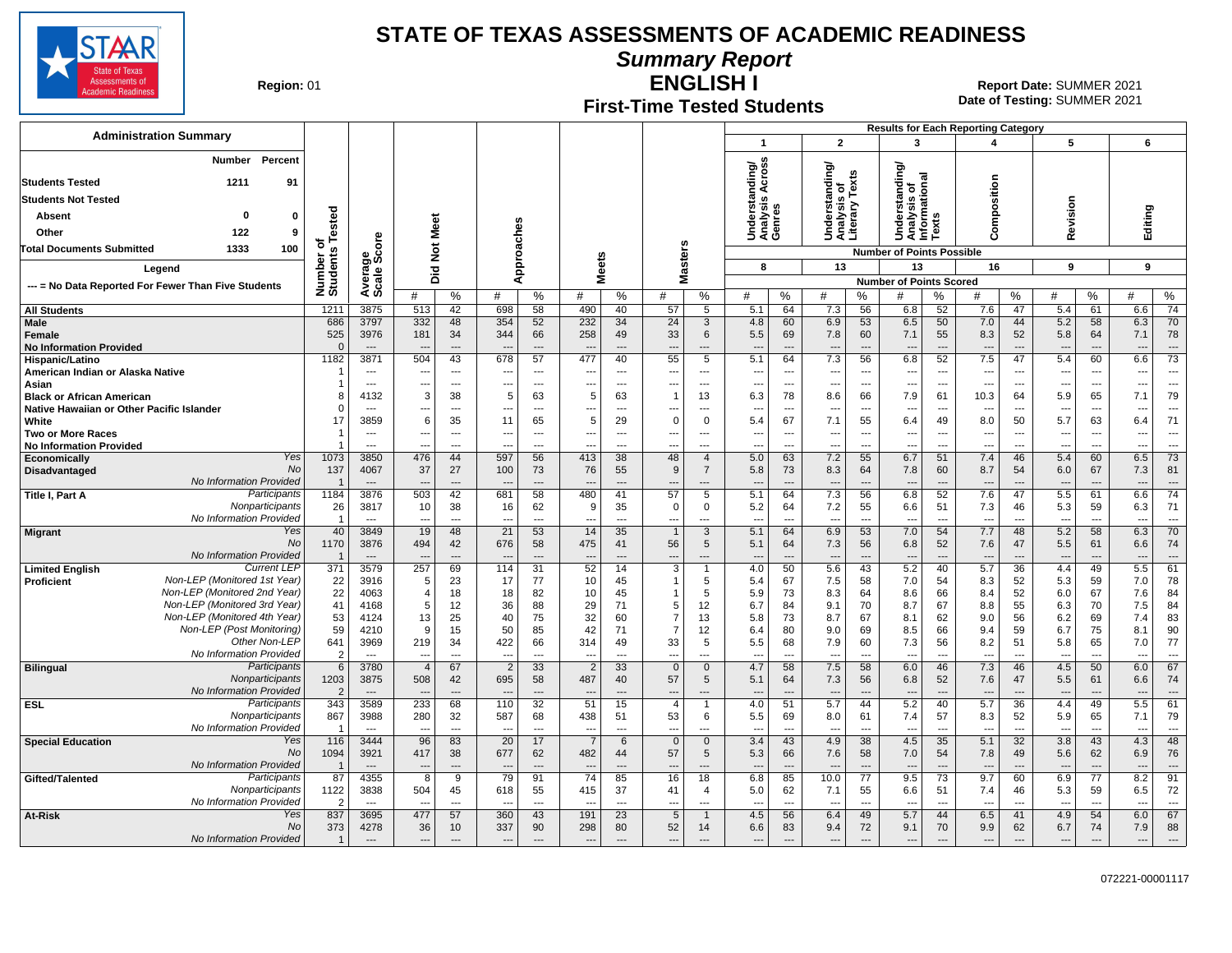

**Constructed Responses Summary Report**

**Region: 01** 

**First-Time Tested Students ENGLISH I**

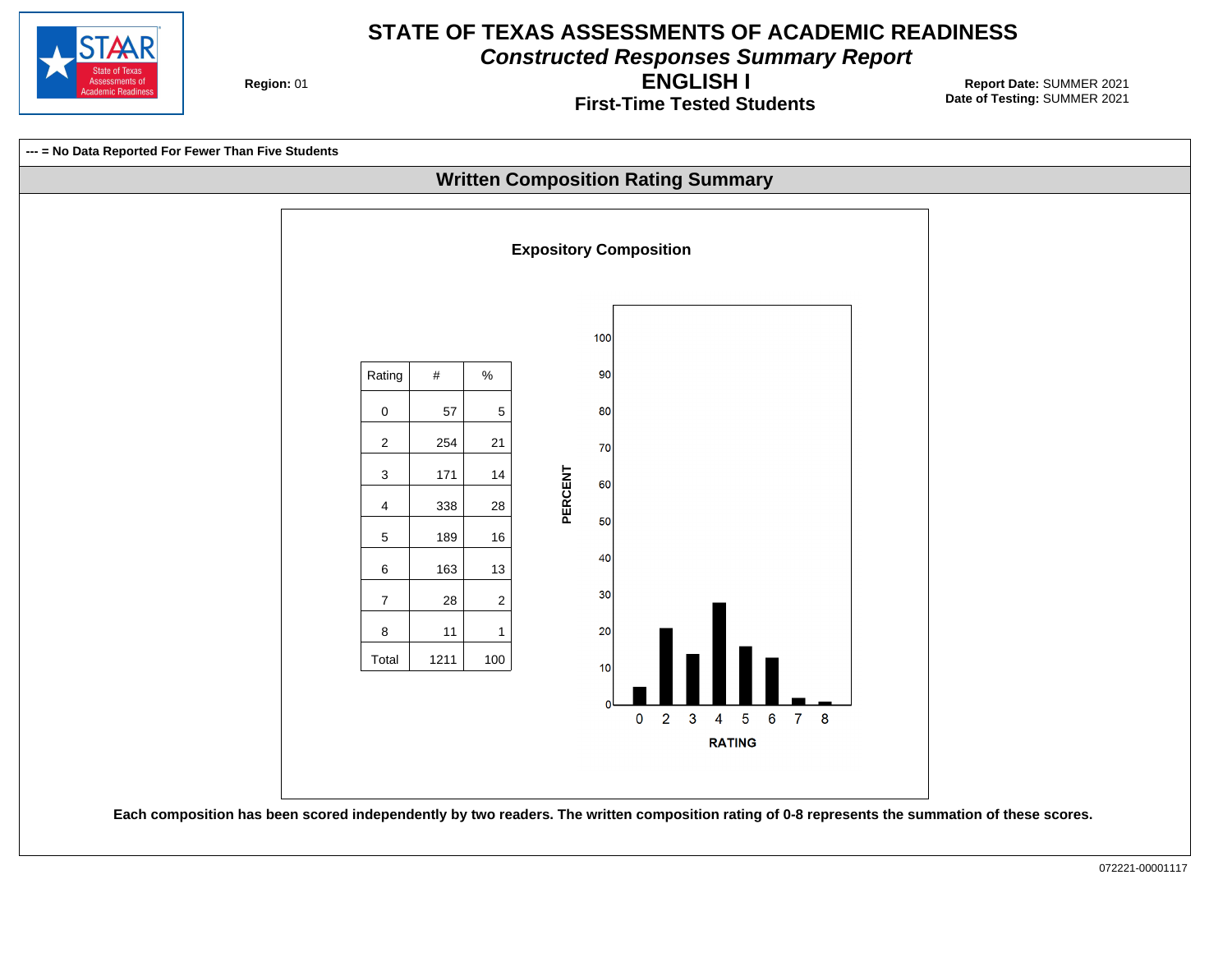

#### **Summary Report**

**Region: 01** 

#### **Retested Students ENGLISH I**

**Date of Testing:**  SUMMER 2021 01 **Report Date:** SUMMER 2021

|                                                                             |                               |                                  |                                          |                                |                               |                            |                                |                                  |                                |                                               |                                 |                                      |                                        |                                | Results for Each Reporting Category*                   |                                      |                                        |                                |                                        |                                |                                        |                                |
|-----------------------------------------------------------------------------|-------------------------------|----------------------------------|------------------------------------------|--------------------------------|-------------------------------|----------------------------|--------------------------------|----------------------------------|--------------------------------|-----------------------------------------------|---------------------------------|--------------------------------------|----------------------------------------|--------------------------------|--------------------------------------------------------|--------------------------------------|----------------------------------------|--------------------------------|----------------------------------------|--------------------------------|----------------------------------------|--------------------------------|
| <b>Administration Summary</b>                                               |                               |                                  |                                          |                                |                               |                            |                                |                                  |                                |                                               | $\mathbf{1}$                    |                                      | $\overline{2}$                         |                                | 3                                                      |                                      | $\boldsymbol{\Lambda}$                 |                                | 5                                      |                                | 6                                      |                                |
| Percent<br>Number                                                           |                               |                                  |                                          |                                |                               |                            |                                |                                  |                                |                                               | tanding/<br>is Across           |                                      | erstanding/                            |                                | erstanding                                             |                                      |                                        |                                |                                        |                                |                                        |                                |
| 4835<br>95<br><b>Students Tested</b>                                        |                               |                                  |                                          |                                |                               |                            |                                |                                  |                                |                                               |                                 |                                      | s of<br>Texts                          |                                |                                                        |                                      |                                        |                                |                                        |                                |                                        |                                |
| <b>Students Not Tested</b>                                                  |                               |                                  |                                          |                                |                               |                            |                                |                                  |                                |                                               | ဖာ                              |                                      |                                        |                                |                                                        |                                      |                                        |                                |                                        |                                |                                        |                                |
| $\mathbf 0$<br>Absent<br>0                                                  | ested                         |                                  |                                          |                                |                               |                            |                                |                                  |                                |                                               | Underst<br>Analysis<br>Genres   |                                      | Understa<br>Analysis<br>Literary       |                                | Understanding<br>Analysis of<br>Informational<br>Texts |                                      | Composition                            |                                | Revision                               |                                | Editing                                |                                |
| Other<br>261<br>5                                                           |                               |                                  |                                          | Meet                           |                               |                            |                                |                                  |                                |                                               |                                 |                                      |                                        |                                |                                                        |                                      |                                        |                                |                                        |                                |                                        |                                |
| <b>Total Documents Submitted</b><br>5096<br>100                             |                               | ere                              |                                          | $\breve{\mathbf{z}}$           |                               |                            |                                |                                  |                                |                                               |                                 |                                      |                                        |                                | <b>Number of Points Possible</b>                       |                                      |                                        |                                |                                        |                                |                                        |                                |
| Legend                                                                      | Number of<br>Students Te      | Average<br>Scale Scc             |                                          |                                | pproaches                     |                            | <b>Meets</b>                   |                                  |                                | <b>Masters</b>                                | 8                               |                                      | 13                                     |                                | 13                                                     |                                      | 16                                     |                                | 9                                      |                                | 9                                      |                                |
|                                                                             |                               |                                  |                                          | Did                            | ⋖                             |                            |                                |                                  |                                |                                               |                                 |                                      |                                        |                                | <b>Number of Points Scored</b>                         |                                      |                                        |                                |                                        |                                |                                        |                                |
| --- = No Data Reported For Fewer Than Five Students                         |                               |                                  | #                                        | %                              | #                             | $\%$                       | #                              | $\%$                             | #                              | %                                             | #                               | %                                    | #                                      | $\%$                           | #                                                      | ℅                                    | #                                      | %                              | #                                      | %                              | #                                      | %                              |
| <b>All Students</b>                                                         | 4835                          | 3527                             | 3813                                     | 79                             | 1022                          | 21                         | 287                            | 6                                | 2                              | $\mathbf 0$                                   | 3.7                             | 47                                   | 5.2                                    | 40                             | 4.6                                                    | 36                                   | 6.1                                    | 38                             | 4.1                                    | 46                             | 5.2                                    | 58                             |
| Male<br>Female<br><b>No Information Provided</b>                            | 2887<br>1948<br>$\Omega$      | 3497<br>3570<br>$---$            | 2359<br>1454<br>$\overline{\phantom{a}}$ | 82<br>75<br>$\overline{a}$     | 528<br>494<br>$---$           | 18<br>25<br>$\overline{a}$ | 156<br>131<br>---              | 5<br>$\overline{7}$<br>$---$     | ---                            | $\mathbf{0}$<br>$\mathbf 0$<br>$\overline{a}$ | 3.6<br>3.9<br>$\sim$            | 45<br>48<br>$\overline{\phantom{a}}$ | 5.0<br>5.5<br>$\overline{\phantom{a}}$ | 38<br>42<br>$\overline{a}$     | 4.6<br>4.7<br>$\overline{a}$                           | 36<br>36<br>$\overline{\phantom{a}}$ | 5.8<br>6.6<br>$\overline{\phantom{a}}$ | 36<br>41<br>$---$              | 4.1<br>4.2<br>$\overline{\phantom{a}}$ | 45<br>47<br>$\overline{a}$     | 5.0<br>5.6<br>$\overline{\phantom{a}}$ | 55<br>62<br>$---$              |
| Hispanic/Latino                                                             | 4752                          | 3526                             | 3750                                     | 79                             | 1002                          | 21                         | 278                            | 6                                | $\overline{2}$                 | $\mathbf 0$                                   | 3.7                             | 46                                   | 5.2                                    | 40                             | 4.6                                                    | 36                                   | 6.1                                    | 38                             | 4.1                                    | 46                             | 5.2                                    | 58                             |
| American Indian or Alaska Native                                            | $\overline{2}$                | $\overline{\phantom{a}}$         | $\sim$                                   | $---$                          | $\overline{a}$                | $\overline{a}$             | --                             | $\overline{a}$                   | ---                            | $\overline{a}$                                | $\overline{\phantom{a}}$        | $\sim$                               | $\overline{\phantom{a}}$               | $---$                          | $\overline{a}$                                         | $\overline{a}$                       | $\overline{a}$                         | $\overline{\phantom{a}}$       | $\overline{\phantom{a}}$               | $\overline{a}$                 | ---                                    | $---$                          |
| Asian<br><b>Black or African American</b>                                   | $\mathcal{P}$<br>18           | $---$<br>3577                    | $\overline{\phantom{a}}$<br>13           | $\hspace{0.05cm} \ldots$<br>72 | $\overline{\phantom{a}}$<br>5 | ---<br>28                  | ---<br>$\mathbf 1$             | $---$<br>6                       | ---<br>$\mathbf 0$             | ---<br>$\mathbf 0$                            | $\overline{\phantom{a}}$<br>3.9 | $\overline{\phantom{a}}$<br>49       | ---<br>5.4                             | $\overline{\phantom{a}}$<br>42 | ---<br>4.6                                             | ---<br>35                            | $\overline{\phantom{a}}$<br>6.6        | $\overline{\phantom{a}}$<br>41 | $\overline{\phantom{a}}$<br>4.2        | $\overline{\phantom{a}}$<br>46 | ---<br>6.3                             | $\overline{\phantom{a}}$<br>70 |
| Native Hawaiian or Other Pacific Islander                                   |                               |                                  | $\overline{\phantom{a}}$                 | ---                            | ---                           | $\overline{a}$             | ---                            | $\overline{\phantom{a}}$         | ---                            | ---                                           | $\overline{a}$                  | $\overline{\phantom{a}}$             | $\overline{\phantom{a}}$               | ---                            | $\overline{\phantom{a}}$                               | ---                                  | $\overline{\phantom{a}}$               | $\overline{\phantom{a}}$       | $\overline{\phantom{a}}$               | ---                            | ---                                    | $\overline{\phantom{a}}$       |
| White                                                                       | 55                            | 3543                             | 44                                       | 80                             | 11                            | 20                         | $\overline{7}$                 | 13                               | $\Omega$                       | $\mathbf 0$                                   | 3.8                             | 48                                   | 5.5                                    | 42                             | 5.1                                                    | 39                                   | 6.1                                    | 38                             | 4.2                                    | 46                             | 4.8                                    | 53                             |
| <b>Two or More Races</b>                                                    | 3                             | $\overline{\phantom{a}}$         | ---                                      | ---                            | $\overline{\phantom{a}}$      | $\overline{a}$             | ---                            | $\overline{a}$                   | ---                            | ---                                           | $\overline{\phantom{a}}$        | $\overline{\phantom{a}}$             | $\cdots$                               | ---                            | ---                                                    | $\overline{a}$                       | $\overline{a}$                         | $\overline{\phantom{a}}$       | $\ddotsc$                              | $\overline{\phantom{a}}$       | ---                                    | $\hspace{0.05cm} \ldots$       |
| <b>No Information Provided</b>                                              | $\mathcal{P}$                 | ---                              |                                          | ---                            |                               | ---                        |                                |                                  | ---                            | ---                                           | Ξ.                              | $\overline{a}$                       | ---                                    | ---                            |                                                        | ---                                  | ---                                    | $\overline{\phantom{a}}$       | $\overline{\phantom{a}}$               | $\overline{a}$                 | $\overline{\phantom{a}}$               | ---                            |
| Yes<br>Economically<br><b>No</b>                                            | 4400                          | 3519                             | 3505                                     | 80                             | 895                           | 20                         | 244                            | 6                                | $\overline{2}$                 | $\overline{0}$                                | 3.7                             | 46                                   | 5.2                                    | 40                             | 4.6                                                    | 36                                   | 6.0                                    | 38                             | 4.1                                    | 45                             | 5.2                                    | 57                             |
| Disadvantaged<br>No Information Provided                                    | 432<br>3                      | 3600<br>$---$                    | 307                                      | 71<br>$\overline{\phantom{a}}$ | 125<br>$---$                  | 29<br>$\overline{a}$       | 43<br>$\overline{\phantom{a}}$ | 10<br>$---$                      | $\mathbf{0}$<br>---            | $\mathbf{0}$<br>---                           | 4.1<br>---                      | 51<br>$---$                          | 5.5<br>$\overline{\phantom{a}}$        | 43<br>$---$                    | 4.9<br>$\overline{\phantom{a}}$                        | 38<br>$\overline{a}$                 | 6.7<br>$---$                           | 42<br>$---$                    | 4.5<br>$--$                            | 50<br>$\overline{\phantom{a}}$ | 5.6<br>---                             | 63<br>$---$                    |
| Participants<br>Title I, Part A                                             | 4525                          | 3528                             | 3567                                     | 79                             | 958                           | 21                         | 265                            | 6                                | $\overline{2}$                 | $\Omega$                                      | 3.7                             | 46                                   | 5.2                                    | 40                             | 4.7                                                    | 36                                   | 6.1                                    | 38                             | 4.1                                    | 46                             | 5.2                                    | 58                             |
| Nonparticipants<br>No Information Provided                                  | 307<br>3                      | 3513<br>$\overline{\phantom{a}}$ | 245                                      | 80<br>$\overline{a}$           | 62<br>$\overline{a}$          | 20<br>$\overline{a}$       | 22<br>$\overline{\phantom{a}}$ | $\overline{7}$<br>$\overline{a}$ | $\mathbf 0$<br>---             | $\mathbf 0$<br>---                            | 3.8<br>$\overline{a}$           | 47<br>$\overline{\phantom{a}}$       | 5.2<br>$\overline{\phantom{a}}$        | 40<br>$\overline{a}$           | 4.6<br>---                                             | 35<br>$\overline{a}$                 | 5.7<br>$\overline{a}$                  | 35<br>$\overline{\phantom{a}}$ | 4.1<br>$\overline{\phantom{a}}$        | 46<br>$\overline{\phantom{a}}$ | 5.1<br>---                             | 56<br>$\overline{a}$           |
| Yes<br>Migrant                                                              | 147                           | 3507                             | 117                                      | 80                             | 30                            | 20                         | 9                              | 6                                | $\mathbf 0$                    | $\mathbf 0$                                   | 3.6                             | 45                                   | 5.2                                    | 40                             | 4.6                                                    | 35                                   | 5.9                                    | 37                             | 3.9                                    | 43                             | 5.1                                    | 56                             |
| No                                                                          | 4684                          | 3527                             | 3694                                     | 79                             | 990                           | 21                         | 278                            | 6                                | 2                              | $\mathbf 0$                                   | 3.7                             | 47                                   | 5.2                                    | 40                             | 4.6                                                    | 36                                   | 6.1                                    | 38                             | 4.1                                    | 46                             | 5.2                                    | 58                             |
| <b>No Information Provided</b><br><b>Current LEP</b>                        | $\boldsymbol{\Delta}$<br>2754 | $---$<br>3473                    | 2326                                     | $---$<br>84                    | $\sim$<br>428                 | $---$                      | 110                            | $---$<br>$\overline{4}$          | ---<br>$\mathbf 0$             | ---<br>$\Omega$                               | $\overline{a}$<br>3.5           | ---                                  | $\overline{\phantom{a}}$<br>4.9        | $\overline{a}$                 | ---<br>4.5                                             | $\overline{\phantom{a}}$<br>34       | $\overline{\phantom{a}}$<br>5.8        | $\overline{\phantom{a}}$       | 3.8                                    | $\overline{a}$<br>43           | $\sim$                                 | $---$<br>54                    |
| <b>Limited English</b><br>Non-LEP (Monitored 1st Year)<br><b>Proficient</b> | 42                            | 3616                             | 24                                       | 57                             | 18                            | 16<br>43                   | 3                              | $\overline{7}$                   | $\Omega$                       | 0                                             | 4.5                             | 43<br>56                             | 5.7                                    | 37<br>44                       | 5.1                                                    | 39                                   | 7.0                                    | 36<br>44                       | 4.2                                    | 46                             | 4.9<br>6.0                             | 67                             |
| Non-LEP (Monitored 2nd Year)                                                | 69                            | 3729                             | 33                                       | 48                             | 36                            | 52                         | 8                              | 12                               | $\mathbf 0$                    | $\Omega$                                      | 4.4                             | 55                                   | 6.2                                    | 48                             | 5.6                                                    | 43                                   | 8.1                                    | 51                             | 4.7                                    | 52                             | 6.6                                    | 73                             |
| Non-LEP (Monitored 3rd Year)                                                | 55                            | 3660                             | 34                                       | 62                             | 21                            | 38                         | 10                             | 18                               | $\Omega$                       | $\Omega$                                      | 4.1                             | 51                                   | 6.2                                    | 48                             | 5.5                                                    | 42                                   | 6.6                                    | 41                             | 5.0                                    | 55                             | 6.0                                    | 67                             |
| Non-LEP (Monitored 4th Year)                                                | 118                           | 3647                             | 81                                       | 69                             | 37                            | 31                         | 15                             | 13                               |                                | 1                                             | 4.1                             | 51                                   | 5.8                                    | 45                             | 5.4                                                    | 41                                   | 6.9                                    | 43                             | 4.9                                    | 54                             | 5.8                                    | 64                             |
| Non-LEP (Post Monitoring)                                                   | 79                            | 3680                             | 47                                       | 59                             | 32                            | 41                         | 11                             | 14                               | $\Omega$                       | $\Omega$                                      | 4.1                             | 51                                   | 5.8                                    | 44                             | 5.1                                                    | 39                                   | 7.2                                    | 45                             | 5.3                                    | 59                             | 6.6                                    | 73                             |
| Other Non-LEP<br>No Information Provided                                    | 1715                          | 3583<br>$\overline{\phantom{a}}$ | 1266                                     | 74<br>$\overline{a}$           | 449<br>$\overline{a}$         | 26<br>$\overline{a}$       | 130<br>---                     | 8<br>---                         |                                | $\Omega$<br>---                               | 4.0<br>$\sim$                   | 50<br>$\overline{\phantom{a}}$       | 5.6<br>$\overline{\phantom{a}}$        | 43<br>$\overline{a}$           | 4.8<br>---                                             | 37<br>$\overline{a}$                 | 6.4<br>$\overline{a}$                  | 40<br>$\overline{a}$           | 4.4<br>$\overline{\phantom{a}}$        | 49<br>$\overline{\phantom{a}}$ | 5.5<br>---                             | 62<br>$\overline{a}$           |
| Participants<br><b>Bilingual</b>                                            | -3<br>$\overline{23}$         | 3554                             | $\overline{\phantom{a}}$<br>17           | 74                             | 6                             | 26                         | $\mathbf{1}$                   | $\overline{4}$                   | $\overline{a}$<br>$\mathbf{0}$ | $\Omega$                                      | 3.6                             | 45                                   | 5.0                                    | 39                             | 5.3                                                    | 41                                   | 6.1                                    | 38                             | 4.4                                    | 49                             | 5.7                                    | 64                             |
| Nonparticipants                                                             | 4808                          | 3526                             | 3794                                     | 79                             | 1014                          | 21                         | 286                            | 6                                | 2                              | $\Omega$                                      | 3.7                             | 47                                   | 5.2                                    | 40                             | 4.6                                                    | 36                                   | 6.1                                    | 38                             | 4.1                                    | 46                             | 5.2                                    | 58                             |
| No Information Provided                                                     | $\overline{4}$                | $---$                            |                                          | $\overline{a}$                 | $\overline{\phantom{a}}$      | $\overline{\phantom{a}}$   |                                |                                  | ---                            | ---                                           | $\overline{\phantom{a}}$        | $\overline{\phantom{a}}$             | $\overline{\phantom{a}}$               | $\overline{a}$                 | $\overline{\phantom{a}}$                               | $\overline{\phantom{a}}$             | $\overline{\phantom{a}}$               | $\overline{\phantom{a}}$       | $-$                                    | $---$                          | $\overline{\phantom{a}}$               | $\overline{a}$                 |
| <b>ESL</b><br>Participants                                                  | 2370                          | 3464                             | 2030                                     | 86                             | 340                           | 14                         | 83                             | $\overline{4}$                   | $\mathbf 0$                    | $\Omega$                                      | 3.5                             | 43                                   | 4.8                                    | 37                             | 4.4                                                    | 34                                   | 5.7                                    | 35                             | 3.8                                    | 42                             | 4.8                                    | 54                             |
| Nonparticipants<br>No Information Provided                                  | 2460                          | 3587                             | 1780                                     | 72                             | 680                           | 28                         | 204                            | 8                                | 2                              | $\mathbf 0$                                   | 4.0                             | 50                                   | 5.6                                    | 43                             | 4.9                                                    | 37                                   | 6.5                                    | 41                             | 4.4                                    | 49                             | 5.6                                    | 62                             |
| Yes                                                                         | 5<br>690                      | 3515<br>3380                     | 3<br>641                                 | 60<br>93                       | $\overline{2}$<br>49          | 40<br>$\overline{7}$       | $\mathbf 0$<br>8               | $\mathbf 0$<br>1                 | $\mathbf 0$<br>$\mathbf{0}$    | 0<br>$\Omega$                                 | 4.0<br>3.2                      | 50<br>40                             | 4.2<br>4.5                             | 32<br>35                       | 5.2<br>4.0                                             | 40<br>31                             | 6.4<br>4.9                             | 40<br>31                       | 3.2<br>3.5                             | 36<br>39                       | 5.6<br>4.1                             | 62<br>45                       |
| <b>Special Education</b><br><b>No</b>                                       | 4141                          | 3551                             | 3170                                     | 77                             | 971                           | 23                         | 279                            | $\overline{7}$                   | 2                              | $\mathbf{0}$                                  | 3.8                             | 48                                   | 5.3                                    | 41                             | 4.7                                                    | 37                                   | 6.3                                    | 39                             | 4.2                                    | 47                             | 5.4                                    | 60                             |
| No Information Provided                                                     | $\overline{4}$                | $---$                            |                                          | $\overline{a}$                 | $\overline{a}$                | $\overline{a}$             |                                | $---$                            | ---                            | ---                                           | $\overline{a}$                  | $\overline{a}$                       | $\overline{\phantom{a}}$               | $\overline{a}$                 | ---                                                    | ---                                  | $\overline{\phantom{a}}$               | $\overline{\phantom{a}}$       |                                        | $\overline{\phantom{a}}$       | $\overline{\phantom{a}}$               | $\overline{\phantom{a}}$       |
| Participants<br>Gifted/Talented                                             | 52                            | 3758                             | $\overline{25}$                          | 48                             | $\overline{27}$               | 52                         | 9                              | $\overline{17}$                  | $\overline{0}$                 | $\overline{0}$                                | 4.7                             | 58                                   | 6.4                                    | 49                             | 6.0                                                    | 46                                   | 7.0                                    | 44                             | 5.3                                    | 59                             | 7.0                                    | 78                             |
| Nonparticipants                                                             | 4780                          | 3524                             | 3787                                     | 79                             | 993                           | 21                         | 278                            | 6                                | 2                              | 0                                             | 3.7                             | 46                                   | 5.2                                    | 40                             | 4.6                                                    | 36                                   | 6.1                                    | 38                             | 4.1                                    | 46                             | 5.2                                    | 58                             |
| No Information Provided<br>Yes                                              | 3                             | $\overline{\phantom{a}}$         |                                          | $\overline{a}$                 | $\overline{\phantom{a}}$      | $\overline{a}$             |                                | $\overline{a}$                   | ---                            | ---                                           | $\overline{a}$                  | $\overline{\phantom{a}}$             | $\overline{\phantom{a}}$               | $\overline{a}$                 | ---                                                    | $\overline{a}$                       | $\overline{\phantom{a}}$               | $\overline{\phantom{a}}$       | $\overline{\phantom{a}}$               | $\overline{\phantom{a}}$       | ---                                    | $\overline{\phantom{a}}$       |
| At-Risk<br><b>No</b>                                                        | 4422<br>410                   | 3509<br>3711                     | 3583<br>229                              | 81<br>56                       | 839<br>181                    | 19<br>44                   | 206<br>81                      | 5<br>20                          | $\overline{1}$<br>$\mathbf{1}$ | $\Omega$<br>$\Omega$                          | 3.6<br>4.5                      | 46<br>56                             | 5.1<br>6.3                             | 39<br>49                       | 4.6<br>5.6                                             | 35<br>43                             | 6.0<br>7.2                             | 37<br>45                       | 4.0<br>5.0                             | 45<br>55                       | 5.1<br>6.2                             | 57<br>69                       |
| No Information Provided                                                     | 3                             |                                  | $\sim$                                   | $\overline{a}$                 | $\overline{\phantom{a}}$      | $\overline{\phantom{a}}$   |                                |                                  | $\overline{a}$                 |                                               | $\overline{a}$                  |                                      |                                        | $\overline{\phantom{a}}$       |                                                        | $\overline{\phantom{a}}$             |                                        |                                |                                        |                                | $\overline{a}$                         |                                |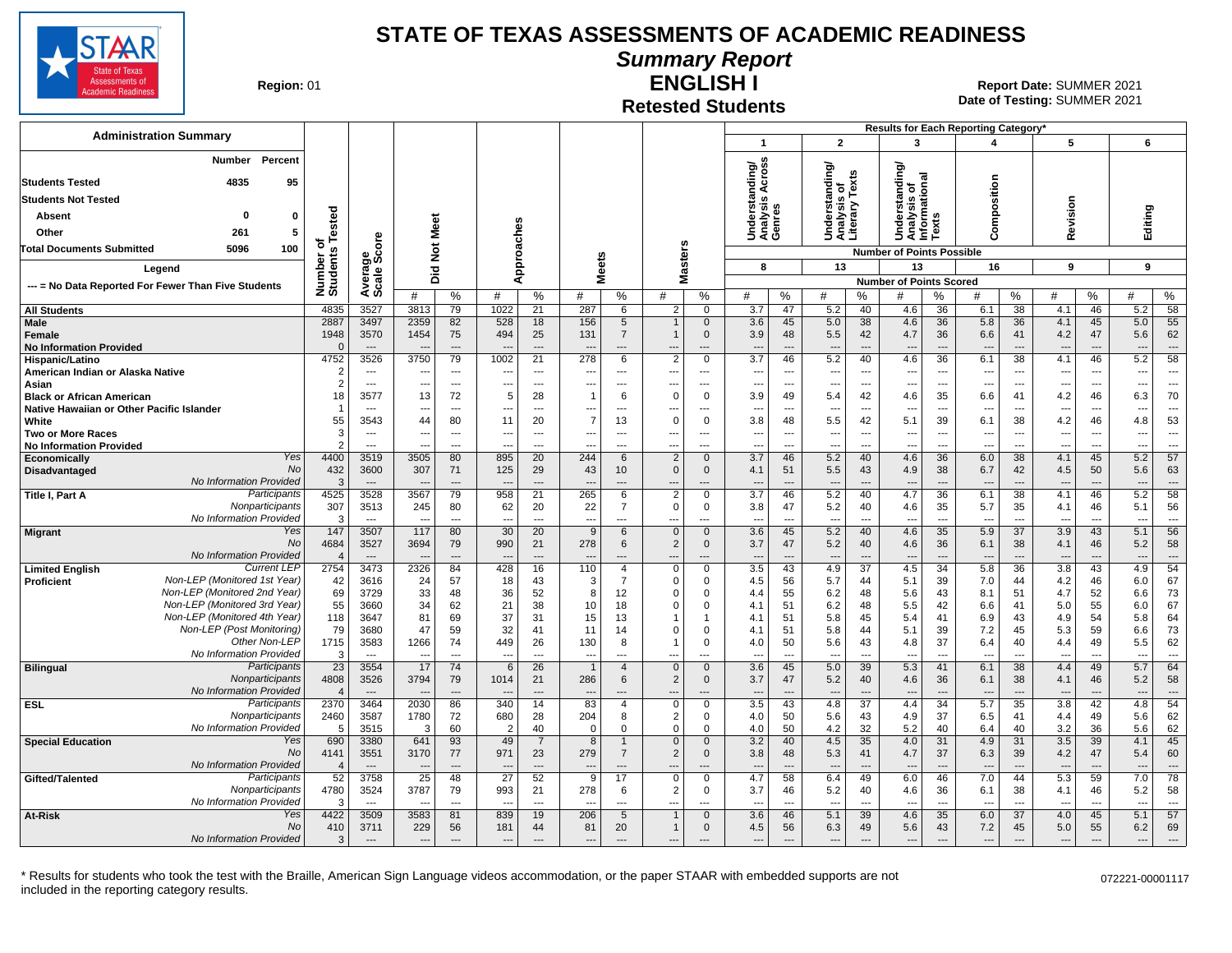

**Constructed Responses Summary Report**

**Region: 01** 

**Retested Students ENGLISH I**



<sup>\*</sup> Results for students who took the test with the Braille, American Sign Language videos accommodation, or the paper STAAR with embedded supports are 072221-00001117 not included in this report.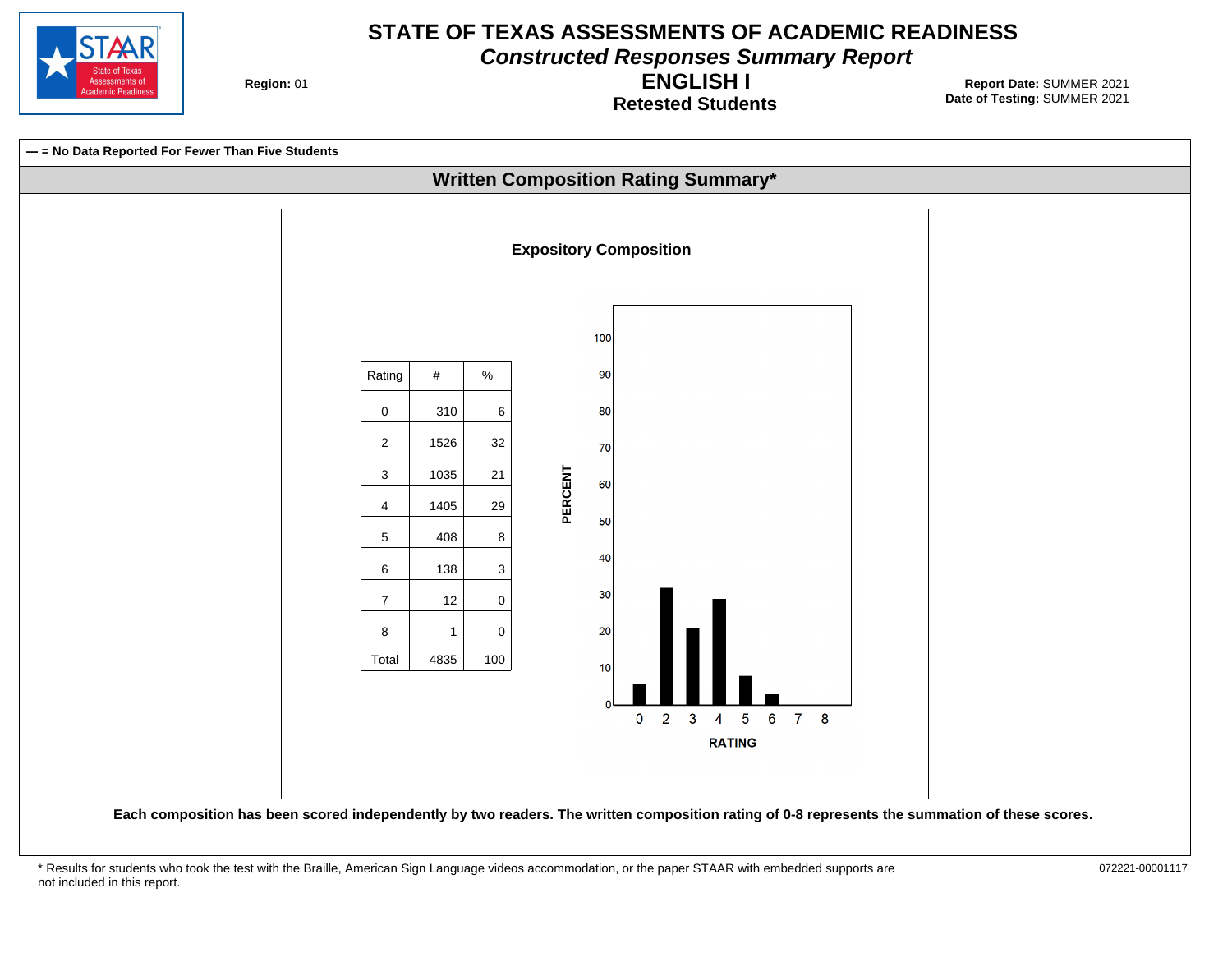

# **Summary Report**

**Region: 01** 

#### **All Students ENGLISH II**

**Date of Testing:**  SUMMER 2021 01 **Report Date:** SUMMER 2021

| <b>Administration Summary</b>                                |                         |                                  |                                  |                      |                                  |                          |                     |                          |                                |                                  |                               |                                |                                                 |                      |                                               |                          | Results for Each Reporting Category' |                          |                                 |           |            |                                |
|--------------------------------------------------------------|-------------------------|----------------------------------|----------------------------------|----------------------|----------------------------------|--------------------------|---------------------|--------------------------|--------------------------------|----------------------------------|-------------------------------|--------------------------------|-------------------------------------------------|----------------------|-----------------------------------------------|--------------------------|--------------------------------------|--------------------------|---------------------------------|-----------|------------|--------------------------------|
|                                                              |                         |                                  |                                  |                      |                                  |                          |                     |                          |                                |                                  | $\overline{\mathbf{1}}$       |                                | $\overline{2}$                                  |                      | 3                                             |                          | 4                                    |                          | 5                               |           | 6          |                                |
| Percent<br>Number                                            |                         |                                  |                                  |                      |                                  |                          |                     |                          |                                |                                  | nding/<br>Across              |                                | Understanding/<br>Analysis of<br>Literary Texts |                      |                                               |                          |                                      |                          |                                 |           |            |                                |
| 4400<br><b>Students Tested</b><br>92                         |                         |                                  |                                  |                      |                                  |                          |                     |                          |                                |                                  | Acro                          |                                |                                                 |                      |                                               |                          |                                      |                          |                                 |           |            |                                |
| <b>Students Not Tested</b>                                   |                         |                                  |                                  |                      |                                  |                          |                     |                          |                                |                                  | 显<br>S                        |                                |                                                 |                      | tanding                                       |                          |                                      |                          |                                 |           |            |                                |
| 0<br>$\mathbf 0$<br>Absent                                   |                         |                                  |                                  |                      |                                  |                          |                     |                          |                                |                                  |                               |                                |                                                 |                      |                                               | <b>SC</b>                | omposition                           |                          |                                 |           |            |                                |
| Other<br>366<br>8                                            | ested                   | ၑ                                |                                  | Meet                 |                                  |                          |                     |                          |                                |                                  | Underst<br>Analysis<br>Genres |                                |                                                 |                      | Understanding<br>Analysis of<br>Informational | š                        | ō                                    |                          | Revision                        |           | Editing    |                                |
| 4766<br>100<br>Total Documents Submitted                     | ō                       | $\overline{\bullet}$             | $\frac{5}{2}$                    |                      |                                  |                          |                     |                          |                                |                                  |                               |                                |                                                 |                      | <b>Number of Points Possible</b>              |                          |                                      |                          |                                 |           |            |                                |
| Legend                                                       | Number o<br>Students    | Average<br>Scale Scc             |                                  |                      |                                  | pproaches                | <b>Meets</b>        |                          |                                | <b>Masters</b>                   | 8                             |                                | 13                                              |                      | 13                                            |                          | 16                                   |                          | 9                               |           | 9          |                                |
|                                                              |                         |                                  | 고<br>۵                           |                      | ⋖                                |                          |                     |                          |                                |                                  |                               |                                |                                                 |                      | <b>Number of Points Scored</b>                |                          |                                      |                          |                                 |           |            |                                |
| --- = No Data Reported For Fewer Than Five Students          |                         |                                  | #                                | $\%$                 | #                                | %                        | #                   | %                        | #                              | %                                | #                             | %                              | #                                               | %                    | #                                             | ℅                        | #                                    | %                        | #                               | %         | #          | %                              |
| <b>All Students</b>                                          | 4400                    | 3642                             | 2868                             | 65                   | 1532                             | 35                       | 709                 | 16                       | 52                             | $\overline{1}$                   | 3.9                           | 49                             | 6.1                                             | 47                   | 5.6                                           | 43                       | 7.0                                  | 44                       | 5.0                             | 56        | 5.7        | 64                             |
| <b>Male</b>                                                  | 2600                    | 3611                             | 1753                             | 67                   | 847                              | 33                       | 389                 | 15                       | 24                             | $\overline{1}$                   | 3.8                           | 47                             | 5.9                                             | 45                   | 5.5                                           | 42                       | 6.8                                  | 42                       | 5.0                             | 56        | 5.6        | 62                             |
| Female<br><b>No Information Provided</b>                     | 1800<br>$\Omega$        | 3688<br>$\overline{\phantom{a}}$ | 1115                             | 62<br>$\overline{a}$ | 685                              | 38<br>$---$              | 320                 | 18<br>$---$              | 28<br>---                      | $\overline{2}$<br>$\overline{a}$ | 4.1                           | 51<br>$\overline{\phantom{a}}$ | 6.5<br>$\overline{\phantom{a}}$                 | 50<br>$\overline{a}$ | 5.8<br>---                                    | 45<br>$\sim$             | 7.4                                  | 46<br>$\overline{a}$     | 5.0<br>$\overline{\phantom{a}}$ | 56<br>--- | 6.0        | 66<br>$\overline{\phantom{a}}$ |
| Hispanic/Latino                                              | 4324                    | 3641                             | 2822                             | 65                   | 1502                             | $\overline{35}$          | 691                 | 16                       | 49                             | $\mathbf{1}$                     | 3.9                           | 49                             | 6.1                                             | 47                   | 5.6                                           | 43                       | 7.0                                  | 44                       | 5.0                             | 56        | 5.7        | 64                             |
| American Indian or Alaska Native                             |                         | $-$                              | $\overline{\phantom{a}}$         | ---                  | $\overline{\phantom{a}}$         | $\overline{\phantom{a}}$ |                     | $\overline{\phantom{a}}$ | …                              | $\scriptstyle\cdots$             | $\overline{\phantom{a}}$      | ---                            | ---                                             | ---                  |                                               | $\overline{\phantom{a}}$ | $\overline{\phantom{a}}$             | $\overline{\phantom{a}}$ | $\overline{\phantom{a}}$        | ---       | ---        | $\overline{\phantom{a}}$       |
| Asian<br><b>Black or African American</b>                    | 5<br>11                 | 3970<br>3709                     | $\overline{1}$<br>$\overline{7}$ | 20<br>64             | $\overline{4}$<br>$\overline{4}$ | 80<br>36                 | $\overline{2}$<br>3 | 40<br>27                 | $\mathbf 0$<br>$\Omega$        | $\mathbf 0$<br>$\overline{0}$    | 5.4<br>3.9                    | 68<br>49                       | 9.2<br>7.7                                      | 71<br>59             | 8.0<br>5.7                                    | 62<br>44                 | 8.8<br>7.5                           | 55<br>47                 | 5.0<br>5.4                      | 56<br>60  | 5.8<br>5.3 | 64<br>59                       |
| Native Hawaiian or Other Pacific Islander                    | -1                      |                                  | $\overline{\phantom{a}}$         | ---                  | ---                              | ---                      |                     | $\overline{a}$           | ---                            | ---                              | $\overline{\phantom{a}}$      | ---                            | ---                                             | ---                  | ---                                           | $\overline{a}$           | $\overline{\phantom{a}}$             | ---                      | $\overline{\phantom{a}}$        | ---       | ---        | $\overline{\phantom{a}}$       |
| White                                                        | 48                      | 3691                             | 33                               | 69                   | 15                               | 31                       | 11                  | 23                       | 3                              | 6                                | 3.9                           | 49                             | 5.9                                             | 45                   | 6.0                                           | 46                       | 7.5                                  | 47                       | 5.0                             | 56        | 5.9        | 65                             |
| <b>Two or More Races</b>                                     | 3                       | $\overline{\phantom{a}}$         | $\overline{\phantom{a}}$         | ---                  | ---                              | ---                      | ---                 | $\overline{\phantom{a}}$ | ---                            | $\overline{a}$                   | $\overline{\phantom{a}}$      | ---                            | $\overline{\phantom{a}}$                        | ---                  | ---                                           | $\overline{\phantom{a}}$ |                                      | ---                      | ---                             | ---       | ---        | $\overline{\phantom{a}}$       |
| <b>No Information Provided</b><br>Yes<br>Economically        | 7<br>3946               | 3747<br>3627                     | $\overline{2}$<br>2635           | 29<br>67             | 5<br>1311                        | 71<br>$\overline{33}$    | 601                 | 14<br>15                 | $\Omega$<br>39                 | $\overline{0}$<br>$\overline{1}$ | 4.0<br>3.8                    | 50<br>48                       | 6.3<br>6.1                                      | 48<br>47             | 6.3<br>5.5                                    | 48<br>43                 | 7.7<br>6.9                           | 48<br>43                 | 5.7<br>5.0                      | 63<br>55  | 6.9<br>5.7 | 76<br>63                       |
| No<br><b>Disadvantaged</b>                                   | 446                     | 3774                             | 230                              | 52                   | 216                              | 48                       | 107                 | 24                       | 13                             | 3                                | 4.4                           | 55                             | 6.8                                             | 52                   | 6.3                                           | 48                       | 7.7                                  | 48                       | 5.5                             | 61        | 6.2        | 69                             |
| No Information Provided                                      | 8                       | 3762                             | 3                                | 38                   | 5                                | 63                       |                     | 13                       | $\overline{0}$                 | $\mathbf{0}$                     | 4.5                           | 56                             | 6.6                                             | 51                   | 6.3                                           | 48                       | 7.8                                  | 48                       | 5.6                             | 63        | 6.6        | 74                             |
| Participants<br>Title I, Part A<br>Nonparticipants           | 4141                    | 3642                             | 2698                             | 65                   | 1443                             | 35<br>33                 | 673                 | 16                       | 51<br>$\overline{1}$           | $\mathbf{1}$                     | 3.9                           | 49                             | 6.1                                             | 47<br>47             | 5.6                                           | 43                       | 7.0                                  | 44<br>43                 | 5.0                             | 56        | 5.7        | 64                             |
| No Information Provided                                      | 251<br>8                | 3638<br>3762                     | 167<br>3                         | 67<br>38             | 84<br>.5                         | 63                       | 35                  | 14<br>13                 | $\Omega$                       | $\mathbf 0$<br>$\mathbf 0$       | 3.9<br>4.5                    | 49<br>56                       | 6.1<br>6.6                                      | 51                   | 5.6<br>6.3                                    | 43<br>48                 | 6.9<br>7.8                           | 48                       | 5.2<br>5.6                      | 57<br>63  | 5.7<br>6.6 | 63<br>74                       |
| Yes<br><b>Migrant</b>                                        | 170                     | 3583                             | 122                              | 72                   | 48                               | 28                       | 20                  | 12                       | $\Omega$                       | $\mathbf 0$                      | 3.7                           | 47                             | 5.9                                             | 46                   | 5.1                                           | 39                       | 6.8                                  | 43                       | 4.8                             | 54        | 5.5        | 61                             |
| No<br>No Information Provided                                | 4223                    | 3645                             | 2744                             | 65                   | 1479                             | 35                       | 688                 | 16                       | 52                             | $\overline{1}$                   | 3.9                           | 49                             | 6.1                                             | 47                   | 5.6                                           | 43                       | 7.0                                  | 44                       | 5.0                             | 56        | 5.8        | 64                             |
| <b>Current LEF</b><br><b>Limited English</b>                 | $\overline{7}$<br>2345  | 3791<br>3524                     | $\overline{2}$<br>1814           | 29<br>77             | 5<br>531                         | 71<br>23                 | 189                 | 14<br>8                  | $\overline{0}$<br>$\mathbf{1}$ | $\mathsf 0$<br>$\mathbf 0$       | 4.4<br>3.5                    | 55<br>44                       | 6.7<br>5.4                                      | 52<br>42             | 6.4<br>5.1                                    | 49<br>39                 | 7.7<br>6.3                           | 48<br>40                 | 5.9<br>4.5                      | 65<br>51  | 7.0<br>5.3 | 78<br>58                       |
| Non-LEP (Monitored 1st Year)<br>Proficient                   | 28                      | 3885                             | 12                               | 43                   | 16                               | 57                       | 11                  | 39                       | $\mathbf 0$                    | $\mathbf 0$                      | 4.8                           | 59                             | 7.9                                             | 60                   | 6.7                                           | 51                       | 8.4                                  | 52                       | 5.9                             | 66        | 6.5        | 73                             |
| Non-LEP (Monitored 2nd Year)                                 | 106                     | 3832                             | 42                               | 40                   | 64                               | 60                       | 27                  | 25                       | $\Omega$                       | $\mathbf 0$                      | 4.8                           | 60                             | 7.2                                             | 56                   | 6.8                                           | 52                       | 8.2                                  | 51                       | 5.6                             | 63        | 6.9        | 76                             |
| Non-LEP (Monitored 3rd Year)<br>Non-LEP (Monitored 4th Year) | 48                      | 3840                             | 20                               | 42                   | 28                               | 58                       | 14                  | 29                       | $\Omega$<br>3                  | $\mathbf 0$                      | 4.7                           | 59                             | 7.0                                             | 54                   | 6.5                                           | 50<br>54                 | 8.7                                  | 54<br>53                 | 5.7                             | 63        | 6.8        | 76                             |
| Non-LEP (Post Monitoring)                                    | 98<br>147               | 3919<br>3906                     | 30<br>48                         | 31<br>33             | 68<br>99                         | 69<br>67                 | 36<br>57            | 37<br>39                 | 6                              | 3<br>$\overline{4}$              | 4.7<br>4.8                    | 58<br>60                       | 8.0<br>7.7                                      | 61<br>59             | 7.1<br>7.2                                    | 55                       | 8.4<br>8.3                           | 52                       | 6.0<br>6.0                      | 66<br>67  | 7.1<br>6.9 | 79<br>77                       |
| Other Non-LEP                                                | 1619                    | 3750                             | 898                              | 55                   | 721                              | 45                       | 374                 | 23                       | 42                             | 3                                | 4.3                           | 53                             | 6.8                                             | 52                   | 6.1                                           | 47                       | 7.7                                  | 48                       | 5.4                             | 60        | 6.1        | 68                             |
| No Information Provided                                      | 9                       | 3735                             | $\overline{4}$                   | 44                   | -5                               | 56                       | -1                  | 11                       | $\Omega$                       | $\mathbf{0}$                     | 4.3                           | 54                             | 6.6                                             | 50                   | 6.0                                           | 46                       | 7.6                                  | 47                       | 5.8                             | 64        | 6.3        | 70                             |
| Participants<br><b>Bilingual</b><br>Nonparticipants          | $\overline{27}$<br>4365 | 3841<br>3641                     | 15<br>2850                       | 56<br>65             | 12<br>1515                       | 44<br>35                 | 7<br>701            | $\overline{26}$<br>16    | $\mathbf{1}$<br>51             | $\overline{4}$<br>$\overline{1}$ | 4.8<br>3.9                    | 60<br>49                       | 7.1<br>6.1                                      | 55<br>47             | 6.9<br>5.6                                    | 53<br>43                 | 8.3<br>7.0                           | 52<br>44                 | 5.4<br>5.0                      | 60<br>56  | 6.7<br>5.7 | 74<br>64                       |
| No Information Provided                                      | 8                       | 3762                             | 3                                | 38                   | 5                                | 63                       |                     | 13                       | $\overline{0}$                 | $\mathbf 0$                      | 4.5                           | 56                             | 6.6                                             | 51                   | 6.3                                           | 48                       | 7.8                                  | 48                       | 5.6                             | 63        | 6.6        | 74                             |
| Participants<br><b>ESL</b>                                   | 2119                    | 3514                             | 1667                             | 79                   | 452                              | 21                       | 154                 | -7                       | $\mathbf{1}$                   | $\mathbf 0$                      | 3.5                           | 43                             | 5.4                                             | 41                   | 5.0                                           | 39                       | 6.3                                  | 39                       | 4.5                             | 50        | 5.2        | 58                             |
| Nonparticipants<br>No Information Provided                   | 2272<br>q               | 3761                             | 1197                             | 53                   | 1075                             | 47                       | 554                 | 24                       | 51                             | 2                                | 4.3                           | 54                             | 6.8                                             | 53                   | 6.2                                           | 47                       | 7.7                                  | 48                       | 5.5                             | 61        | 6.2        | 69                             |
| Yes<br><b>Special Education</b>                              | 558                     | 3705<br>3421                     | 4<br>494                         | 44<br>89             | 5<br>64                          | 56<br>11                 | 22                  | 11<br>$\overline{4}$     | $\Omega$<br>$\mathbf 0$        | $\mathbf 0$<br>$\mathbf 0$       | 4.3<br>3.2                    | 54<br>40                       | 6.3<br>5.2                                      | 49<br>40             | 6.0<br>4.5                                    | 46<br>35                 | 7.3<br>5.6                           | 46<br>35                 | 5.0<br>4.1                      | 56<br>46  | 6.6<br>4.3 | 73<br>48                       |
| <b>No</b>                                                    | 3834                    | 3674                             | 2371                             | 62                   | 1463                             | 38                       | 686                 | 18                       | 52                             | $\overline{1}$                   | 4.0                           | 50                             | 6.3                                             | 48                   | 5.8                                           | 44                       | 7.2                                  | 45                       | 5.1                             | 57        | 5.9        | 66                             |
| No Information Provided                                      | 8                       | 3762                             | 3                                | 38                   | 5                                | 63                       |                     | 13                       | $\overline{0}$                 | $\mathbf 0$                      | 4.5                           | 56                             | 6.6                                             | 51                   | 6.3                                           | 48                       | 7.8                                  | 48                       | 5.6                             | 63        | 6.6        | 74                             |
| Participants<br>Gifted/Talented<br>Nonparticipants           | 108<br>4284             | 4224<br>3628                     | 26<br>2839                       | 24<br>66             | 82<br>1445                       | 76<br>34                 | 63<br>645           | 58<br>15                 | 18<br>34                       | 17<br>$\overline{1}$             | 5.5<br>3.9                    | 69<br>48                       | 9.0<br>6.1                                      | 69<br>47             | 8.5<br>5.5                                    | 65<br>43                 | 9.5<br>7.0                           | 59<br>44                 | 7.1<br>5.0                      | 79<br>55  | 7.8<br>5.7 | 86<br>63                       |
| No Information Provided                                      | £                       | 3762                             | 3                                | 38                   | .5                               | 63                       |                     | 13                       | $\Omega$                       | $\mathbf 0$                      | 4.5                           | 56                             | 6.6                                             | 51                   | 6.3                                           | 48                       | 7.8                                  | 48                       | 5.6                             | 63        | 6.6        | 74                             |
| Yes<br>At-Risk                                               | 3842                    | 3584                             | 2704                             | 70                   | 1138                             | 30                       | 439                 | 11                       | 8                              | $\Omega$                         | 3.7                           | 46                             | 5.8                                             | 45                   | 5.3                                           | 41                       | 6.7                                  | 42                       | 4.8                             | 53        | 5.5        | 61                             |
| No                                                           | 550                     | 4046                             | 161                              | 29                   | 389                              | 71                       | 269                 | 49                       | 44                             | 8                                | 5.3                           | 66                             | 8.3                                             | 64                   | 7.6                                           | 58                       | 9.2                                  | 57                       | 6.4                             | 72        | 7.2        | 80                             |
| No Information Provided                                      | -8                      | 3762                             | 3                                | 38                   | 5                                | 63                       | 1                   | 13                       | $\Omega$                       | $\Omega$                         | 4.5                           | 56                             | 6.6                                             | 51                   | 6.3                                           | 48                       | 7.8                                  | 48                       | 5.6                             | 63        | 6.6        | 74                             |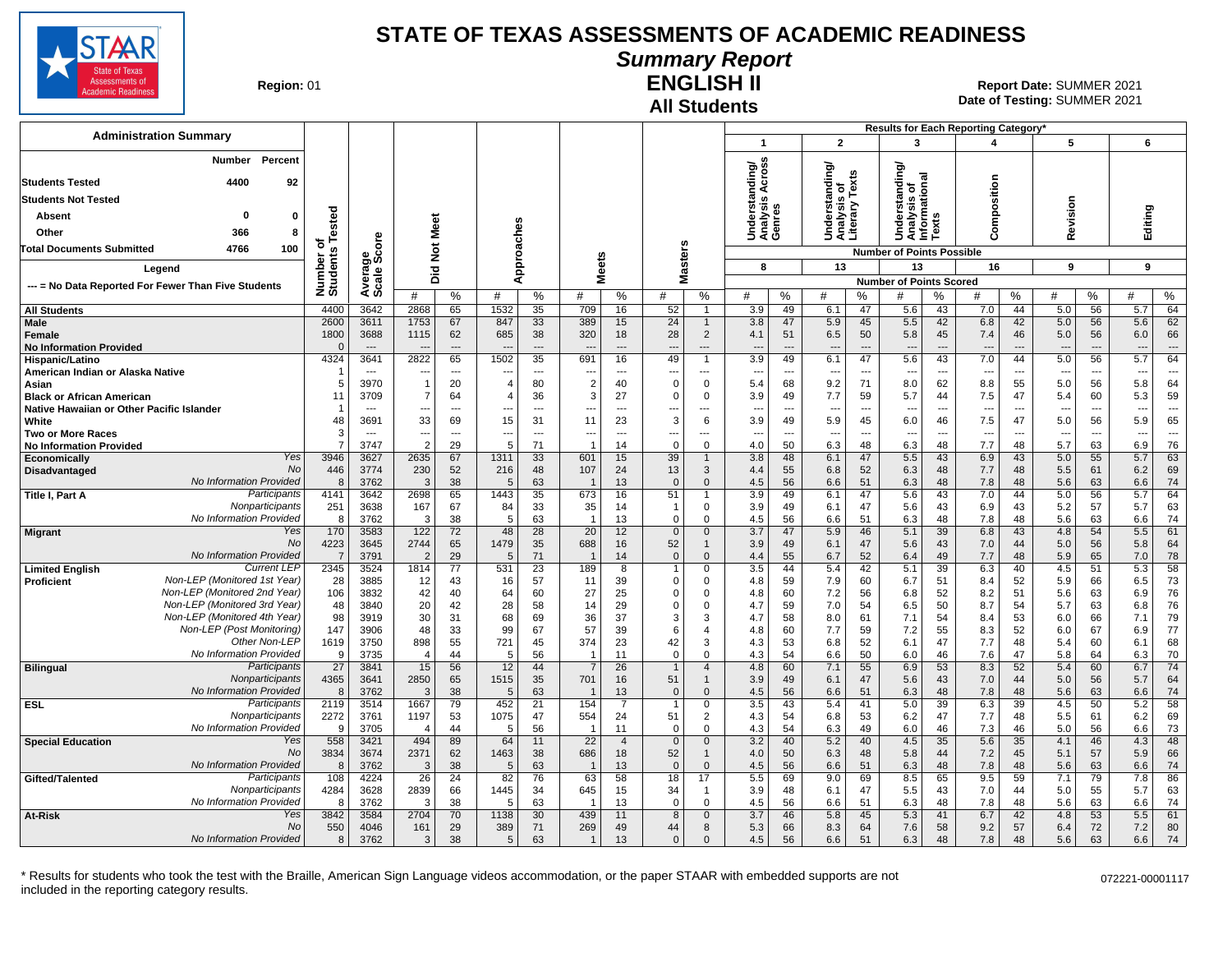

**Constructed Responses Summary Report**

**Region: 01** 

**All Students ENGLISH II**

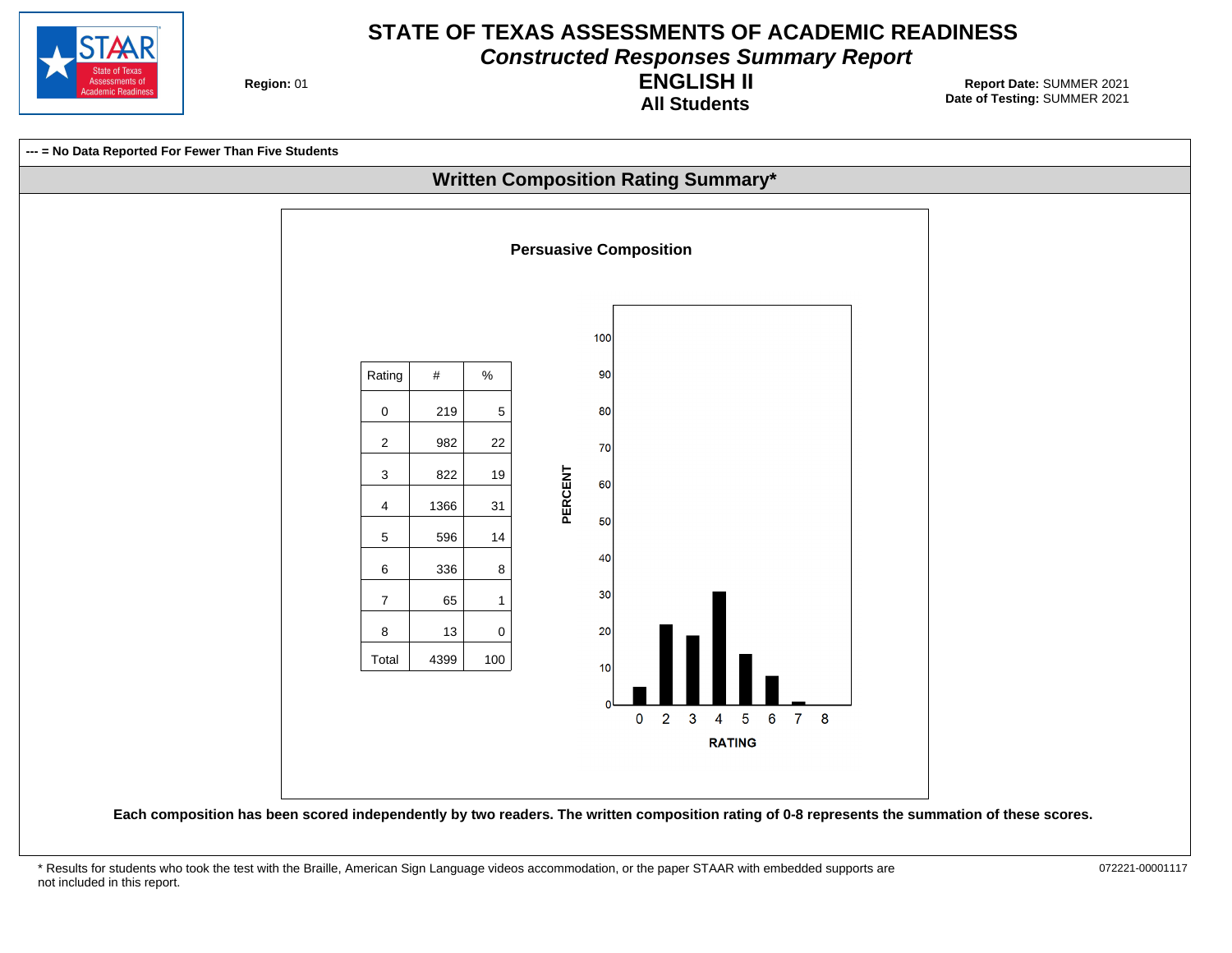**Summary Report**

ssessments of emic Readines

**Region: 01** 

# **First-Time Tested Students**

**ENGLISH II** 01 **Report Date:** SUMMER 2021 **Date of Testing:**  SUMMER 2021

|                                                                         |                                |                          |                                            |                                |                                 |                          |                          |                      |                                             |                                  |                                 |                                |                                           |                                |                                                        |                                | <b>Results for Each Reporting Category</b> |                                |                                 |                                |                                 |                                   |
|-------------------------------------------------------------------------|--------------------------------|--------------------------|--------------------------------------------|--------------------------------|---------------------------------|--------------------------|--------------------------|----------------------|---------------------------------------------|----------------------------------|---------------------------------|--------------------------------|-------------------------------------------|--------------------------------|--------------------------------------------------------|--------------------------------|--------------------------------------------|--------------------------------|---------------------------------|--------------------------------|---------------------------------|-----------------------------------|
| <b>Administration Summary</b>                                           |                                |                          |                                            |                                |                                 |                          |                          |                      |                                             |                                  | $\mathbf{1}$                    |                                | $\mathbf{2}$                              |                                | 3                                                      |                                | 4                                          |                                | 5                               |                                | 6                               |                                   |
| Percent<br>Number                                                       |                                |                          |                                            |                                |                                 |                          |                          |                      |                                             |                                  |                                 |                                |                                           |                                |                                                        |                                |                                            |                                |                                 |                                |                                 |                                   |
|                                                                         |                                |                          |                                            |                                |                                 |                          |                          |                      |                                             |                                  | nding/<br>Across                |                                | nding/                                    |                                | tanding/                                               |                                |                                            |                                |                                 |                                |                                 |                                   |
| 956<br><b>Students Tested</b><br>88                                     |                                |                          |                                            |                                |                                 |                          |                          |                      |                                             |                                  |                                 |                                |                                           | Texts                          | Understanding<br>Analysis of<br>Informational<br>Texts |                                | Composition                                |                                |                                 |                                |                                 |                                   |
| <b>Students Not Tested</b>                                              |                                |                          |                                            |                                |                                 |                          |                          |                      |                                             |                                  | lerstan<br><b>u</b>             |                                |                                           |                                |                                                        |                                |                                            |                                |                                 |                                |                                 |                                   |
| $\Omega$<br>Absent<br>0                                                 | ested                          |                          |                                            |                                |                                 |                          |                          |                      |                                             |                                  | Underst<br>Analysis<br>Genres   |                                | Understanc<br>Analysis of<br>Literary Te: |                                |                                                        |                                |                                            |                                | evision                         |                                | Editing                         |                                   |
| Other<br>127<br>12                                                      |                                |                          |                                            | Meet                           |                                 |                          |                          |                      |                                             |                                  |                                 |                                |                                           |                                |                                                        |                                |                                            |                                | ≃                               |                                |                                 |                                   |
| <b>Total Documents Submitted</b><br>1083<br>100                         | ъ                              |                          |                                            | $\breve{\mathbf{z}}$           |                                 |                          |                          |                      |                                             |                                  |                                 |                                |                                           |                                | <b>Number of Points Possible</b>                       |                                |                                            |                                |                                 |                                |                                 |                                   |
| Legend                                                                  | Number of<br>Students          | Average<br>Scale Score   |                                            |                                |                                 | pproaches                | <b>Meets</b>             |                      | <b>Masters</b>                              |                                  | 8                               |                                | 13                                        |                                | 13                                                     |                                | 16                                         |                                | 9                               |                                | 9                               |                                   |
| --- = No Data Reported For Fewer Than Five Students                     |                                |                          | Did                                        |                                |                                 | ⋖                        |                          |                      |                                             |                                  |                                 |                                |                                           |                                | <b>Number of Points Scored</b>                         |                                |                                            |                                |                                 |                                |                                 |                                   |
|                                                                         |                                |                          | #                                          | %                              | #                               | %                        | #                        | %                    | #                                           | %                                | #                               | %                              | #                                         | %                              | #                                                      | ℅                              | #                                          | %                              | #                               | %                              | #                               | $\%$                              |
| <b>All Students</b>                                                     | 956                            | 3918                     | 390                                        | 41                             | 566                             | 59                       | 419                      | 44                   | 51                                          | 5                                | 4.9                             | 61                             | 7.7                                       | 59                             | 6.9                                                    | 53                             | 8.3                                        | 52                             | 6.1                             | 68                             | 6.7                             | 74                                |
| <b>Male</b><br>Female                                                   | 538<br>418                     | 3872<br>3977             | 237<br>153                                 | 44<br>37                       | 301<br>265                      | 56<br>63                 | 223<br>196               | 41<br>47             | 24<br>27                                    | $\overline{4}$<br>6              | 4.7<br>5.1                      | 59<br>64                       | 7.3<br>8.2                                | 56<br>63                       | 6.7<br>7.2                                             | 52<br>55                       | 8.0<br>8.6                                 | 50<br>54                       | 6.1<br>6.1                      | 68<br>67                       | 6.5<br>6.8                      | 73<br>76                          |
| <b>No Information Provided</b>                                          | $\Omega$                       | $---$                    | $\sim$                                     | $---$                          | ---                             | $---$                    | ---                      | $---$                | ---                                         | $---$                            | $\overline{\phantom{a}}$        | $---$                          | $\overline{\phantom{a}}$                  | $\overline{a}$                 | $\overline{\phantom{a}}$                               | $\overline{\phantom{a}}$       | $\overline{\phantom{a}}$                   | $---$                          | $---$                           | $---$                          | $---$                           | $\overline{\phantom{a}}$          |
| Hispanic/Latino                                                         | 932                            | 3921                     | 377                                        | 40                             | 555                             | 60                       | 411                      | 44                   | 48                                          | 5                                | 4.9                             | 61                             | 7.7                                       | 59                             | 6.9                                                    | 53                             | 8.3                                        | 52                             | 6.1                             | 68                             | 6.7                             | $\overline{74}$                   |
| American Indian or Alaska Native                                        | f.                             | $-$                      | $\overline{\phantom{a}}$                   | $---$                          | $\overline{\phantom{a}}$        | $\overline{a}$           | $- - -$                  | $---$                | $\sim$                                      | $---$                            | $\overline{a}$                  | $---$                          | ---                                       | $\overline{a}$                 | ---                                                    | $\overline{a}$                 | $\overline{\phantom{a}}$                   | $\overline{\phantom{a}}$       | $\overline{\phantom{a}}$        | $\sim$                         | $\overline{\phantom{a}}$        | $\overline{a}$                    |
| Asian<br><b>Black or African American</b>                               | $\overline{2}$<br>5            | $-$<br>3855              | $\overline{\phantom{a}}$<br>$\overline{2}$ | $\overline{\phantom{a}}$<br>40 | ---<br>3                        | $\overline{a}$<br>60     | ---<br>$\overline{2}$    | $---$<br>40          | $\sim$<br>$\mathbf 0$                       | $---$<br>$\mathbf 0$             | $\overline{\phantom{a}}$<br>5.0 | ---<br>63                      | ---<br>9.0                                | ---<br>69                      | ---<br>6.8                                             | $\overline{\phantom{a}}$<br>52 | $\overline{\phantom{a}}$<br>8.4            | $\overline{\phantom{a}}$<br>53 | $\sim$<br>5.6                   | $\overline{\phantom{a}}$<br>62 | $\overline{\phantom{a}}$<br>4.8 | $\overline{\phantom{a}}$<br>53    |
| Native Hawaiian or Other Pacific Islander                               |                                | ---                      | ---                                        | $\scriptstyle\cdots$           | ---                             | $\overline{a}$           | $\overline{\phantom{a}}$ | ---                  | ---                                         | $\cdots$                         | $\overline{\phantom{a}}$        | $\overline{\phantom{a}}$       | ---                                       | ---                            | ---                                                    | ---                            | ---                                        | $\overline{\phantom{a}}$       | $\overline{\phantom{a}}$        | $\overline{\phantom{a}}$       | $\overline{\phantom{a}}$        | $\overline{\phantom{a}}$          |
| White                                                                   | 12                             | 3877                     | $\overline{7}$                             | 58                             | 5                               | 42                       | $\overline{4}$           | 33                   | 3                                           | 25                               | 4.4                             | 55                             | 7.0                                       | 54                             | 6.3                                                    | 48                             | 7.0                                        | 44                             | 5.7                             | 63                             | 6.4                             | 71                                |
| <b>Two or More Races</b>                                                |                                | $\overline{\phantom{a}}$ | ---                                        | $\scriptstyle\cdots$           | ---                             | $\overline{\phantom{a}}$ | ---                      | ---                  |                                             | $---$                            | $\overline{\phantom{a}}$        | ---                            | ---                                       | ---                            | …                                                      | ---                            | ---                                        | $\overline{\phantom{a}}$       | $\overline{\phantom{a}}$        | ---                            | ---                             | $\overline{\phantom{a}}$          |
| <b>No Information Provided</b><br>Yes<br><b>Economically</b>            | $\mathcal{P}$<br>827           | $\overline{a}$<br>3888   | $\overline{\phantom{a}}$<br>357            | $\overline{a}$<br>43           | ---<br>470                      | ---<br>57                | $\overline{a}$<br>350    | ---<br>42            | $\overline{\phantom{a}}$<br>$\overline{38}$ | $---$<br>5                       | $\overline{\phantom{a}}$<br>4.8 | $\overline{\phantom{a}}$<br>60 | ---<br>7.6                                | ---<br>58                      | Ξ.<br>6.8                                              | -−∙<br>52                      | ---<br>8.2                                 | ---<br>51                      | $\overline{\phantom{a}}$<br>6.0 | $\overline{a}$<br>66           | ---<br>6.6                      | $\overline{a}$<br>$\overline{73}$ |
| <b>No</b><br>Disadvantaged                                              | 125                            | 4125                     | 30                                         | 24                             | 95                              | 76                       | 69                       | 55                   | 13                                          | 10 <sup>°</sup>                  | 5.7                             | 71                             | 8.7                                       | 67                             | 8.1                                                    | 62                             | 8.9                                        | 56                             | 6.8                             | 75                             | 7.2                             | 80                                |
| No Information Provided                                                 | $\overline{4}$                 | $\overline{\phantom{a}}$ | $\overline{\phantom{a}}$                   | $\overline{a}$                 | ---                             | $\overline{\phantom{a}}$ |                          | $\overline{a}$       |                                             | $\overline{\phantom{a}}$         | $\overline{\phantom{a}}$        | ---                            | ---                                       | ---                            | $\overline{\phantom{a}}$                               | $\overline{\phantom{a}}$       | ---                                        | $\overline{\phantom{a}}$       | $\overline{\phantom{a}}$        | $\overline{\phantom{a}}$       | $\overline{\phantom{a}}$        |                                   |
| Participants<br>Title I, Part A<br>Nonparticipants                      | 916                            | 3920                     | 372                                        | 41                             | 544                             | 59                       | 403                      | 44                   | 50                                          | 5                                | 4.9                             | 61                             | 7.8                                       | 60                             | 6.9                                                    | 53                             | 8.3                                        | 52                             | 6.1                             | 67                             | 6.7                             | $\overline{74}$                   |
| No Information Provided                                                 | 36<br>$\overline{4}$           | 3895<br>$\sim$           | 15                                         | 42<br>$\overline{a}$           | 21<br>---                       | 58<br>$\overline{a}$     | 16                       | 44<br>$\overline{a}$ | $\mathbf{1}$                                | 3<br>---                         | 4.6<br>$\overline{\phantom{a}}$ | 58<br>$\overline{a}$           | 6.7<br>--                                 | 51<br>---                      | 6.9<br>---                                             | 53<br>$\overline{\phantom{a}}$ | 8.5                                        | 53<br>$\overline{a}$           | 6.5                             | 72<br>$\overline{a}$           | 6.9<br>$\overline{\phantom{a}}$ | 76<br>$\overline{a}$              |
| Yes<br><b>Migrant</b>                                                   | $\overline{37}$                | 3694                     | 22                                         | 59                             | 15                              | 41                       | 11                       | 30                   | $\mathbf{0}$                                | $\mathbf{0}$                     | 4.4                             | 55                             | 6.7                                       | 52                             | 5.8                                                    | 45                             | 6.4                                        | 40                             | 5.4                             | 60                             | 6.0                             | 67                                |
| No                                                                      | 916                            | 3928                     | 366                                        | 40                             | 550                             | 60                       | 408                      | 45                   | 51                                          | 6                                | 4.9                             | 61                             | 7.8                                       | 60                             | 7.0                                                    | 54                             | 8.3                                        | 52                             | 6.1                             | 68                             | 6.7                             | 74                                |
| No Information Provided<br><b>Current LEP</b><br><b>Limited English</b> | 3<br>309                       | $---$<br>3629            | $\sim$<br>205                              | $\overline{\phantom{a}}$<br>66 | $\overline{\phantom{a}}$<br>104 | $\overline{a}$<br>34     | 60                       | $\overline{a}$<br>19 | $\overline{\phantom{a}}$<br>$\overline{1}$  | $---$<br>0                       | $\overline{\phantom{a}}$<br>3.9 | $\overline{\phantom{a}}$<br>49 | $\overline{\phantom{a}}$<br>6.1           | $\overline{a}$<br>47           | $\overline{\phantom{a}}$<br>5.5                        | $\overline{a}$<br>42           | ---<br>6.8                                 | $\overline{\phantom{a}}$<br>42 | $\overline{\phantom{a}}$<br>5.1 | $\overline{\phantom{a}}$<br>57 | $\overline{\phantom{a}}$<br>5.7 | $\overline{\phantom{a}}$<br>64    |
| Non-LEP (Monitored 1st Year)<br>Proficient                              | 12                             | 4193                     | $\mathbf{1}$                               | 8                              | 11                              | 92                       | 8                        | 67                   | $\mathbf 0$                                 | $\mathbf 0$                      | 6.2                             | 77                             | 9.3                                       | 72                             | 8.1                                                    | 62                             | 10.2                                       | 64                             | 6.6                             | 73                             | 7.6                             | 84                                |
| Non-LEP (Monitored 2nd Year)                                            | 15                             | 4088                     | 2                                          | 13                             | 13                              | 87                       | 10                       | 67                   | $\mathbf 0$                                 | 0                                | 5.9                             | 74                             | 9.1                                       | 70                             | 7.9                                                    | 61                             | 8.9                                        | 56                             | 7.0                             | 78                             | 7.2                             | 80                                |
| Non-LEP (Monitored 3rd Year)                                            | 14                             | 4183                     | $\mathbf{1}$                               | $\overline{7}$                 | 13                              | 93                       | 9                        | 64                   | $\Omega$                                    | $\Omega$                         | 5.7                             | 71                             | 9.0                                       | 69                             | 8.1                                                    | 62                             | 10.3                                       | 64                             | 7.6                             | 84                             | 7.6                             | 85                                |
| Non-LEP (Monitored 4th Year)<br>Non-LEP (Post Monitoring)               | 39<br>62                       | 4199<br>4159             | $\overline{4}$<br>10                       | 10<br>16                       | 35<br>52                        | 90<br>84                 | 27<br>44                 | 69<br>71             | 3<br>6                                      | 8<br>10                          | 6.1<br>5.5                      | 76<br>69                       | 9.4<br>9.1                                | 72<br>70                       | 8.6<br>8.5                                             | 66<br>65                       | 9.6<br>9.6                                 | 60<br>60                       | 6.8<br>6.9                      | 75<br>77                       | 7.8<br>7.6                      | 86<br>84                          |
| Other Non-LEP                                                           | 500                            | 4029                     | 163                                        | 33                             | 337                             | 67                       | 261                      | 52                   | 41                                          | 8                                | 5.2                             | 65                             | 8.3                                       | 64                             | 7.4                                                    | 57                             | 8.8                                        | 55                             | 6.5                             | 72                             | 7.0                             | 78                                |
| No Information Provided                                                 | 5                              | 3575                     | $\Delta$                                   | 80                             |                                 | 20                       | $\Omega$                 | $\Omega$             | $\Omega$                                    | $\Omega$                         | 3.8                             | 48                             | 5.2                                       | 40                             | 4.6                                                    | 35                             | 7.2                                        | 45                             | 5.8                             | 64                             | 5.2                             | 58                                |
| Participants<br><b>Bilingual</b>                                        | $\overline{7}$                 | 4208                     | $\overline{2}$                             | 29                             | 5                               | 71                       | 5                        | 71                   | $\overline{1}$                              | 14                               | 5.4                             | 68                             | 8.3                                       | 64                             | 9.1                                                    | 70                             | 9.4                                        | 59                             | 6.9                             | 76                             | 8.1                             | 90                                |
| Nonparticipants<br>No Information Provided                              | 945<br>$\overline{4}$          | 3917                     | 385                                        | 41<br>$\overline{\phantom{a}}$ | 560<br>$\overline{\phantom{a}}$ | 59<br>$\overline{a}$     | 414                      | 44                   | 50<br>$\overline{\phantom{a}}$              | 5                                | 4.9<br>$\overline{\phantom{a}}$ | 61                             | 7.7<br>$\overline{\phantom{a}}$           | 59<br>$\overline{\phantom{a}}$ | 6.9<br>---                                             | 53<br>$\overline{\phantom{a}}$ | 8.3<br>$\overline{\phantom{a}}$            | 52<br>$\overline{\phantom{a}}$ | 6.1<br>$\overline{\phantom{a}}$ | 68<br>$\overline{a}$           | 6.7<br>$\overline{\phantom{a}}$ | 74<br>$\overline{\phantom{a}}$    |
| Participants<br><b>ESL</b>                                              | 289                            | 3625                     | 193                                        | 67                             | 96                              | 33                       | 56                       | 19                   | $\overline{1}$                              | $\mathbf 0$                      | 3.9                             | 49                             | 6.1                                       | 47                             | 5.5                                                    | 42                             | 6.8                                        | 42                             | 5.1                             | 56                             | 5.6                             | 63                                |
| Nonparticipants                                                         | 663                            | 4047                     | 194                                        | 29                             | 469                             | 71                       | 363                      | 55                   | 50                                          | 8                                | 5.3                             | 67                             | 8.4                                       | 65                             | 7.6                                                    | 58                             | 8.9                                        | 56                             | 6.5                             | 72                             | 7.1                             | 79                                |
| No Information Provided                                                 | $\overline{4}$                 | $\overline{a}$           | $\overline{a}$                             | $\overline{a}$                 | ---                             | $\overline{a}$           | ---                      | $\overline{a}$       | $\overline{\phantom{a}}$                    | $\overline{a}$                   | $\sim$                          | $\overline{a}$                 | $\overline{\phantom{a}}$                  | ---                            | Ξ.                                                     | -−∙                            | $\overline{a}$                             | $\overline{\phantom{a}}$       | $\overline{\phantom{a}}$        | $\overline{a}$                 | $\overline{\phantom{a}}$        |                                   |
| Yes<br><b>Special Education</b><br>No                                   | 80<br>872                      | 3401<br>3967             | $\overline{71}$<br>316                     | 89<br>36                       | 9<br>556                        | 11<br>64                 | $\overline{7}$<br>412    | 9<br>47              | $\overline{0}$<br>51                        | $\mathbf{0}$<br>6                | 3.1<br>5.0                      | 39<br>63                       | 5.2<br>7.9                                | 40<br>61                       | 4.5<br>7.2                                             | 34<br>55                       | 5.3<br>8.5                                 | 33<br>53                       | 4.2<br>6.3                      | 46<br>70                       | 4.0<br>6.9                      | 44<br>77                          |
| No Information Provided                                                 | $\overline{4}$                 |                          | $\overline{\phantom{a}}$                   | $\overline{a}$                 | ---                             |                          |                          |                      |                                             |                                  | $\overline{\phantom{a}}$        | $\overline{\phantom{a}}$       | ---                                       | $\overline{a}$                 | ---                                                    |                                | $\overline{a}$                             | $\overline{\phantom{a}}$       | $\overline{\phantom{a}}$        |                                | $\overline{\phantom{a}}$        | $\sim$                            |
| Participants<br>Gifted/Talented                                         | 63                             | 4544                     | 3                                          | 5                              | 60                              | 95                       | 56                       | 89                   | 17                                          | 27                               | 6.6                             | 82                             | 10.7                                      | 82                             | 10.2                                                   | 78                             | 10.7                                       | 67                             | 7.9                             | 88                             | 8.4                             | 93                                |
| Nonparticipants                                                         | 889                            | 3875                     | 384                                        | 43                             | 505                             | 57                       | 363                      | 41                   | 34                                          | $\overline{4}$                   | 4.8                             | 60                             | 7.5                                       | 58                             | 6.7                                                    | 52                             | 8.1                                        | 51                             | 6.0                             | 66                             | 6.6                             | 73                                |
| No Information Provided<br>Yes<br>At-Risk                               | $\overline{\mathbf{4}}$<br>669 | $-$<br>3753              | 354                                        | $\overline{a}$<br>53           | $\overline{a}$<br>315           | $\overline{a}$<br>47     | 203                      | $\overline{a}$<br>30 | 8                                           | $\overline{a}$<br>$\overline{1}$ | $\overline{\phantom{a}}$<br>4.4 | $\overline{a}$<br>55           | ---<br>6.8                                | ---<br>52                      | ---<br>6.1                                             | $\overline{\phantom{a}}$<br>47 | ---<br>7.5                                 | $\overline{a}$<br>47           | 5.6                             | $\overline{a}$<br>62           | $\overline{\phantom{a}}$<br>6.2 | $\overline{a}$<br>69              |
| No                                                                      | 283                            | 4311                     | 33                                         | 12                             | 250                             | 88                       | 216                      | 76                   | 43                                          | 15                               | 6.1                             | 77                             | 9.8                                       | 76                             | 8.9                                                    | 69                             | 10.1                                       | 63                             | 7.3                             | 81                             | 7.8                             | 87                                |
| No Information Provided                                                 | $\Delta$                       | $---$                    | $\overline{\phantom{a}}$                   | $\overline{a}$                 | $\cdots$                        | $\hspace{1.5cm} \ldots$  | $---$                    | $\overline{a}$       | ---                                         | $---$                            | $---$                           | $\overline{\phantom{a}}$       | $\overline{\phantom{a}}$                  | $\overline{a}$                 | $\overline{\phantom{a}}$                               | $\sim$                         | $\overline{\phantom{a}}$                   | $\overline{\phantom{a}}$       | $\overline{\phantom{a}}$        | $\overline{\phantom{a}}$       | ---                             |                                   |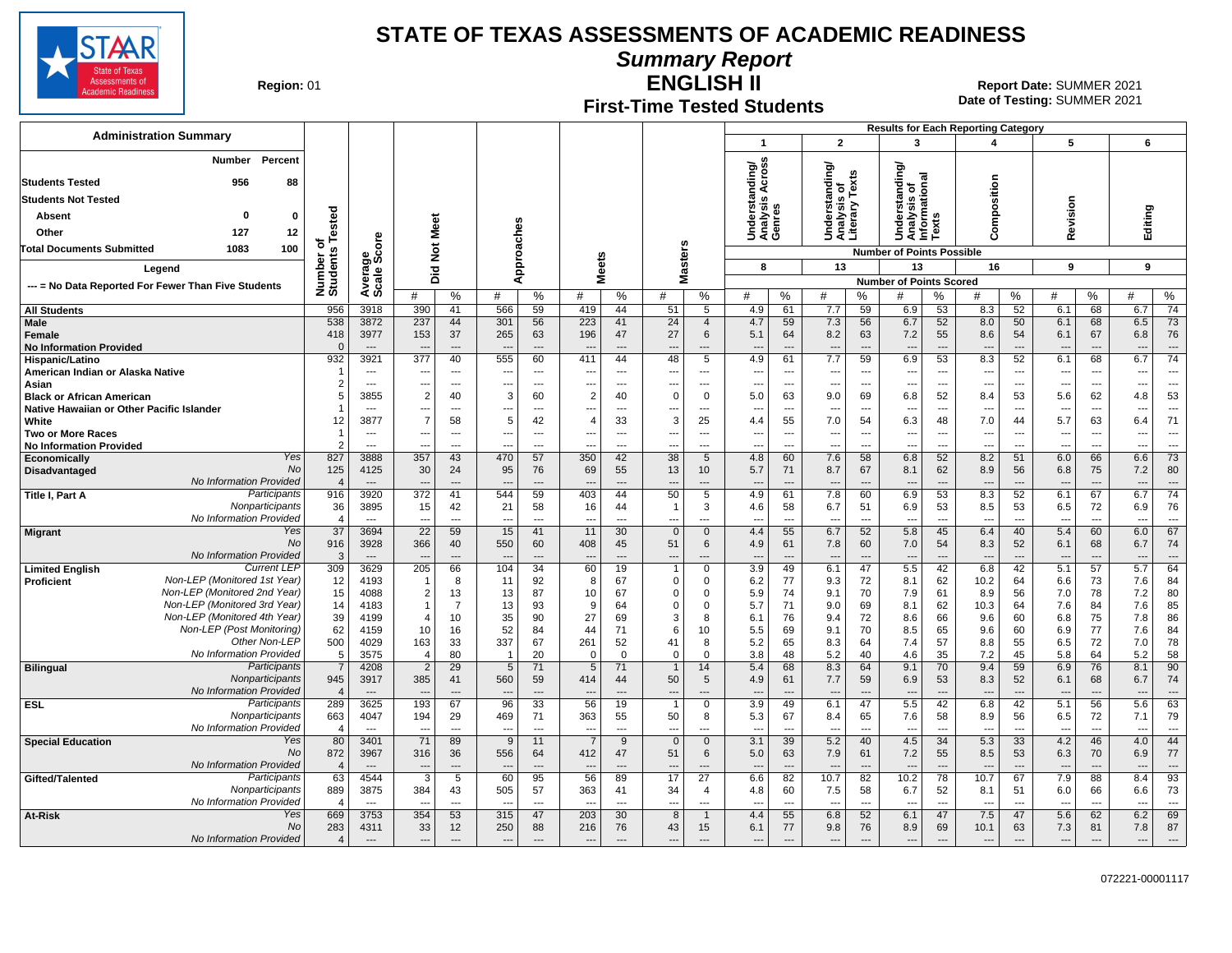

**Constructed Responses Summary Report**

**Region: 01** 

**First-Time Tested Students ENGLISH II**

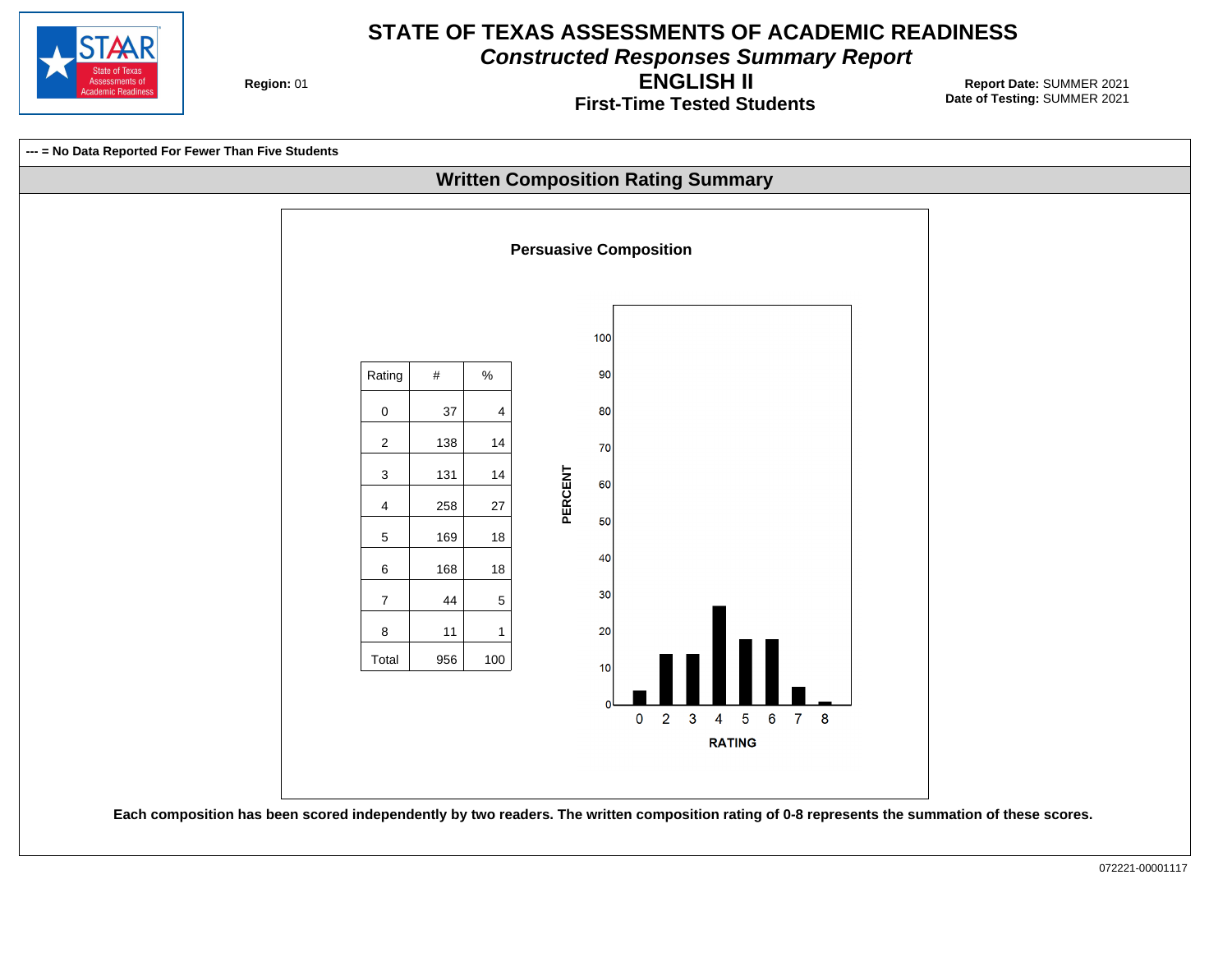

# **Summary Report**

**Region: 01** 

#### **Retested Students ENGLISH II**

**Date of Testing:**  SUMMER 2021 01 **Report Date:** SUMMER 2021

|                                                                                                                     |                                             |                                  |                                 |                          |                                            |                          |                                |                          |                          |                               |                                                        |                                |                                                 |                      |                                                       |                                | Results for Each Reporting Category' |                                |                                 |                      |                          |                                |
|---------------------------------------------------------------------------------------------------------------------|---------------------------------------------|----------------------------------|---------------------------------|--------------------------|--------------------------------------------|--------------------------|--------------------------------|--------------------------|--------------------------|-------------------------------|--------------------------------------------------------|--------------------------------|-------------------------------------------------|----------------------|-------------------------------------------------------|--------------------------------|--------------------------------------|--------------------------------|---------------------------------|----------------------|--------------------------|--------------------------------|
| <b>Administration Summary</b>                                                                                       |                                             |                                  |                                 |                          |                                            |                          |                                |                          |                          |                               | -1                                                     |                                | $\overline{2}$                                  |                      | 3                                                     |                                | 4                                    |                                | 5                               |                      | 6                        |                                |
| Percent<br>Number<br>3444<br><b>Students Tested</b><br>94<br><b>Students Not Tested</b><br>Absent<br>-0<br>$\Omega$ |                                             |                                  |                                 |                          |                                            |                          |                                |                          |                          |                               | nding/<br>Across<br>S<br>Underst<br>Analysis<br>Genres |                                | Understanding/<br>Analysis of<br>Literary Texts |                      | ding<br>Understanding<br>Analysis of<br>Informational | ဖာ                             | Composition                          |                                | Revision                        |                      |                          |                                |
|                                                                                                                     | ested                                       |                                  | Meet                            |                          |                                            |                          |                                |                          |                          |                               |                                                        |                                |                                                 |                      |                                                       | ē.                             |                                      |                                |                                 |                      | Editing                  |                                |
| 239<br>Other<br>-6                                                                                                  | ৳                                           | ge<br>Score                      |                                 |                          |                                            | Approaches               |                                |                          |                          |                               |                                                        |                                |                                                 |                      |                                                       |                                |                                      |                                |                                 |                      |                          |                                |
| 100<br>3683<br><b>Total Documents Submitted</b>                                                                     | Number o<br>Students                        |                                  | $\frac{5}{2}$                   |                          |                                            |                          |                                |                          |                          | <b>Masters</b>                |                                                        |                                |                                                 |                      | <b>Number of Points Possible</b>                      |                                |                                      |                                |                                 |                      |                          |                                |
| Legend                                                                                                              |                                             |                                  | Did                             |                          |                                            |                          | eets                           |                          |                          |                               | 8                                                      |                                | 13                                              |                      | 13                                                    |                                | 16                                   |                                | 9                               |                      | 9                        |                                |
| --- = No Data Reported For Fewer Than Five Students                                                                 |                                             | Avera<br>Scale                   |                                 |                          |                                            |                          | ż.                             |                          |                          |                               |                                                        |                                |                                                 |                      | <b>Number of Points Scored</b>                        |                                |                                      |                                |                                 |                      |                          |                                |
|                                                                                                                     |                                             |                                  | #                               | %                        | #                                          | %                        | #                              | %                        | #                        | %                             | #                                                      | %                              | #                                               | ℅                    | #                                                     | ℅                              | #                                    | %                              | #                               | %                    | #                        | $\%$                           |
| <b>All Students</b><br>Male                                                                                         | 3444<br>2062                                | 3566<br>3543                     | 2478<br>1516                    | 72<br>74                 | 966<br>546                                 | 28<br>26                 | 290<br>166                     | 8<br>8                   | $\mathbf{1}$<br>$\Omega$ | $\mathbf 0$<br>$\mathbf 0$    | 3.6<br>3.5                                             | 45<br>44                       | 5.7<br>5.5                                      | 44<br>43             | 5.2<br>5.2                                            | 40<br>40                       | 6.7<br>6.4                           | 42<br>40                       | 4.7<br>4.7                      | 52<br>52             | 5.5<br>5.3               | 61<br>59                       |
| Female<br><b>No Information Provided</b>                                                                            | 1382<br>$\sqrt{ }$                          | 3601<br>$\overline{\phantom{a}}$ | 962                             | 70<br>---                | 420<br>$---$                               | 30<br>$\overline{a}$     | 124                            | 9<br>$---$               | ---                      | $\mathbf 0$<br>$---$          | 3.8<br>$---$                                           | 47<br>$\overline{a}$           | 5.9<br>$\overline{\phantom{a}}$                 | 46<br>$\overline{a}$ | 5.4<br>$\overline{\phantom{a}}$                       | 41<br>$\overline{\phantom{a}}$ | 7.0<br>$---$                         | 44<br>$---$                    | 4.7<br>---                      | 52<br>$\overline{a}$ | 5.7<br>---               | 63<br>$\qquad \qquad \cdots$   |
| Hispanic/Latino                                                                                                     | 3392                                        | 3564                             | 2445                            | 72                       | 947                                        | 28                       | 280                            | 8                        |                          | $\mathbf 0$                   | 3.6                                                    | 45                             | 5.7                                             | 44                   | 5.2                                                   | 40                             | 6.7                                  | 42                             | 4.7                             | 52                   | $\overline{5.5}$         | 61                             |
| American Indian or Alaska Native                                                                                    | $\epsilon$                                  | $\overline{\phantom{a}}$         | ---                             | ---                      | $---$                                      | $\overline{\phantom{a}}$ | $\overline{\phantom{a}}$       | $---$                    | ---                      | $\overline{\phantom{a}}$      | ---                                                    | $\overline{\phantom{a}}$       | ---                                             | ---                  | $\overline{\phantom{a}}$                              | $\overline{\phantom{a}}$       | $---$                                | ---                            | ---                             | ---                  | ---                      | $\overline{\phantom{a}}$       |
| Asian<br><b>Black or African American</b>                                                                           | 3<br>F                                      | $\overline{a}$<br>3588           | --<br>5                         | $\overline{a}$<br>83     | ---<br>$\overline{1}$                      | ---<br>17                | $\overline{\phantom{a}}$<br>-1 | $---$<br>17              | ---<br>$\Omega$          | ---<br>$\overline{0}$         | ---<br>3.0                                             | $\overline{\phantom{a}}$<br>38 | ---<br>6.7                                      | ---<br>51            | ---<br>4.8                                            | $\sim$<br>37                   | $--$<br>6.7                          | $\overline{\phantom{a}}$<br>42 | $\overline{\phantom{a}}$<br>5.2 | ---<br>57            | ---<br>5.7               | $\overline{\phantom{a}}$<br>63 |
| Native Hawaiian or Other Pacific Islander                                                                           | $\Omega$                                    | $\overline{a}$                   | ---                             | $\overline{a}$           | $\overline{\phantom{a}}$                   | $\overline{a}$           | $\overline{\phantom{a}}$       | $---$                    | ---                      | ---                           | $\overline{\phantom{a}}$                               | $\overline{\phantom{a}}$       | ---                                             | $\overline{a}$       | $\overline{\phantom{a}}$                              | $\overline{\phantom{a}}$       | $\overline{\phantom{a}}$             | ---                            | $\overline{\phantom{a}}$        | ---                  | ---                      | $\overline{\phantom{a}}$       |
| White                                                                                                               | 36                                          | 3629                             | 26                              | 72                       | 10                                         | 28                       | $\overline{7}$                 | 19                       | $\mathbf 0$              | $\mathbf 0$                   | 3.8                                                    | 47                             | 5.5                                             | 43                   | 5.9                                                   | 45                             | 7.7                                  | 48                             | 4.8                             | 53                   | 5.7                      | 63                             |
| <b>Two or More Races</b>                                                                                            | -2                                          | $\sim$                           | --                              | ---                      | $\hspace{0.05cm} \ldots$                   | $\overline{a}$           |                                | $\overline{\phantom{a}}$ | ---                      | ---                           | $\overline{\phantom{a}}$                               | $\overline{\phantom{a}}$       | $\overline{\phantom{a}}$                        | $\overline{a}$       | $\overline{\phantom{a}}$                              | $\overline{\phantom{a}}$       | $\overline{\phantom{a}}$             | $---$                          | --                              | ---                  | ---                      | $\overline{\phantom{a}}$       |
| <b>No Information Provided</b><br>Yes<br><b>Economically</b>                                                        | 3119                                        | 3828<br>3558                     | $\overline{\mathbf{1}}$<br>2278 | 20<br>73                 | $\boldsymbol{\varDelta}$<br>841            | 80<br>$\overline{27}$    | 251                            | 20<br>8                  | $\Omega$                 | $\mathbf 0$<br>$\overline{0}$ | 4.2<br>3.6                                             | 53<br>45                       | 7.0<br>5.7                                      | 54<br>43             | 6.8<br>5.2                                            | 52<br>40                       | 8.4<br>6.6                           | 53<br>41                       | 5.8<br>4.7                      | 64<br>52             | 7.2<br>5.4               | 80<br>60                       |
| No<br><b>Disadvantaged</b>                                                                                          | 321                                         | 3637                             | 200                             | 62                       | 121                                        | 38                       | 38                             | 12                       | $\Omega$                 | $\mathbf 0$                   | 3.9                                                    | 49                             | 6.1                                             | 47                   | 5.6                                                   | 43                             | 7.2                                  | 45                             | 4.9                             | 55                   | 5.8                      | 65                             |
| No Information Provided                                                                                             | $\sqrt{2}$                                  | $\overline{\phantom{a}}$         |                                 | ---                      |                                            | $\overline{a}$           |                                | $\overline{\phantom{a}}$ | ---                      | ---                           | $\overline{\phantom{a}}$                               | $\overline{a}$                 | $\overline{\phantom{a}}$                        | ---                  | $\overline{\phantom{a}}$                              | $\sim$                         |                                      |                                | $\qquad \qquad -$               | $\overline{a}$       | ---                      | $\overline{\phantom{a}}$       |
| Participants<br>Title I, Part A                                                                                     | 3225                                        | 3564                             | 2326                            | $\overline{72}$          | 899                                        | 28                       | 270                            | 8                        | $\mathbf{1}$             | $\overline{0}$                | 3.6                                                    | 45                             | 5.7                                             | 44                   | 5.2                                                   | 40                             | 6.7                                  | 42                             | 4.7                             | 52                   | $\overline{5.5}$         | 61                             |
| Nonparticipants<br>No Information Provided                                                                          | 215                                         | 3595<br>$\overline{\phantom{a}}$ | 152                             | 71<br>$\overline{a}$     | 63                                         | 29<br>$\overline{a}$     | 19                             | 9                        | $\Omega$                 | $\mathbf 0$<br>---            | 3.8                                                    | 48<br>$\overline{\phantom{a}}$ | 5.9                                             | 46<br>---            | 5.4                                                   | 42<br>$\overline{\phantom{a}}$ | 6.6                                  | 41<br>$\overline{\phantom{a}}$ | 4.9                             | 55<br>$\overline{a}$ | 5.5                      | 61<br>$\overline{a}$           |
| Yes<br><b>Migrant</b>                                                                                               | $\sqrt{2}$<br>133                           | 3552                             | 100                             | 75                       | $-$<br>33                                  | 25                       | $\overline{\phantom{a}}$<br>9  | $---$<br>7               | ---<br>$\Omega$          | $\overline{0}$                | $\overline{a}$<br>3.5                                  | 44                             | ---<br>5.7                                      | 44                   | $\overline{\phantom{a}}$<br>4.9                       | 38                             | $\sim$<br>6.9                        | 43                             | $\overline{a}$<br>4.7           | 52                   | ---<br>5.3               | 59                             |
| No                                                                                                                  | 3307                                        | 3566                             | 2378                            | 72                       | 929                                        | 28                       | 280                            | 8                        |                          | $\mathbf 0$                   | 3.6                                                    | 45                             | 5.7                                             | 44                   | 5.3                                                   | 40                             | 6.7                                  | 42                             | 4.7                             | 52                   | 5.5                      | 61                             |
| No Information Provided                                                                                             | $\sqrt{2}$                                  | $\overline{\phantom{a}}$         |                                 | $---$                    | $\overline{\phantom{a}}$                   | $\overline{a}$           |                                | $---$                    | ---                      | ---                           | $\overline{\phantom{a}}$                               | $\overline{\phantom{a}}$       | $\overline{\phantom{a}}$                        | ---                  | $\overline{\phantom{a}}$                              | $---$                          | $\overline{\phantom{a}}$             | $\overline{\phantom{a}}$       | $\overline{\phantom{a}}$        | $\overline{a}$       | ---                      | $\qquad \qquad \cdots$         |
| <b>Current LEP</b><br><b>Limited English</b><br>Non-LEP (Monitored 1st Year)<br>Proficient                          | 2036<br>16                                  | 3508<br>3654                     | 1609<br>11                      | 79<br>69                 | 427<br>5                                   | 21<br>31                 | 129<br>3                       | 6<br>19                  | $\mathbf 0$<br>$\Omega$  | $\mathbf 0$<br>$\mathbf 0$    | 3.4<br>3.7                                             | 43<br>46                       | 5.3<br>6.8                                      | 41<br>52             | 5.0<br>5.6                                            | 39<br>43                       | 6.3<br>7.0                           | 39<br>44                       | 4.5<br>5.4                      | 50<br>60             | 5.2<br>5.8               | 58<br>64                       |
| Non-LEP (Monitored 2nd Year)<br>Non-LEP (Monitored 3rd Year)                                                        | 91<br>34                                    | 3790<br>3699                     | 40<br>19                        | 44<br>56                 | 51<br>15                                   | 56<br>44                 | 17<br>5                        | 19<br>15                 | $\Omega$<br>$\Omega$     | $\Omega$<br>$\Omega$          | 4.7<br>4.3                                             | 58<br>53                       | 6.9<br>6.2                                      | 53<br>48             | 6.6<br>5.8                                            | 51<br>45                       | 8.0<br>8.0                           | 50<br>50                       | 5.4<br>4.9                      | 60<br>54             | 6.8<br>6.5               | 76<br>72                       |
| Non-LEP (Monitored 4th Year)                                                                                        | 59                                          | 3734                             | 26                              | 44                       | 33                                         | 56                       | 9                              | 15                       | r                        | $\Omega$                      | 3.8                                                    | 47                             | 7.0                                             | 54                   | 6.0                                                   | 46                             | 7.7                                  | 48                             | 5.4                             | 60                   | 6.7                      | 75                             |
| Non-LEP (Post Monitoring)                                                                                           | 85                                          | 3721                             | 38                              | 45                       | 47                                         | 55                       | 13                             | 15                       |                          | $\Omega$                      | 4.3                                                    | 54                             | 6.7                                             | 51                   | 6.2                                                   | 48                             | 7.4                                  | 46                             | 5.3                             | 59                   | 6.4                      | 71                             |
| Other Non-LEP                                                                                                       | 1119                                        | 3625                             | 735                             | 66                       | 384                                        | 34                       | 113                            | 10                       |                          | $\mathbf 0$                   | 3.8                                                    | 48                             | 6.1                                             | 47                   | 5.4                                                   | 42                             | 7.2                                  | 45                             | 5.0                             | 55                   | 5.7                      | 64                             |
| No Information Provided<br>Participants<br><b>Bilingual</b>                                                         | $\overline{\phantom{a}}$<br>$\overline{20}$ | $-$<br>3712                      | 13                              | $\overline{a}$<br>65     | $\overline{\phantom{a}}$<br>$\overline{7}$ | $\overline{a}$<br>35     | $\overline{2}$                 | $\overline{a}$<br>10     | ---<br>$\Omega$          | ---<br>$\mathbf{0}$           | $\overline{a}$<br>4.6                                  | $\overline{\phantom{a}}$<br>57 | --<br>6.8                                       | ---<br>52            | ---<br>6.1                                            | $\sim$<br>47                   | $\sim$<br>7.9                        | $\overline{\phantom{a}}$<br>49 | 4.9                             | $\overline{a}$<br>54 | 6.2                      | $\overline{a}$<br>69           |
| Nonparticipants                                                                                                     | 3420                                        | 3565                             | 2465                            | 72                       | 955                                        | 28                       | 287                            | 8                        |                          | $\mathbf{0}$                  | 3.6                                                    | 45                             | 5.7                                             | 44                   | 5.2                                                   | 40                             | 6.7                                  | 42                             | 4.7                             | 52                   | 5.5                      | 61                             |
| No Information Provided                                                                                             |                                             |                                  |                                 | ---                      |                                            | $\overline{\phantom{a}}$ |                                |                          | ---                      | ---                           | $\overline{\phantom{a}}$                               | ---                            | $\overline{\phantom{a}}$                        | ---                  |                                                       | $\overline{\phantom{a}}$       | $\overline{\phantom{a}}$             |                                | $\overline{\phantom{a}}$        |                      | ---                      | $\hspace{0.05cm} \ldots$       |
| Participants<br><b>ESL</b>                                                                                          | 1830                                        | 3497                             | 1474                            | 81                       | 356                                        | 19                       | 98                             | 5                        | $\mathbf 0$              | $\mathbf 0$                   | 3.4                                                    | 42                             | 5.3                                             | 40                   | 5.0                                                   | 38                             | 6.2                                  | 39                             | 4.4                             | 49                   | 5.1                      | 57                             |
| Nonparticipants<br>No Information Provided                                                                          | 1609<br>-5                                  | 3644<br>3798                     | 1003<br>$\overline{1}$          | 62<br>20                 | 606<br>$\overline{4}$                      | 38<br>80                 | 191                            | 12<br>20                 | $\Omega$                 | $\mathbf 0$<br>$\mathbf 0$    | 3.9<br>4.6                                             | 49<br>58                       | 6.2<br>7.4                                      | 48<br>57             | 5.6<br>7.0                                            | 43<br>54                       | 7.3<br>7.2                           | 45<br>45                       | 5.0                             | 56<br>51             | 5.9<br>7.4               | 65<br>82                       |
| Yes<br><b>Special Education</b>                                                                                     | 478                                         | 3424                             | 423                             | 88                       | 55                                         | 12                       | 15                             | 3                        | $\Omega$                 | $\mathbf 0$                   | 3.2                                                    | 40                             | 5.2                                             | 40                   | 4.6                                                   | 35                             | 5.6                                  | 35                             | 4.6<br>4.1                      | 46                   | 4.4                      | 49                             |
| <b>No</b>                                                                                                           | 2962                                        | 3588                             | 2055                            | 69                       | 907                                        | 31                       | 274                            | 9                        |                          | $\mathbf 0$                   | 3.7                                                    | 46                             | 5.8                                             | 44                   | 5.4                                                   | 41                             | 6.9                                  | 43                             | 4.8                             | 53                   | 5.7                      | 63                             |
| No Information Provided                                                                                             | $\sqrt{2}$                                  | $---$                            | ---                             | $---$                    | $---$                                      | $---$                    | $\overline{\phantom{a}}$       | $---$                    | ---                      | $\overline{a}$                | $---$                                                  | $---$                          | $---$                                           | $---$                | $\overline{\phantom{a}}$                              | $---$                          | $---$                                | $---$                          | $\overline{\phantom{a}}$        | $---$                | $\overline{\phantom{a}}$ | $---$                          |
| Participants<br>Gifted/Talented                                                                                     | 45                                          | 3777                             | $\overline{23}$                 | 51                       | $\overline{22}$                            | 49                       |                                | 16                       |                          | $\overline{2}$                | 4.0                                                    | 50                             | 6.7                                             | 51                   | 6.1                                                   | 47                             | 7.8                                  | 49                             | 5.9                             | 65                   | 6.9                      | $\overline{77}$                |
| Nonparticipants<br>No Information Provided                                                                          | 3395                                        | 3563<br>$\overline{a}$           | 2455                            | 72<br>$\overline{a}$     | 940                                        | 28<br>$\overline{a}$     | 282                            | 8<br>$\overline{a}$      | $\mathbf 0$<br>---       | $\mathbf 0$<br>---            | 3.6                                                    | 45<br>$\overline{a}$           | 5.7<br>--                                       | 44<br>$\sim$         | 5.2<br>$\overline{a}$                                 | 40<br>$\sim$                   | 6.7                                  | 42<br>$\overline{a}$           | 4.7                             | 52<br>$\sim$         | 5.5<br>---               | 61<br>$\overline{a}$           |
| Yes<br>At-Risk                                                                                                      | 3173                                        | 3549                             | 2350                            | 74                       | 823                                        | 26                       | 236                            |                          | $\Omega$                 | $\mathbf{0}$                  | 3.6                                                    | 45                             | 5.6                                             | 43                   | 5.2                                                   | 40                             | 6.5                                  | 41                             | 4.6                             | 52                   | 5.4                      | 60                             |
| No                                                                                                                  | 267                                         | 3764                             | 128                             | 48                       | 139                                        | 52                       | 53                             | 20                       |                          | $\mathbf{0}$                  | 4.3                                                    | 54                             | 6.7                                             | 52                   | 6.2                                                   | 47                             | 8.2                                  | 51                             | 5.5                             | 61                   | 6.6                      | 73                             |
| No Information Provided                                                                                             | $\overline{4}$                              | $\cdots$                         | ---                             | $\overline{\phantom{a}}$ | $\hspace{1.5cm} \cdots$                    | $\qquad \qquad \cdots$   | $\overline{\phantom{a}}$       | $\qquad \qquad \cdots$   | ---                      | $---$                         | $\overline{\phantom{a}}$                               | $\qquad \qquad \cdots$         | $\overline{\phantom{a}}$                        | ---                  | $\overline{\phantom{a}}$                              | $\cdots$                       | $\overline{\phantom{a}}$             | $\cdots$                       | $\overline{\phantom{a}}$        | $\overline{a}$       | ---                      | $\overline{\phantom{a}}$       |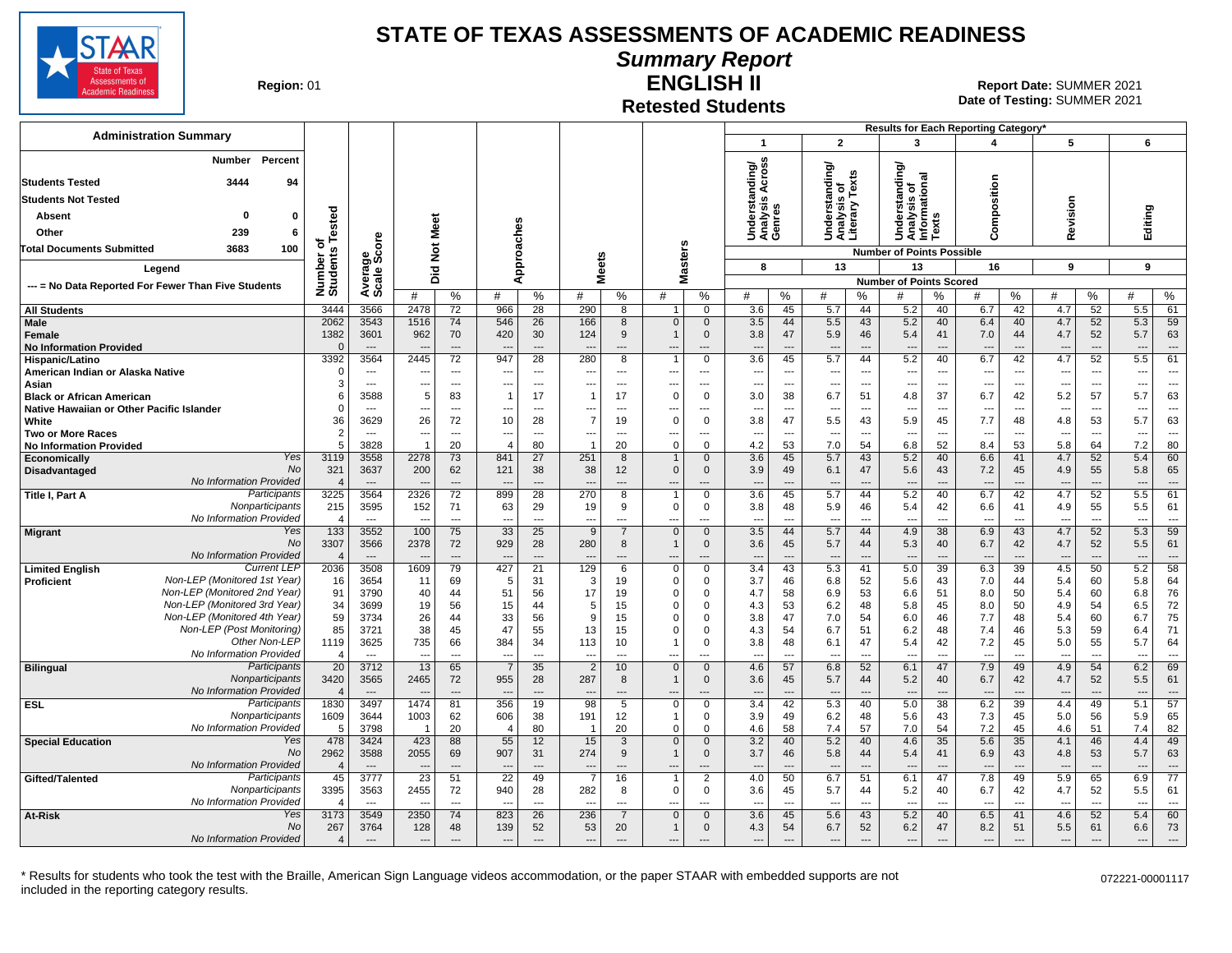

**Constructed Responses Summary Report**

**Region: 01** 

**Retested Students ENGLISH II**



<sup>\*</sup> Results for students who took the test with the Braille, American Sign Language videos accommodation, or the paper STAAR with embedded supports are 072221-00001117 not included in this report.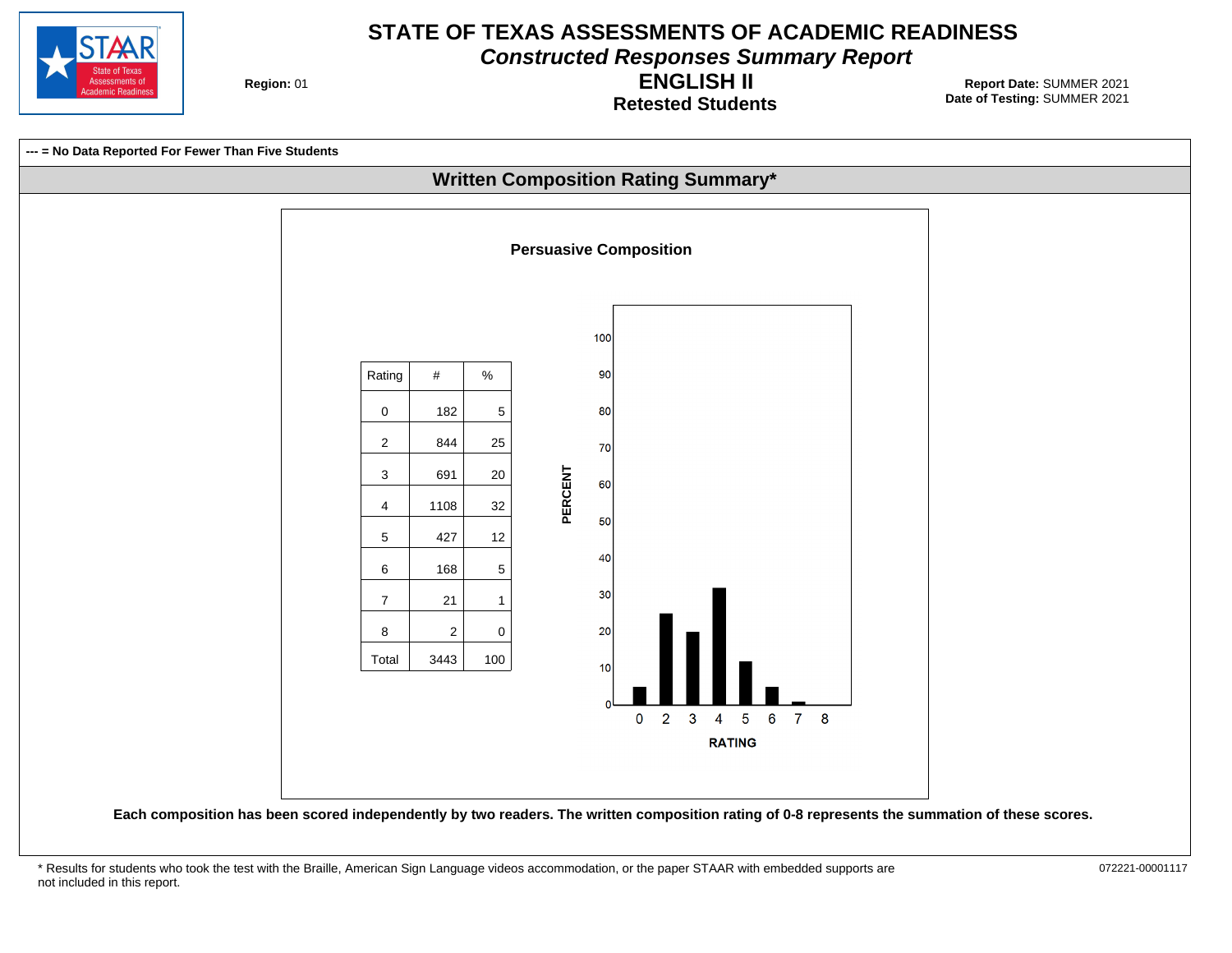

#### **Summary Report**

**Region: 01** 

#### **All Students U.S. HISTORY**

**Date of Testing:**  SUMMER 2021 01 **Report Date:** SUMMER 2021

|                                                                                            |                               |                                  |                                 |                                |                                  |                                |                                |                                  |                                            |                       |                                  |                                | Results for Each Reporting Category* |                                |                                   |           |                                                      |                                |
|--------------------------------------------------------------------------------------------|-------------------------------|----------------------------------|---------------------------------|--------------------------------|----------------------------------|--------------------------------|--------------------------------|----------------------------------|--------------------------------------------|-----------------------|----------------------------------|--------------------------------|--------------------------------------|--------------------------------|-----------------------------------|-----------|------------------------------------------------------|--------------------------------|
| <b>Administration Summary</b>                                                              |                               |                                  |                                 |                                |                                  |                                |                                |                                  |                                            |                       | $\mathbf{1}$                     |                                | $\overline{2}$                       |                                | $\overline{\mathbf{3}}$           |           | $\overline{\mathbf{4}}$                              |                                |
| Percent<br><b>Number</b>                                                                   |                               |                                  |                                 |                                |                                  |                                |                                |                                  |                                            |                       |                                  |                                |                                      |                                |                                   |           |                                                      |                                |
| <b>Students Tested</b><br>2159<br>94                                                       |                               |                                  |                                 |                                |                                  |                                |                                |                                  |                                            |                       |                                  |                                | ត<br>ត                               |                                |                                   |           |                                                      |                                |
| <b>Students Not Tested</b>                                                                 |                               |                                  |                                 |                                |                                  |                                |                                |                                  |                                            |                       |                                  |                                | ξ                                    |                                | Government<br>and<br>Citizenship  |           | Economics,<br>Science,<br>Technology,<br>and Society |                                |
| $\mathbf 0$<br>0<br>Absent                                                                 |                               |                                  |                                 |                                |                                  |                                |                                |                                  |                                            |                       |                                  |                                | Geograp<br>Culture                   |                                |                                   |           |                                                      |                                |
| Other<br>136<br>6                                                                          |                               |                                  |                                 |                                |                                  |                                |                                |                                  |                                            |                       | History                          |                                |                                      |                                |                                   |           |                                                      |                                |
| <b>Total Documents Submitted</b><br>2295<br>100                                            |                               |                                  |                                 |                                |                                  |                                |                                |                                  |                                            |                       |                                  |                                |                                      |                                |                                   |           |                                                      |                                |
|                                                                                            | Number of<br>Students Tested  |                                  | Did Not Meet                    |                                | pproaches                        |                                | <b>Meets</b>                   |                                  | Masters                                    |                       |                                  |                                |                                      |                                | <b>Number of Items Tested</b>     |           |                                                      |                                |
| Legend                                                                                     |                               |                                  |                                 |                                | ⋖                                |                                |                                |                                  |                                            |                       | 30                               |                                | 12                                   |                                | 10<br>Avg. # of Items / % Correct |           | 16                                                   |                                |
| --- = No Data Reported For Fewer Than Five Students                                        |                               | Average<br>Scale Score           | #                               | $\%$                           | #                                | $\%$                           | #                              | %                                | #                                          | %                     | #                                | %                              | #                                    | %                              | #                                 | $\%$      | #                                                    | %                              |
| <b>All Students</b>                                                                        | 2159                          | 3691                             | 682                             | 32                             | 1477                             | 68                             | 375                            | 17                               | 62                                         | 3                     | 14.3                             | 48                             | 6.1                                  | 51                             | 4.4                               | 44        | 7.8                                                  | 49                             |
| Male                                                                                       | 1032                          | 3688                             | 355                             | 34                             | 677                              | 66                             | 198                            | 19                               | 32                                         | 3                     | 14.3                             | 48                             | 6.0                                  | 50                             | 4.4                               | 44        | 7.8                                                  | 49                             |
| Female<br><b>No Information Provided</b>                                                   | 1127<br>$\mathbf{0}$          | 3694<br>$\overline{\phantom{a}}$ | 327<br>$\overline{a}$           | 29<br>$---$                    | 800<br>$\overline{a}$            | 71<br>$---$                    | 177<br>$\overline{a}$          | 16<br>$\overline{\phantom{a}}$   | 30<br>---                                  | 3<br>---              | 14.3<br>$\overline{a}$           | 48<br>$\overline{\phantom{a}}$ | 6.2<br>$---$                         | 52<br>$---$                    | 4.5<br>$\overline{\phantom{a}}$   | 45<br>--- | 7.8<br>$\overline{\phantom{a}}$                      | 49<br>$\overline{\phantom{a}}$ |
| Hispanic/Latino                                                                            | 2123                          | 3691                             | 668                             | $\overline{31}$                | 1455                             | 69                             | 367                            | 17                               | 61                                         | 3                     | 14.3                             | 48                             | 6.1                                  | 51                             | 4.4                               | 44        | 7.8                                                  | 49                             |
| American Indian or Alaska Native                                                           | $\overline{2}$                | $---$                            | ---                             | $---$                          | ---                              | ---                            | ---                            | $\overline{a}$                   | $\overline{\phantom{a}}$                   | $\overline{a}$        | ---                              | $\overline{a}$                 | $\overline{\phantom{a}}$             | $\overline{a}$                 | $\overline{\phantom{a}}$          | ---       | ---                                                  | $---$                          |
| Asian                                                                                      | 2                             | $\sim$                           | ---                             | $\sim$                         | ---                              | $\overline{\phantom{a}}$       | ---                            | $\overline{a}$                   | $\overline{a}$                             | ---                   | ---                              | $\overline{a}$                 | $\overline{\phantom{a}}$             | $\sim$                         | ---                               | ---       | ---                                                  | ---                            |
| <b>Black or African American</b><br>Native Hawaiian or Other Pacific Islander              | $\overline{7}$<br>$\mathbf 0$ | 3577<br>---                      | $\overline{4}$<br>---           | 57<br>$\overline{\phantom{a}}$ | 3<br>---                         | 43<br>---                      | $\overline{2}$<br>---          | 29<br>$\overline{a}$             | $\mathbf 0$<br>---                         | $\mathbf 0$<br>---    | 13.7<br>$\overline{\phantom{a}}$ | 46<br>---                      | 4.7<br>---                           | 39<br>$\overline{a}$           | 4.6<br>---                        | 46<br>--- | 6.7<br>---                                           | 42<br>$\overline{\phantom{a}}$ |
| White                                                                                      | 22                            | 3758                             | $\overline{7}$                  | 32                             | 15                               | 68                             | 5                              | 23                               | $\overline{1}$                             | 5                     | 15.1                             | 50                             | 6.4                                  | 53                             | 4.9                               | 49        | 8.3                                                  | 52                             |
| <b>Two or More Races</b>                                                                   | $\Omega$                      | $\overline{\phantom{a}}$         | $---$                           | $---$                          | $\overline{\phantom{a}}$         | ---                            | ---                            | $\overline{a}$                   | $\overline{\phantom{a}}$                   | ---                   | $\hspace{0.05cm} \ldots$         | ---                            | $---$                                | ---                            | $\overline{\phantom{a}}$          | ---       | $\overline{\phantom{a}}$                             | ---                            |
| <b>No Information Provided</b>                                                             | 3                             | ---                              | $\overline{a}$                  | $---$                          | ---                              | $\overline{a}$                 | ---                            | $\overline{a}$                   | $\overline{\phantom{a}}$                   | ---                   | ---                              | ---                            | $\overline{a}$                       | $\overline{a}$                 | ---                               | ---       | ---                                                  | ---                            |
| Yes<br>Economically<br>No<br><b>Disadvantaged</b>                                          | 1940<br>215                   | 3686<br>3731                     | 617<br>65                       | $\overline{32}$<br>30          | 1323<br>150                      | 68<br>70                       | 331<br>42                      | 17<br>20                         | 50<br>12                                   | $\overline{3}$<br>6   | 14.3<br>14.6                     | 48<br>49                       | 6.1<br>6.5                           | 51<br>54                       | 4.4<br>4.6                        | 44<br>46  | 7.8<br>8.0                                           | 49<br>50                       |
| No Information Provided                                                                    | $\overline{4}$                | $\overline{\phantom{a}}$         | ---                             | $\overline{\phantom{a}}$       | ---                              | ---                            | $\overline{a}$                 | $\overline{a}$                   | ---                                        | ---                   | $\overline{a}$                   | $\overline{a}$                 | $\overline{\phantom{a}}$             | $\overline{\phantom{a}}$       | ---                               | ---       | $\overline{a}$                                       | ---                            |
| Participants<br>Title I, Part A                                                            | 2060                          | 3696                             | 640                             | 31                             | 1420                             | 69                             | 365                            | 18                               | 61                                         | 3                     | 14.3                             | 48                             | 6.2                                  | 51                             | 4.5                               | 45        | 7.8                                                  | 49                             |
| Nonparticipants<br>No Information Provided                                                 | 95                            | 3589<br>$\overline{a}$           | 42<br>$\sim$                    | 44<br>$\overline{a}$           | 53<br>---                        | 56<br>$\sim$                   | 8<br>---                       | 8<br>$\overline{a}$              | $\mathbf{1}$                               | $\overline{1}$<br>--- | 13.4<br>$\overline{a}$           | 45<br>$\overline{a}$           | 5.4<br>$\overline{a}$                | 45<br>$\overline{a}$           | 3.9<br>$\overline{\phantom{a}}$   | 39<br>--- | 7.0<br>$\overline{a}$                                | 44<br>$\overline{a}$           |
| Yes<br><b>Migrant</b>                                                                      | $\overline{4}$<br>73          | 3631                             | 30                              | 41                             | 43                               | 59                             | 8                              | 11                               | ---<br>$\mathbf{1}$                        | $\overline{1}$        | 13.6                             | 45                             | 5.5                                  | 45                             | 4.5                               | 45        | 7.4                                                  | 46                             |
| <b>No</b>                                                                                  | 2082                          | 3693                             | 652                             | 31                             | 1430                             | 69                             | 365                            | 18                               | 61                                         | 3                     | 14.3                             | 48                             | 6.2                                  | 51                             | 4.4                               | 44        | 7.8                                                  | 49                             |
| No Information Provided                                                                    | $\overline{4}$                | $---$                            | $---$                           | $---$                          | $\sim$                           | $---$                          | $\overline{a}$                 | $\overline{a}$                   | $\overline{\phantom{a}}$                   | $\overline{a}$        | $---$                            | $---$                          | $---$                                | $\overline{a}$                 | $\overline{\phantom{a}}$          | ---       | $\overline{\phantom{a}}$                             | $---$                          |
| <b>Current LEP</b><br><b>Limited English</b><br>Non-LEP (Monitored 1st Year)<br>Proficient | 1028<br>21                    | 3592<br>3685                     | 415<br>8                        | 40<br>38                       | 613<br>13                        | 60<br>62                       | 81<br>5                        | 8<br>24                          | $\overline{7}$<br>$\mathbf{1}$             | 1<br>5                | 13.2<br>14.5                     | 44<br>48                       | 5.5<br>6.2                           | 46<br>52                       | 4.0<br>4.6                        | 40<br>46  | 7.1<br>7.3                                           | 45<br>46                       |
| Non-LEP (Monitored 2nd Year)                                                               | 22                            | 3806                             | $\overline{4}$                  | 18                             | 18                               | 82                             | 5                              | 23                               | $\mathbf{1}$                               | 5                     | 15.2                             | 51                             | 6.8                                  | 56                             | 5.3                               | 53        | 8.8                                                  | 55                             |
| Non-LEP (Monitored 3rd Year)                                                               | 41                            | 3737                             | 9                               | 22                             | 32                               | 78                             | 8                              | 20                               | $\overline{2}$                             | 5                     | 14.3                             | 48                             | 6.4                                  | 53                             | 4.9                               | 49        | 8.2                                                  | 51                             |
| Non-LEP (Monitored 4th Year)                                                               | 57                            | 3771                             | 9                               | 16                             | 48                               | 84                             | 12                             | 21                               | $\overline{2}$                             | $\overline{4}$        | 15.1                             | 50                             | 6.7                                  | 56                             | 4.8                               | 48        | 8.5                                                  | 53                             |
| Non-LEP (Post Monitoring)<br>Other Non-LEP                                                 | 106<br>879                    | 3874<br>3775                     | 13<br>223                       | 12<br>25                       | 93<br>656                        | 88<br>75                       | 38<br>224                      | 36<br>25                         | 6<br>43                                    | 6<br>5                | 16.6<br>15.2                     | 55<br>51                       | 7.2<br>6.7                           | 60<br>55                       | 5.2<br>4.8                        | 52<br>48  | 8.9<br>8.4                                           | 56<br>52                       |
| No Information Provided                                                                    | 5                             | 3797                             | -1                              | 20                             | $\overline{4}$                   | 80                             | $\overline{2}$                 | 40                               | $\mathbf 0$                                | $\mathbf 0$           | 14.0                             | 47                             | 4.8                                  | 40                             | 4.8                               | 48        | 9.8                                                  | 61                             |
| Participants<br><b>Bilingual</b>                                                           | 8                             | 3691                             | $\overline{2}$                  | $\overline{25}$                | 6                                | 75                             | $\overline{2}$                 | 25                               | $\mathbf{0}$                               | $\mathbf{0}$          | 13.5                             | 45                             | 6.8                                  | 56                             | 5.3                               | 53        | 7.1                                                  | 45                             |
| Nonparticipants                                                                            | 2147                          | 3691                             | 680                             | 32                             | 1467                             | 68                             | 371                            | 17                               | 62                                         | 3                     | 14.3                             | 48                             | 6.1                                  | 51                             | 4.4                               | 44        | 7.8                                                  | 49                             |
| No Information Provided<br>Participants<br><b>ESL</b>                                      | $\overline{4}$<br>940         | 3587                             | 383                             | 41                             | --<br>557                        | 59                             | $\overline{\phantom{a}}$<br>70 | $\overline{a}$<br>$\overline{7}$ | $\overline{\phantom{a}}$<br>$\overline{7}$ | ---<br>-1             | $\overline{\phantom{a}}$<br>13.2 | $\overline{\phantom{a}}$<br>44 | $\overline{\phantom{a}}$<br>5.5      | 46                             | ---<br>4.0                        | 40        | $\overline{\phantom{a}}$<br>7.1                      | ---<br>44                      |
| Nonparticipants                                                                            | 1214                          | 3771                             | 298                             | 25                             | 916                              | 75                             | 303                            | 25                               | 55                                         | 5                     | 15.2                             | 51                             | 6.6                                  | 55                             | 4.8                               | 48        | 8.4                                                  | 52                             |
| No Information Provided                                                                    | 5                             | 3783                             | $\overline{1}$                  | 20                             | $\overline{4}$                   | 80                             | $\overline{2}$                 | 40                               | $\mathbf 0$                                | $\mathbf 0$           | 13.8                             | 46                             | 5.0                                  | 42                             | 4.8                               | 48        | 9.3                                                  | 58                             |
| Yes<br><b>Special Education</b>                                                            | 247                           | 3528                             | 131                             | 53                             | 116                              | 47                             | 17                             | $\overline{7}$                   | $\overline{3}$                             | $\overline{1}$        | 12.7                             | 42                             | 5.0                                  | 42                             | 3.6                               | 36        | 6.5                                                  | 40                             |
| No<br>No Information Provided                                                              | 1909<br>3                     | 3712<br>$\qquad \qquad \cdots$   | 551<br>$\overline{\phantom{a}}$ | 29<br>$\overline{\phantom{a}}$ | 1358<br>$\overline{\phantom{a}}$ | 71<br>$\overline{\phantom{a}}$ | 357<br>---                     | 19<br>$\overline{a}$             | 59<br>$\overline{\phantom{a}}$             | 3<br>---              | 14.5<br>$\overline{\phantom{a}}$ | 48<br>$\overline{\phantom{a}}$ | 6.3<br>$\overline{\phantom{a}}$      | 52<br>$\overline{\phantom{a}}$ | 4.5<br>$\overline{\phantom{a}}$   | 45<br>--- | 8.0<br>$\overline{\phantom{a}}$                      | 50<br>$\overline{\phantom{a}}$ |
| Participants<br>Gifted/Talented                                                            | 49                            | 4192                             | $\overline{2}$                  | $\overline{4}$                 | 47                               | 96                             | $\overline{32}$                | 65                               | $\overline{12}$                            | $\overline{24}$       | 19.1                             | 64                             | 9.2                                  | 77                             | 6.5                               | 65        | 11.1                                                 | 69                             |
| Nonparticipants                                                                            | 2106                          | 3679                             | 680                             | 32                             | 1426                             | 68                             | 341                            | 16                               | 50                                         | $\overline{2}$        | 14.2                             | 47                             | 6.1                                  | 51                             | 4.4                               | 44        | 7.7                                                  | 48                             |
| <b>No Information Provided</b>                                                             | $\overline{4}$                | $\overline{a}$                   |                                 | $\overline{a}$                 | $\overline{a}$                   | $\sim$                         |                                | $\sim$                           |                                            | ---                   | $\overline{a}$                   | $\overline{a}$                 | $\overline{a}$                       | $\overline{\phantom{a}}$       | $\overline{a}$                    | $\sim$    | $\overline{a}$                                       | $\overline{a}$                 |
| Yes<br>At-Risk<br>No                                                                       | 1818<br>337                   | 3642<br>3957                     | 640<br>42                       | 35<br>12                       | 1178<br>295                      | 65<br>88                       | 228<br>145                     | 13<br>43                         | 24<br>38                                   | $\overline{1}$<br>11  | 13.7<br>17.2                     | 46<br>57                       | 5.8<br>7.7                           | 49<br>64                       | 4.2<br>5.6                        | 42<br>56  | 7.5<br>9.5                                           | 47<br>59                       |
| No Information Provided                                                                    | $\overline{4}$                | $---$                            | $\overline{a}$                  | $---$                          | $\overline{\phantom{a}}$         | $---$                          | $\overline{\phantom{a}}$       | $\cdots$                         | $\overline{\phantom{a}}$                   | ---                   | $\overline{\phantom{a}}$         | $\overline{\phantom{a}}$       | $\overline{\phantom{a}}$             | $\overline{\phantom{a}}$       | $\overline{\phantom{a}}$          | ---       | ---                                                  | ---                            |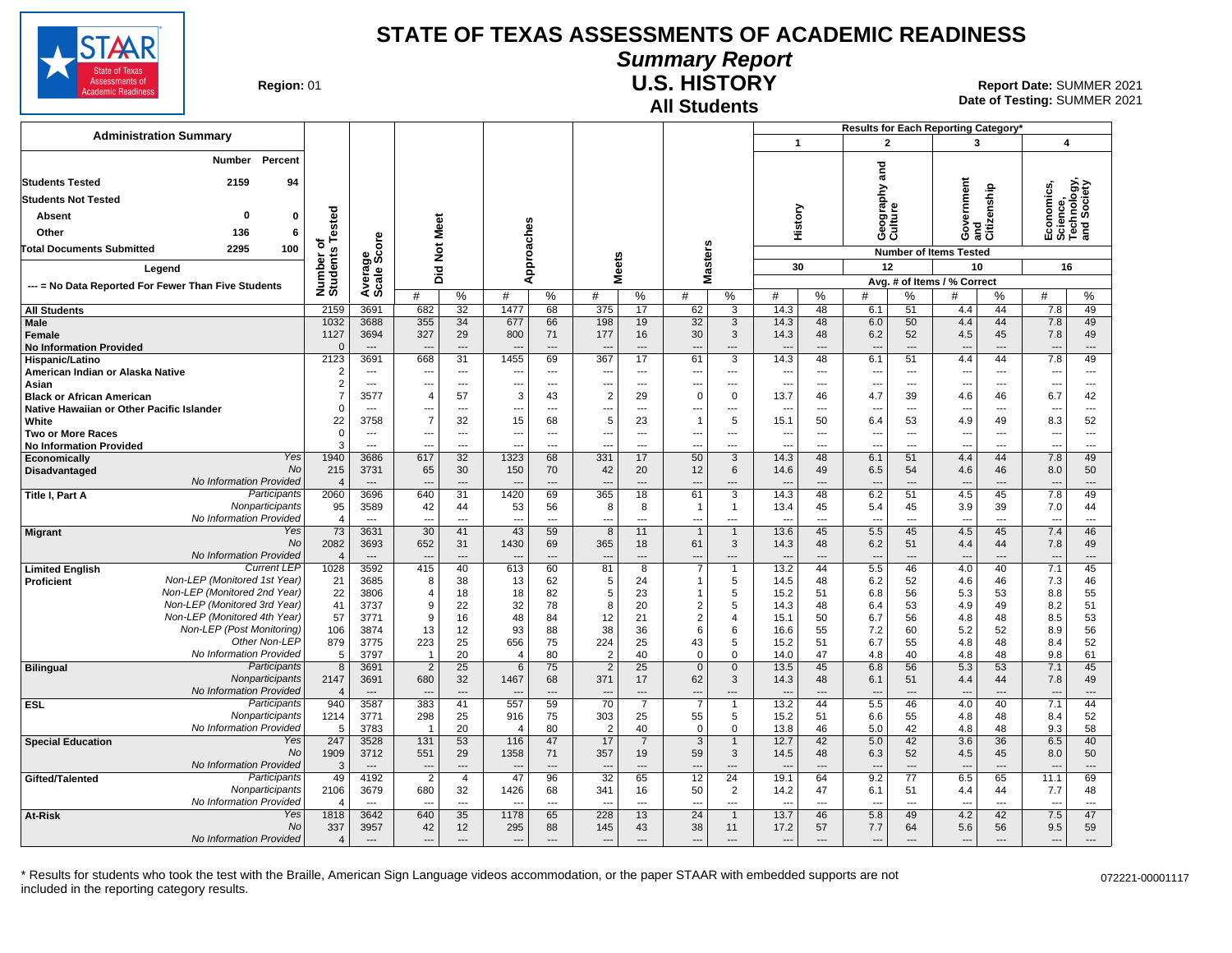**Summary Report**

Assessments of demic Readines

**Region: 01** 

# **First-Time Tested Students**

**U.S. HISTORY** Report Date: SUMMER 2021 **Date of Testing:**  SUMMER 2021

|                                                     |                                                              |                                 |                          |                          |                                |                          |                          |                                 |                                 |                      |                          |                                            |                                  |                      | Results for Each Reporting Category' |                                |                                 |                      |                                             |                                |  |
|-----------------------------------------------------|--------------------------------------------------------------|---------------------------------|--------------------------|--------------------------|--------------------------------|--------------------------|--------------------------|---------------------------------|---------------------------------|----------------------|--------------------------|--------------------------------------------|----------------------------------|----------------------|--------------------------------------|--------------------------------|---------------------------------|----------------------|---------------------------------------------|--------------------------------|--|
| <b>Administration Summary</b>                       |                                                              |                                 |                          |                          |                                |                          |                          |                                 |                                 |                      |                          |                                            | $\mathbf{1}$                     |                      | $\overline{2}$                       |                                | 3                               |                      | $\overline{\mathbf{4}}$                     |                                |  |
|                                                     | Number                                                       | Percent                         |                          |                          |                                |                          |                          |                                 |                                 |                      |                          |                                            |                                  |                      |                                      |                                |                                 |                      |                                             |                                |  |
| <b>Students Tested</b>                              | 631                                                          | 90                              |                          |                          |                                |                          |                          |                                 |                                 |                      |                          |                                            |                                  |                      | and                                  |                                |                                 |                      |                                             |                                |  |
| <b>Students Not Tested</b>                          |                                                              |                                 |                          |                          |                                |                          |                          |                                 |                                 |                      |                          |                                            |                                  | ξ                    |                                      |                                |                                 |                      |                                             |                                |  |
| <b>Absent</b>                                       | 0                                                            | $\bf{0}$                        |                          |                          |                                |                          |                          |                                 |                                 |                      |                          |                                            |                                  |                      |                                      |                                |                                 |                      | conomics,                                   | thrology,<br>I Society         |  |
| Other                                               | 74                                                           | 10                              | ested                    |                          |                                |                          |                          |                                 |                                 |                      |                          |                                            | History                          |                      | Geograp<br>Culture                   |                                | Government                      | and<br>Citizenship   | Economi<br>Science,<br>Technolo<br>and Soci |                                |  |
| <b>Total Documents Submitted</b>                    | 705                                                          | 100                             |                          | Average<br>Scale Score   |                                | Not Meet                 |                          | Approaches                      |                                 |                      | s                        |                                            |                                  |                      |                                      |                                | <b>Number of Items Tested</b>   |                      |                                             |                                |  |
| Legend                                              |                                                              |                                 | Number of<br>Students Te |                          |                                |                          |                          |                                 | <b>Meets</b>                    |                      | laster:                  |                                            | 30                               |                      | 12                                   |                                | 10                              |                      | 16                                          |                                |  |
| --- = No Data Reported For Fewer Than Five Students |                                                              |                                 |                          |                          | Did                            |                          |                          |                                 |                                 |                      | Σ                        |                                            |                                  |                      |                                      |                                | Avg. # of Items / % Correct     |                      |                                             |                                |  |
|                                                     |                                                              |                                 |                          |                          | #                              | %                        | #                        | $\%$                            | #                               | %                    | #                        | ℅                                          | #                                | $\%$                 | #                                    | %                              | #                               | %                    | #                                           | %                              |  |
| <b>All Students</b><br>Male                         |                                                              |                                 | 631<br>324               | 3902<br>3913             | 118<br>62                      | 19<br>19                 | 513<br>262               | 81<br>81                        | 264<br>141                      | 42<br>44             | 57<br>30                 | 9<br>9                                     | 16.8<br>17.0                     | 56<br>57             | 7.4<br>7.3                           | 61<br>61                       | 5.3<br>5.3                      | 53<br>53             | 9.2<br>9.2                                  | $\overline{57}$<br>58          |  |
| Female                                              |                                                              |                                 | 307                      | 3891                     | 56                             | 18                       | 251                      | 82                              | 123                             | 40                   | 27                       | 9                                          | 16.5                             | 55                   | 7.5                                  | 62                             | 5.4                             | 54                   | 9.1                                         | 57                             |  |
| <b>No Information Provided</b>                      |                                                              |                                 | $\Omega$                 | $---$                    | $\overline{\phantom{a}}$       | ---                      |                          | $---$                           | $\overline{a}$                  | $---$                | ---                      | ---                                        | $\overline{\phantom{a}}$         | $\overline{a}$       | $\overline{a}$                       | $\overline{a}$                 | $\overline{a}$                  | $---$                | $\overline{\phantom{a}}$                    | ---                            |  |
| Hispanic/Latino<br>American Indian or Alaska Native |                                                              |                                 | 616<br>$\mathbf 0$       | 3901<br>---              | 117                            | 19<br>---                | 499<br>---               | 81<br>$\overline{\phantom{a}}$  | 258<br>$\overline{\phantom{a}}$ | 42<br>$\overline{a}$ | 56<br>---                | $\overline{9}$<br>---                      | 16.8<br>---                      | 56<br>---            | 7.4<br>$\overline{\phantom{a}}$      | 62<br>$\overline{a}$           | 5.3<br>---                      | 53<br>$\overline{a}$ | 9.2<br>$\sim$                               | 57<br>---                      |  |
| Asian                                               |                                                              |                                 | 1                        | $\overline{\phantom{a}}$ |                                | ---                      | ---                      | $\cdots$                        | ---                             | $\overline{a}$       | ---                      | ---                                        | ---                              | ---                  | $\overline{\phantom{a}}$             |                                | ---                             | ---                  | $\overline{\phantom{a}}$                    | ---                            |  |
| <b>Black or African American</b>                    |                                                              |                                 | -1                       | ---                      | ---                            | $\overline{\phantom{a}}$ | ---                      | $\overline{\phantom{a}}$        | $\overline{\phantom{a}}$        | $\overline{a}$       | ---                      | ---                                        | ---                              | ---                  | $\overline{\phantom{a}}$             |                                | ---                             | ---                  | $\overline{\phantom{a}}$                    | ---                            |  |
| Native Hawaiian or Other Pacific Islander<br>White  |                                                              |                                 | $\Omega$<br>10           | ---<br>4042              | $---$<br>$\mathbf 0$           | ---<br>$\mathbf 0$       | ---<br>10                | $\overline{\phantom{a}}$<br>100 | $\overline{\phantom{a}}$<br>5   | $\overline{a}$<br>50 | ---<br>$\overline{1}$    | $\overline{a}$<br>10                       | $\overline{\phantom{a}}$<br>18.3 | ---<br>61            | $\overline{\phantom{a}}$<br>8.0      | ---<br>67                      | ---<br>6.6                      | ---<br>66            | $\overline{\phantom{a}}$<br>10.0            | $\overline{a}$<br>63           |  |
| <b>Two or More Races</b>                            |                                                              |                                 | $\mathbf 0$              | $\ldots$                 | $\overline{\phantom{a}}$       | ---                      | ---                      | $\hspace{0.05cm} \ldots$        | $\overline{\phantom{a}}$        | ---                  | ---                      | ---                                        | $\overline{\phantom{a}}$         | ---                  | $\overline{\phantom{a}}$             | $\overline{\phantom{a}}$       | $\overline{\phantom{a}}$        | $\overline{a}$       | ---                                         | $\overline{\phantom{a}}$       |  |
| <b>No Information Provided</b>                      |                                                              |                                 | 3                        | ---                      |                                | -−                       |                          | $\overline{\phantom{a}}$        |                                 | ---                  | ---                      | ---                                        |                                  | ---                  | $\overline{a}$                       |                                | Ξ.                              | $\overline{a}$       | $\overline{a}$                              | ---                            |  |
| Economically<br>Disadvantaged                       |                                                              | Yes<br><b>No</b>                | 572<br>55                | 3887<br>4066             | 112<br>6                       | $\overline{20}$<br>11    | 460<br>49                | 80<br>89                        | 232<br>30                       | 41<br>55             | 45<br>12                 | 8<br>22                                    | 16.6<br>18.6                     | 55<br>62             | 7.3<br>8.3                           | 61<br>69                       | 5.3<br>5.9                      | 53<br>59             | 9.1<br>9.9                                  | 57<br>62                       |  |
|                                                     | No Information Provided                                      |                                 | $\overline{4}$           | $---$                    |                                | ---                      |                          | $---$                           |                                 | ---                  | ---                      | ---                                        | $\overline{\phantom{a}}$         | $\overline{a}$       | $\overline{a}$                       | $\sim$                         | ---                             | $---$                | $\sim$                                      | ---                            |  |
| Title I, Part A                                     |                                                              | Participants<br>Nonparticipants | 610                      | 3906                     | 113                            | 19                       | 497                      | 81                              | 256                             | 42                   | 56                       | 9                                          | 16.8                             | 56                   | 7.4                                  | 62                             | 5.3                             | 53                   | 9.2                                         | 57                             |  |
|                                                     | No Information Provided                                      |                                 | 17<br>$\overline{4}$     | 3771<br>$\overline{a}$   | 5                              | 29<br>$\sim$             | 12<br>$\overline{a}$     | 71<br>$\sim$                    | 6<br>$\overline{a}$             | 35<br>$\sim$         | $\mathbf{1}$<br>---      | 6<br>---                                   | 15.5                             | 52<br>$\overline{a}$ | 6.5<br>$\overline{a}$                | 54<br>$\overline{a}$           | 4.8<br>$\overline{\phantom{a}}$ | 48<br>$\overline{a}$ | 8.4<br>$\overline{a}$                       | 52<br>$\overline{a}$           |  |
| <b>Migrant</b>                                      |                                                              | Yes                             | 21                       | 3758                     | 8                              | 38                       | 13                       | 62                              | $6\phantom{1}6$                 | 29                   | $\mathbf{1}$             | 5                                          | 14.8                             | 49                   | 6.0                                  | 50                             | 4.8                             | 48                   | 9.0                                         | 56                             |  |
|                                                     | No Information Provided                                      | <b>No</b>                       | 606                      | 3907                     | 110                            | 18<br>---                | 496                      | 82<br>$---$                     | 256<br>$\overline{a}$           | 42<br>$---$          | 56                       | 9                                          | 16.8                             | 56<br>---            | 7.4<br>$\overline{a}$                | 62<br>$---$                    | 5.3                             | 53<br>$---$          | 9.2<br>$\sim$                               | 57<br>$\overline{\phantom{a}}$ |  |
| <b>Limited English</b>                              |                                                              | <b>Current LEP</b>              | $\overline{4}$<br>189    | 3678                     | 64                             | 34                       | 125                      | 66                              | $\overline{32}$                 | 17                   | ---<br>$\overline{4}$    | $\overline{\phantom{a}}$<br>$\overline{2}$ | 14.2                             | 47                   | 6.2                                  | 51                             | $\overline{\phantom{a}}$<br>4.3 | 43                   | 7.7                                         | 48                             |  |
| Proficient                                          | Non-LEP (Monitored 1st Year)                                 |                                 | 15                       | 3734                     | 7                              | 47                       | 8                        | 53                              | 5                               | 33                   | $\mathbf{1}$             | $\overline{7}$                             | 15.5                             | 52                   | 6.3                                  | 53                             | 4.9                             | 49                   | 7.3                                         | 46                             |  |
|                                                     | Non-LEP (Monitored 2nd Year)<br>Non-LEP (Monitored 3rd Year) |                                 | 5<br>11                  | 4133<br>4023             | $\mathbf{1}$<br>$\overline{2}$ | 20<br>18                 | $\overline{4}$<br>9      | 80<br>82                        | $\overline{4}$<br>5             | 80<br>45             | 1<br>1                   | 20<br>9                                    | 19.4<br>16.7                     | 65<br>56             | 8.4<br>8.0                           | 70<br>67                       | 7.0<br>6.0                      | 70<br>60             | 10.6<br>10.5                                | 66<br>65                       |  |
|                                                     | Non-LEP (Monitored 4th Year)                                 |                                 | 20                       | 3967                     | $\overline{2}$                 | 10                       | 18                       | 90                              | 11                              | 55                   | $\overline{2}$           | 10                                         | 17.6                             | 59                   | 7.9                                  | 65                             | 5.5                             | 55                   | 9.9                                         | 62                             |  |
|                                                     | Non-LEP (Post Monitoring)                                    |                                 | 50                       | 4046                     | 2                              | $\overline{4}$           | 48                       | 96                              | 29                              | 58                   | 6                        | 12                                         | 18.2                             | 61                   | 8.3                                  | 69                             | 6.0                             | 60                   | 10.2                                        | 64                             |  |
|                                                     | No Information Provided                                      | Other Non-LEP                   | 337<br>$\overline{4}$    | 4003<br>$\sim$           | 40<br>$\overline{\phantom{a}}$ | 12<br>$\overline{a}$     | 297<br>$\overline{a}$    | 88<br>$\overline{\phantom{a}}$  | 176<br>$\overline{a}$           | 52<br>$\overline{a}$ | 42<br>---                | 12<br>$\overline{a}$                       | 18.0<br>$\overline{\phantom{a}}$ | 60<br>$\overline{a}$ | 7.9<br>$\overline{a}$                | 66<br>$\sim$                   | 5.8<br>$\overline{\phantom{a}}$ | 58<br>$\overline{a}$ | 9.8<br>--                                   | 61<br>$\overline{a}$           |  |
| <b>Bilingual</b>                                    |                                                              | Participants                    | $\overline{3}$           | $\hspace{0.05cm} \ldots$ | $\overline{\phantom{a}}$       | ---                      | $\overline{\phantom{a}}$ | $\qquad \qquad \cdots$          | $\overline{\phantom{a}}$        | ---                  | $\overline{\phantom{a}}$ | ---                                        | $\overline{\phantom{a}}$         | ---                  | $\overline{\phantom{a}}$             | $\cdots$                       | $\overline{\phantom{a}}$        | ---                  | $\overline{\phantom{a}}$                    | $---$                          |  |
|                                                     |                                                              | Nonparticipants                 | 624                      | 3902                     | 118                            | 19                       | 506                      | 81                              | 260                             | 42                   | 57                       | 9                                          | 16.8                             | 56                   | 7.4                                  | 62                             | 5.3                             | 53                   | 9.2                                         | 57                             |  |
| <b>ESL</b>                                          | No Information Provided                                      | Participants                    | $\overline{4}$<br>180    | 3663                     | 66                             | $\overline{37}$          | 114                      | 63                              | 30                              | 17                   | ---<br>$\overline{4}$    | ---<br>$\overline{2}$                      | 14.1                             | ---<br>47            | $\overline{a}$<br>6.1                | 51                             | ---<br>4.3                      | 43                   | $\overline{\phantom{a}}$<br>7.5             | ---<br>47                      |  |
|                                                     |                                                              | Nonparticipants                 | 447                      | 3999                     | 52                             | 12                       | 395                      | 88                              | 232                             | 52                   | 53                       | 12                                         | 17.9                             | 60                   | 7.9                                  | 66                             | 5.7                             | 57                   | 9.8                                         | 61                             |  |
|                                                     | No Information Provided                                      |                                 | $\overline{4}$           |                          | $\overline{a}$                 | $\overline{a}$           | Ξ.                       | ---                             |                                 | ---                  | --                       | ---                                        |                                  | ---                  | $\overline{a}$                       |                                | $\overline{\phantom{a}}$        | $\overline{a}$       |                                             | ---                            |  |
| <b>Special Education</b>                            |                                                              | Yes<br>No                       | 61<br>567                | 3588<br>3937             | 34<br>84                       | 56<br>15                 | 27<br>483                | 44<br>85                        | 9<br>254                        | 15<br>45             | $\mathbf{3}$<br>54       | 5<br>10                                    | 13.2<br>17.1                     | 44<br>57             | 4.9<br>7.6                           | 41<br>64                       | 4.1<br>5.4                      | 41<br>54             | 6.9<br>9.4                                  | 43<br>59                       |  |
|                                                     | No Information Provided                                      |                                 | 3                        | $---$                    | $---$                          | $\overline{a}$           | $---$                    | $\overline{\phantom{a}}$        | $---$                           | $\overline{a}$       | ---                      | $\overline{a}$                             | $\overline{\phantom{a}}$         | $\overline{a}$       | $\overline{a}$                       | $\overline{a}$                 | $\overline{\phantom{a}}$        | $---$                | $\sim$                                      | $\qquad \qquad \cdots$         |  |
| Gifted/Talented                                     |                                                              | Participants                    | 38                       | 4279                     | $\overline{1}$                 | $\overline{3}$           | 37                       | $\overline{97}$                 | 29                              | 76                   | $\overline{12}$          | $\overline{32}$                            | 20.2                             | 67                   | 9.6                                  | 80                             | 6.6                             | 66                   | 11.6                                        | 72                             |  |
|                                                     | No Information Provided                                      | Nonparticipants                 | 589<br>$\overline{4}$    | 3878<br>$\sim$           | 117                            | 20<br>$\overline{a}$     | 472<br>$\overline{a}$    | 80<br>$\overline{\phantom{a}}$  | 233<br>$\overline{a}$           | 40<br>$\overline{a}$ | 45<br>---                | 8<br>---                                   | 16.6<br>$\sim$                   | 55<br>$\overline{a}$ | 7.2<br>$\overline{a}$                | 60<br>$\overline{\phantom{a}}$ | 5.2<br>$\overline{\phantom{a}}$ | 52<br>$\overline{a}$ | 9.0<br>$\overline{a}$                       | 56<br>$\overline{a}$           |  |
| At-Risk                                             |                                                              | Yes                             | 442                      | 3791                     | 111                            | 25                       | 331                      | 75                              | 132                             | 30                   | 20                       | 5                                          | 15.6                             | 52                   | 6.8                                  | 56                             | 4.8                             | 48                   | 8.5                                         | 53                             |  |
|                                                     |                                                              | No                              | 185                      | 4168                     | $\overline{7}$                 | $\overline{4}$           | 178                      | 96                              | 130                             | 70                   | 37                       | 20                                         | 19.6                             | 65                   | 8.9                                  | 74                             | 6.5                             | 65                   | 10.7                                        | 67                             |  |
|                                                     | No Information Provided                                      |                                 | $\overline{4}$           | $---$                    | $\overline{\phantom{a}}$       | ---                      | $\overline{\phantom{a}}$ | $---$                           | $\overline{\phantom{a}}$        | $---$                | ---                      | ---                                        | $\overline{\phantom{a}}$         | ---                  | $\overline{a}$                       | $\overline{\phantom{a}}$       | $\overline{\phantom{a}}$        | $---$                | $\overline{\phantom{a}}$                    | $\overline{\phantom{a}}$       |  |